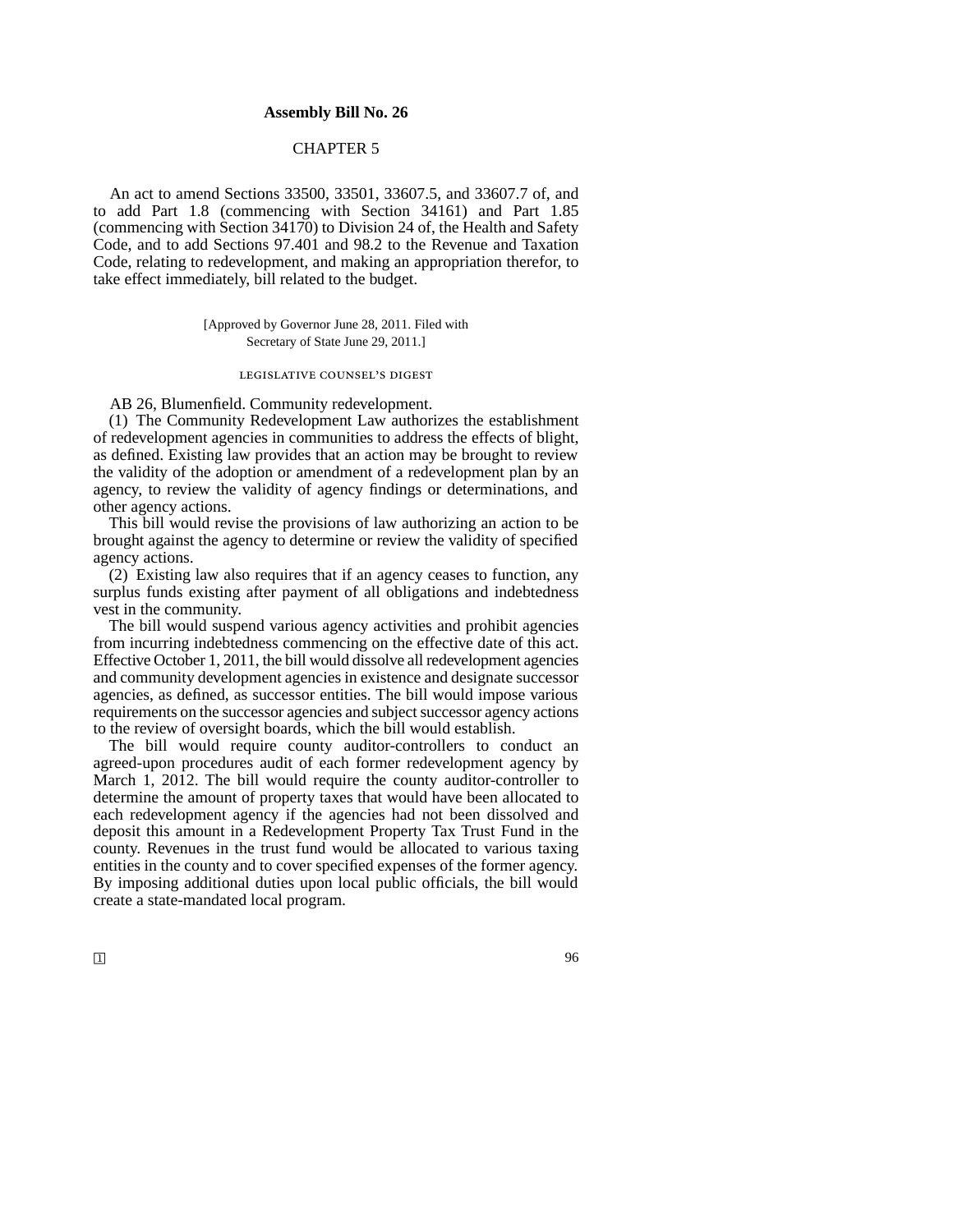(3) The bill would prohibit a redevelopment agency from issuing new bonds, notes, interim certificates, debentures, or other obligations if any legal challenge to invalidate a provision of this act is successful.

(4) The bill would appropriate \$500,000 to the Department of Finance from the General Fund for administrative costs associated with the bill.

(5) The bill would provide that its provisions take effect only if specified legislation is enacted in the 2011–12 First Extraordinary Session of the Legislature.

(6) The California Constitution requires the state to reimburse local agencies and school districts for certain costs mandated by the state. Statutory provisions establish procedures for making that reimbursement.

This bill would provide that no reimbursement is required by this act for a specified reason.

(7) The California Constitution authorizes the Governor to declare a fiscal emergency and to call the Legislature into special session for that purpose. Governor Schwarzenegger issued a proclamation declaring a fiscal emergency, and calling a special session for this purpose, on December 6, 2010. Governor Brown issued a proclamation on January 20, 2011, declaring and reaffirming that a fiscal emergency exists and stating that his proclamation supersedes the earlier proclamation for purposes of that constitutional provision.

This bill would state that it addresses the fiscal emergency declared and reaffirmed by the Governor by proclamation issued on January 20, 2011, pursuant to the California Constitution.

(8) This bill would declare that it is to take effect immediately as a bill providing for appropriations related to the Budget Bill.

Appropriation: yes.

*The people of the State of California do enact as follows:*

SECTION 1. The Legislature finds and declares all of the following:

(a) The economy and the residents of this state are slowly recovering from the worst recession since the Great Depression.

(b) State and local governments are still facing incredibly significant declines in revenues and increased need for core governmental services.

(c) Local governments across this state continue to confront difficult choices and have had to reduce fire and police protection among other services.

(d) Schools have faced reductions in funding that have caused school districts to increase class size and layoff teachers, as well as make other hurtful cuts.

(e) Redevelopment agencies have expanded over the years in this state. The expansion of redevelopment agencies has increasingly shifted property taxes away from services provided to schools, counties, special districts, and cities.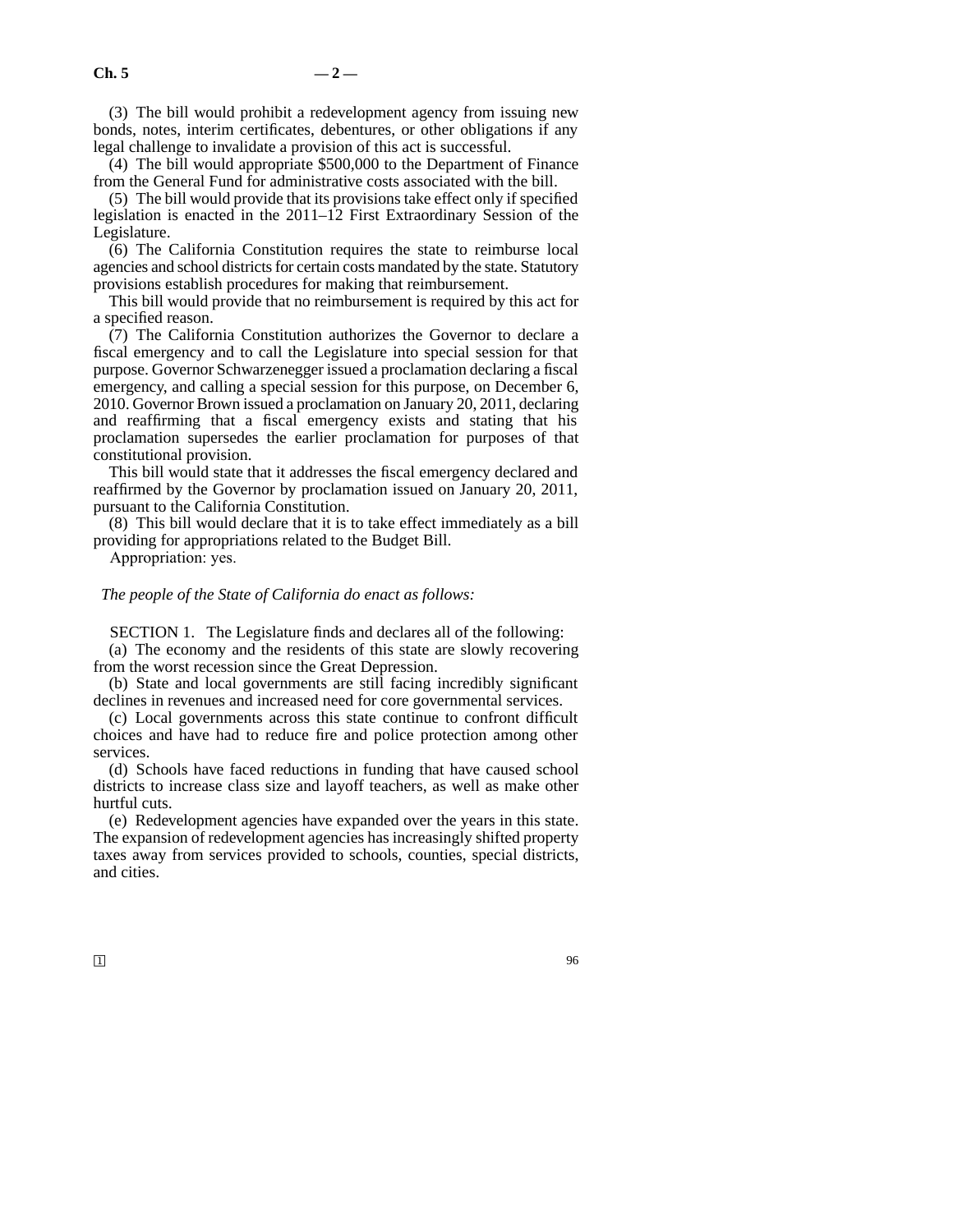(f) Redevelopment agencies take in approximately 12 percent of all of the property taxes collected across this state.

(g) It is estimated that under current law, redevelopment agencies will divert \$5 billion in property tax revenue from other taxing agencies in the 2011−12 fiscal year.

(h) The Legislature has all legislative power not explicitly restricted to it. The California Constitution does not require that redevelopment agencies must exist and, unlike other entities such as counties, does not limit the Legislature's control over that existence. Redevelopment agencies were created by statute and can therefore be dissolved by statute.

(i) Upon their dissolution, any property taxes that would have been allocated to redevelopment agencies will no longer be deemed tax increment. Instead, those taxes will be deemed property tax revenues and will be allocated first to successor agencies to make payments on the indebtedness incurred by the dissolved redevelopment agencies, with remaining balances allocated in accordance with applicable constitutional and statutory provisions.

(j) It is the intent of the Legislature to do all of the following in this act: (1) Bar existing redevelopment agencies from incurring new obligations, prior to their dissolution.

(2) Allocate property tax revenues to successor agencies for making payments on indebtedness incurred by the redevelopment agency prior to its dissolution and allocate remaining balances in accordance with applicable constitutional and statutory provisions.

(3) Beginning October 1, 2011, allocate these funds according to the existing property tax allocation within each county to make the funds available for cities, counties, special districts, and school and community college districts.

(4) Require successor agencies to expeditiously wind down the affairs of the dissolved redevelopment agencies and to provide the successor agencies with limited authority that extends only to the extent needed to implement a winddown of redevelopment agency affairs.

SEC. 2. Section 33500 of the Health and Safety Code is amended to read:

33500. (a) Notwithstanding any other provision of law, including Section 33501, an action may be brought to review the validity of the adoption or amendment of a redevelopment plan at any time within 90 days after the date of the adoption of the ordinance adopting or amending the plan, if the adoption of the ordinance occurred prior to January 1, 2011.

(b) Notwithstanding any other provision of law, including Section 33501, an action may be brought to review the validity of any findings or determinations by the agency or the legislative body at any time within 90 days after the date on which the agency or the legislative body made those findings or determinations, if the findings or determinations occurred prior to January 1, 2011.

(c) Notwithstanding any other law, including Section 33501, an action may be brought to review the validity of the adoption or amendment of a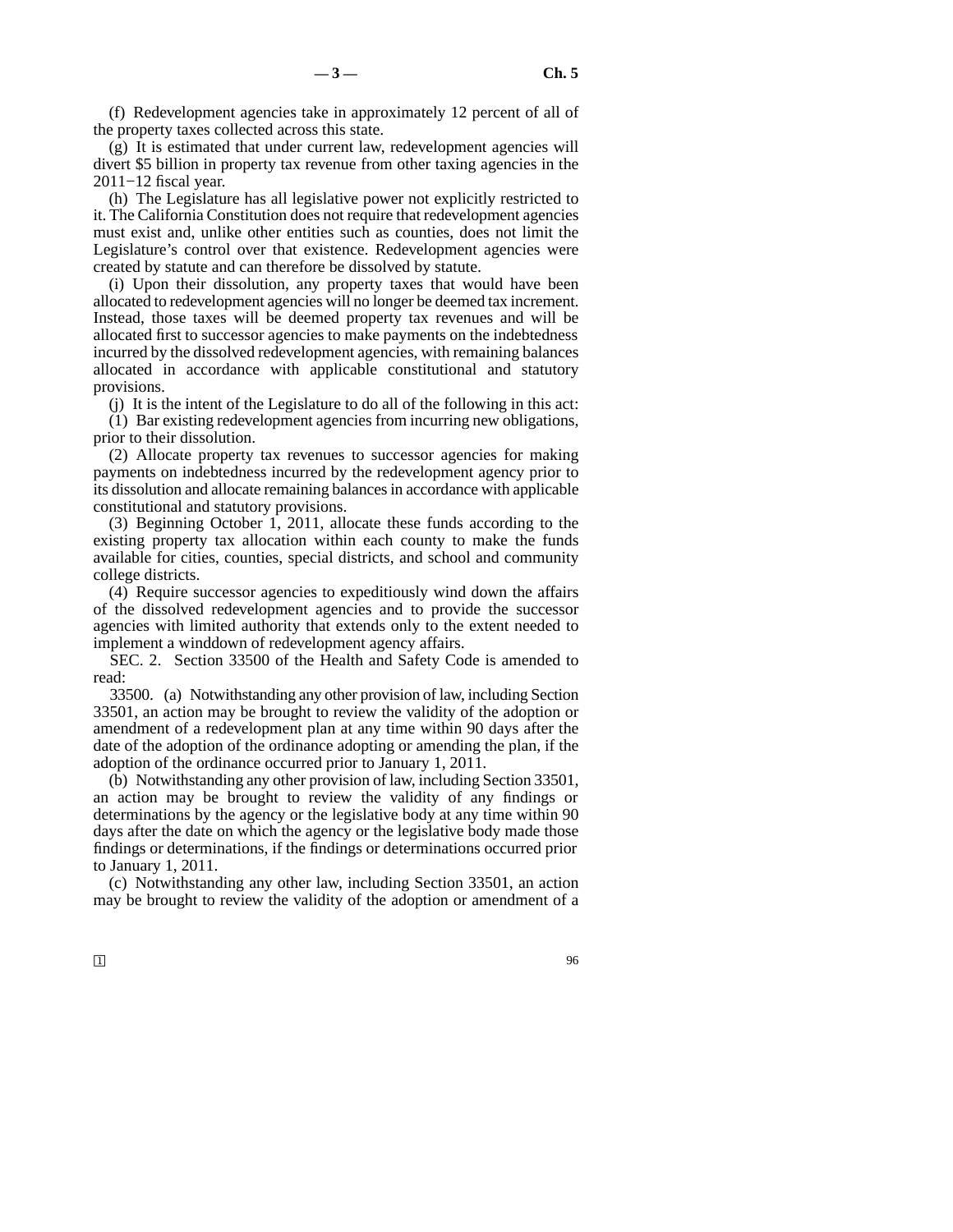redevelopment plan at any time within two years after the date of the adoption of the ordinance adopting or amending the plan, if the adoption of the ordinance occurred after January 1, 2011.

(d) Notwithstanding any other law, including Section 33501, an action may be brought to review the validity of any findings or determinations by the agency or the legislative body at any time within two years after the date on which the agency or the legislative body made those findings or determinations, if the findings or determinations occurred after January 1, 2011.

SEC. 3. Section 33501 of the Health and Safety Code is amended to read:

33501. (a) An action may be brought pursuant to Chapter 9 (commencing with Section 860) of Title 10 of Part 2 of the Code of Civil Procedure to determine the validity of bonds and the redevelopment plan to be financed or refinanced, in whole or in part, by the bonds, or to determine the validity of a redevelopment plan not financed by bonds, including without limiting the generality of the foregoing, the legality and validity of all proceedings theretofore taken for or in any way connected with the establishment of the agency, its authority to transact business and exercise its powers, the designation of the survey area, the selection of the project area, the formulation of the preliminary plan, the validity of the finding and determination that the project area is predominantly urbanized, and the validity of the adoption of the redevelopment plan, and also including the legality and validity of all proceedings theretofore taken and (as provided in the bond resolution) proposed to be taken for the authorization, issuance, sale, and delivery of the bonds, and for the payment of the principal thereof and interest thereon.

(b) Notwithstanding subdivision (a), an action to determine the validity of a redevelopment plan, or amendment to a redevelopment plan that was adopted prior to January 1, 2011, may be brought within 90 days after the date of the adoption of the ordinance adopting or amending the plan.

(c) Any action that is commenced on or after January 1, 2011, which is brought pursuant to Chapter 9 (commencing with Section 860) of Title 10 of Part 2 of the Code of Civil Procedure to determine the validity or legality of any issue, document, or action described in subdivision (a), may be brought within two years after any triggering event that occurred after January 1, 2011.

(d) For the purposes of protecting the interests of the state, the Attorney General and the Department of Finance are interested persons pursuant to Section 863 of the Code of Civil Procedure in any action brought with respect to the validity of an ordinance adopting or amending a redevelopment plan pursuant to this section.

(e) For purposes of contesting the inclusion in a project area of lands that are enforceably restricted, as that term is defined in Sections 422 and 422.5 of the Revenue and Taxation Code, or lands that are in agricultural use, as defined in subdivision (b) of Section 51201 of the Government Code, the Department of Conservation, the county agricultural commissioner, the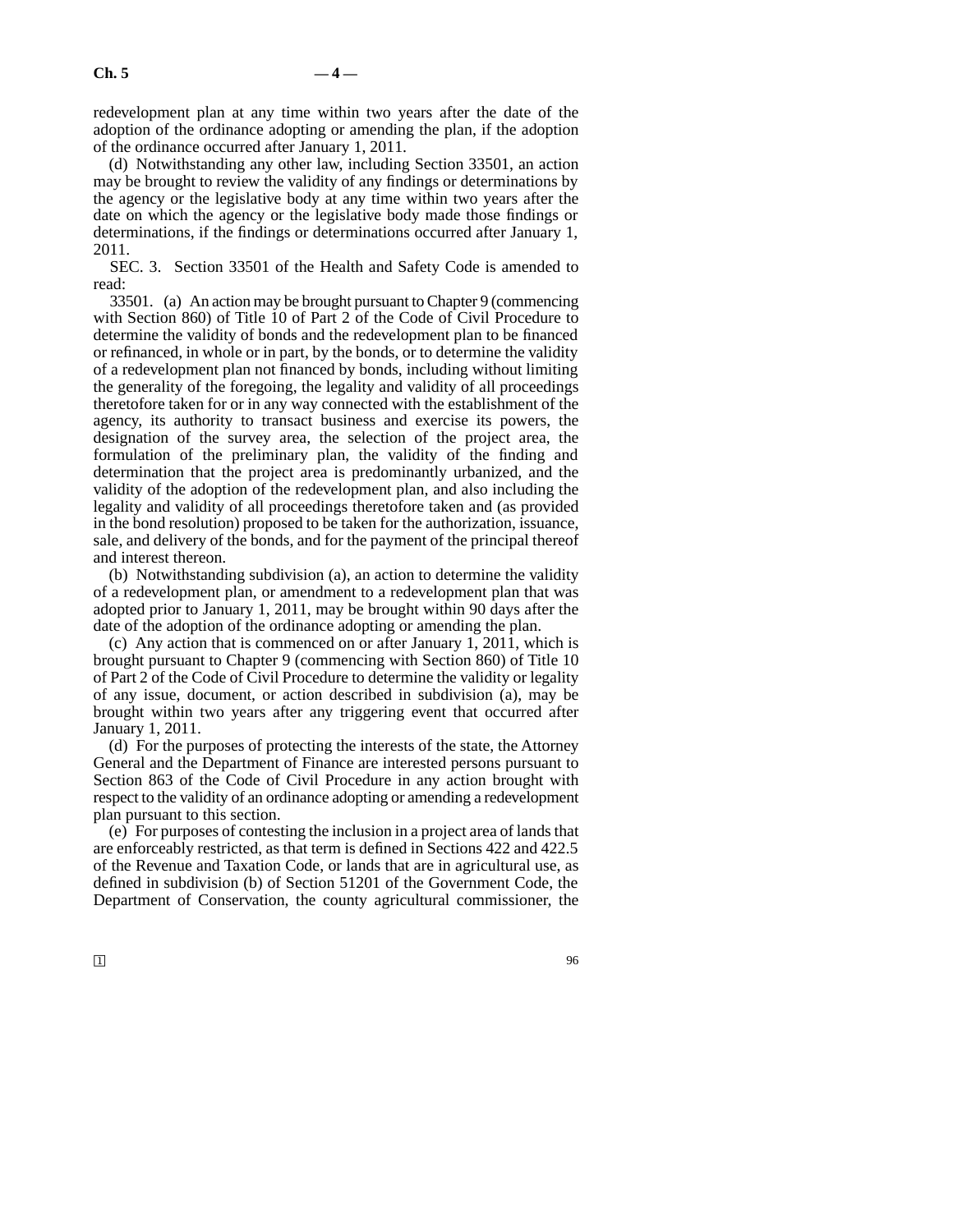county farm bureau, the California Farm Bureau Federation, and agricultural entities and general farm organizations that provide a written request for notice, are interested persons pursuant to Section 863 of the Code of Civil Procedure, in any action brought with respect to the validity of an ordinance adopting or amending a redevelopment plan pursuant to this section.

SEC. 4. Section 33607.5 of the Health and Safety Code is amended to read:

33607.5. (a) (1) This section shall apply to each redevelopment project area that, pursuant to a redevelopment plan which contains the provisions required by Section 33670, is either: (A) adopted on or after January 1, 1994, including later amendments to these redevelopment plans; or (B) adopted prior to January 1, 1994, but amended, after January 1, 1994, to include new territory. For plans amended after January 1, 1994, only the tax increments from territory added by the amendment shall be subject to this section. All the amounts calculated pursuant to this section shall be calculated after the amount required to be deposited in the Low and Moderate Income Housing Fund pursuant to Sections 33334.2, 33334.3, and 33334.6 has been deducted from the total amount of tax increment funds received by the agency in the applicable fiscal year.

(2) The payments made pursuant to this section shall be in addition to any amounts the affected taxing entities receive pursuant to subdivision (a) of Section 33670. The payments made pursuant to this section to the affected taxing entities, including the community, shall be allocated among the affected taxing entities, including the community if the community elects to receive payments, in proportion to the percentage share of property taxes each affected taxing entity, including the community, receives during the fiscal year the funds are allocated, which percentage share shall be determined without regard to any amounts allocated to a city, a city and county, or a county pursuant to Sections 97.68 and 97.70 of the Revenue and Taxation Code, and without regard to any allocation reductions to a city, a city and county, a county, a special district, or a redevelopment agency pursuant to Sections 97.71, 97.72, and 97.73 of the Revenue and Taxation Code and Section 33681.12. The agency shall reduce its payments pursuant to this section to an affected taxing entity by any amount the agency has paid, directly or indirectly, pursuant to Section 33445, 33445.5, 33445.6, 33446, or any other provision of law other than this section for, or in connection with, a public facility owned or leased by that affected taxing agency, except: (A) any amounts the agency has paid directly or indirectly pursuant to an agreement with a taxing entity adopted prior to January 1, 1994; or (B) any amounts that are unrelated to the specific project area or amendment governed by this section. The reduction in a payment by an agency to a school district, community college district, or county office of education, or for special education, shall be subtracted only from the amount that otherwise would be available for use by those entities for educational facilities pursuant to paragraph (4). If the amount of the reduction exceeds the amount that otherwise would have been available for use for educational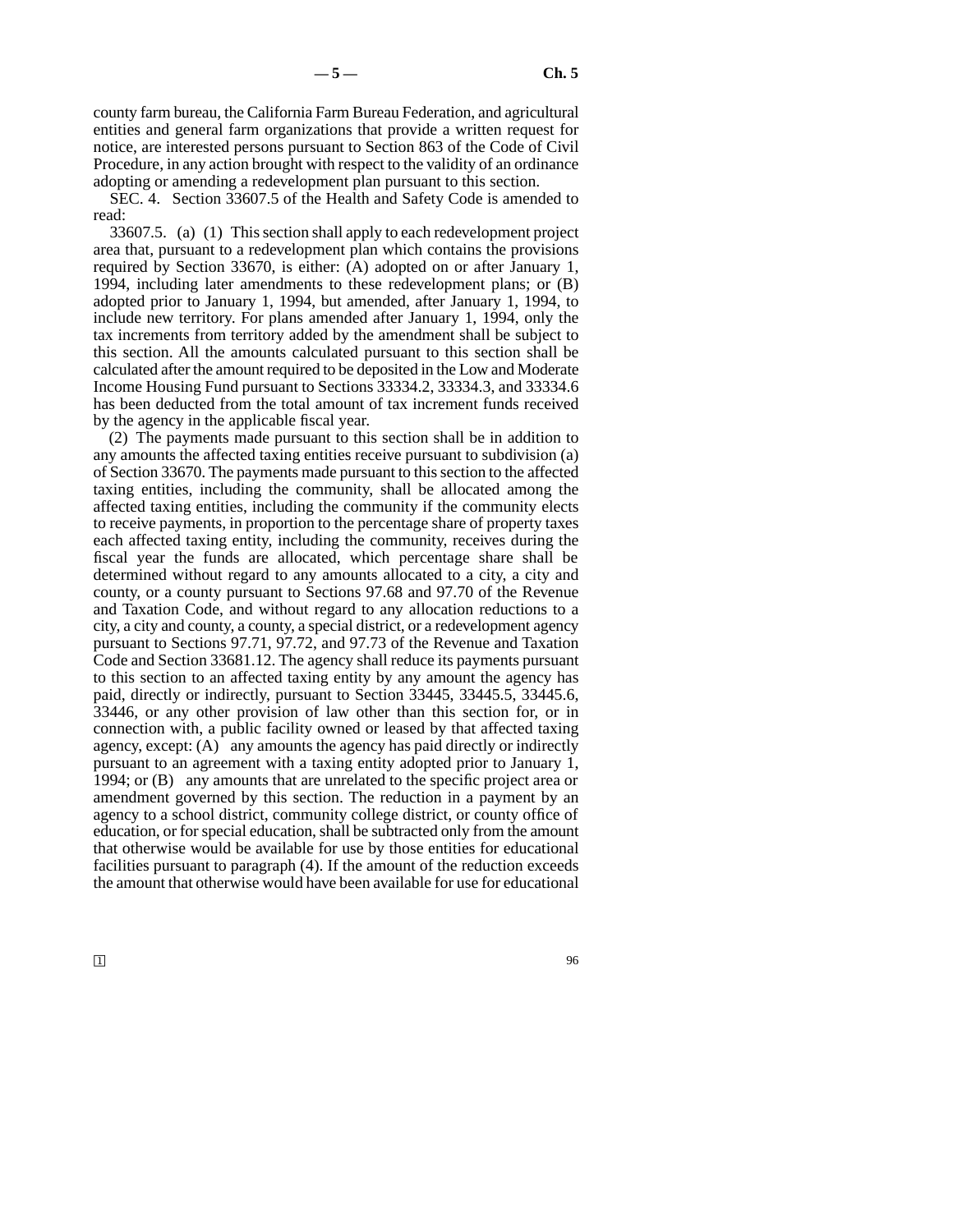facilities in any one year, the agency shall reduce its payment in more than one year.

(3) If an agency reduces its payment to a school district, community college district, or county office of education, or for special education, the agency shall do all of the following:

(A) Determine the amount of the total payment that would have been made without the reduction.

(B) Determine the amount of the total payment without the reduction which: (i) would have been considered property taxes; and (ii) would have been available to be used for educational facilities pursuant to paragraph (4).

(C) Reduce the amount available to be used for educational facilities.

(D) Send the payment to the school district, community college district, or county office of education, or for special education, with a statement that the payment is being reduced and including the calculation required by this subdivision showing the amount to be considered property taxes and the amount, if any, available for educational facilities.

(4) (A) Except as specified in subparagraph (E), of the total amount paid each year pursuant to this section to school districts, 43.3 percent shall be considered to be property taxes for the purposes of paragraph (1) of subdivision (h) of Section 42238 of the Education Code, and 56.7 percent shall not be considered to be property taxes for the purposes of that section and shall be available to be used for educational facilities, including, in the case of amounts paid during the 2011–12 fiscal year through the 2015–16 fiscal year, inclusive, land acquisition, facility construction, reconstruction, remodeling, maintenance, or deferred maintenance.

(B) Except as specified in subparagraph (E), of the total amount paid each year pursuant to this section to community college districts, 47.5 percent shall be considered to be property taxes for the purposes of Section 84751 of the Education Code, and 52.5 percent shall not be considered to be property taxes for the purposes of that section and shall be available to be used for educational facilities, including, in the case of amounts paid during the 2011–12 fiscal year through the 2015–16 fiscal year, inclusive, land acquisition, facility construction, reconstruction, remodeling, maintenance, or deferred maintenance.

(C) Except as specified in subparagraph (E), of the total amount paid each year pursuant to this section to county offices of education, 19 percent shall be considered to be property taxes for the purposes of Section 2558 of the Education Code, and 81 percent shall not be considered to be property taxes for the purposes of that section and shall be available to be used for educational facilities, including, in the case of amounts paid during the 2011–12 fiscal year through the 2015–16 fiscal year, inclusive, land acquisition, facility construction, reconstruction, remodeling, maintenance, or deferred maintenance.

(D) Except as specified in subparagraph (E), of the total amount paid each year pursuant to this section for special education, 19 percent shall be considered to be property taxes for the purposes of Section 56712 of the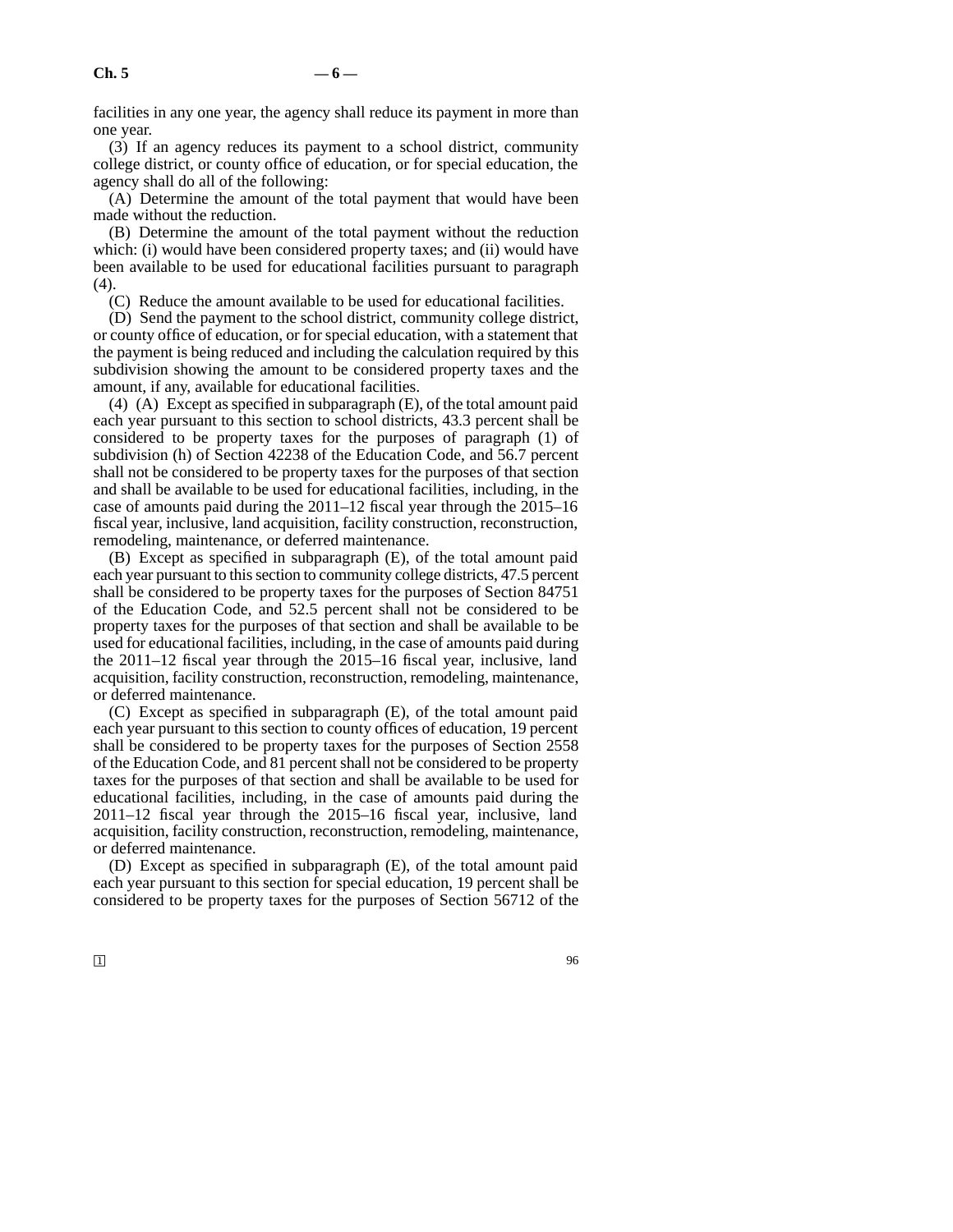Education Code, and 81 percent shall not be considered to be property taxes for the purposes of that section and shall be available to be used for education facilities, including, in the case of amounts paid during the 2011–12 fiscal year through the 2015–16 fiscal year, inclusive, land acquisition, facility construction, reconstruction, remodeling, maintenance, or deferred maintenance.

(E) If, pursuant to paragraphs (2) and (3), an agency reduces its payments to an educational entity, the calculation made by the agency pursuant to paragraph (3) shall determine the amount considered to be property taxes and the amount available to be used for educational facilities in the year the reduction was made.

(5) Local education agencies that use funds received pursuant to this section for school facilities shall spend these funds at schools that are: (A) within the project area,  $(B)$  attended by students from the project area,  $(C)$ attended by students generated by projects that are assisted directly by the redevelopment agency, or (D) determined by the governing board of a local education agency to be of benefit to the project area.

(b) Commencing with the first fiscal year in which the agency receives tax increments and continuing through the last fiscal year in which the agency receives tax increments, a redevelopment agency shall pay to the affected taxing entities, including the community if the community elects to receive a payment, an amount equal to 25 percent of the tax increments received by the agency after the amount required to be deposited in the Low and Moderate Income Housing Fund has been deducted. In any fiscal year in which the agency receives tax increments, the community that has adopted the redevelopment project area may elect to receive the amount authorized by this paragraph.

(c) Commencing with the 11th fiscal year in which the agency receives tax increments and continuing through the last fiscal year in which the agency receives tax increments, a redevelopment agency shall pay to the affected taxing entities, other than the community which has adopted the project, in addition to the amounts paid pursuant to subdivision (b) and after deducting the amount allocated to the Low and Moderate Income Housing Fund, an amount equal to 21 percent of the portion of tax increments received by the agency, which shall be calculated by applying the tax rate against the amount of assessed value by which the current year assessed value exceeds the first adjusted base year assessed value. The first adjusted base year assessed value is the assessed value of the project area in the 10th fiscal year in which the agency receives tax increment revenues.

(d) Commencing with the 31st fiscal year in which the agency receives tax increments and continuing through the last fiscal year in which the agency receives tax increments, a redevelopment agency shall pay to the affected taxing entities, other than the community which has adopted the project, in addition to the amounts paid pursuant to subdivisions (b) and (c) and after deducting the amount allocated to the Low and Moderate Income Housing Fund, an amount equal to 14 percent of the portion of tax increments received by the agency, which shall be calculated by applying the tax rate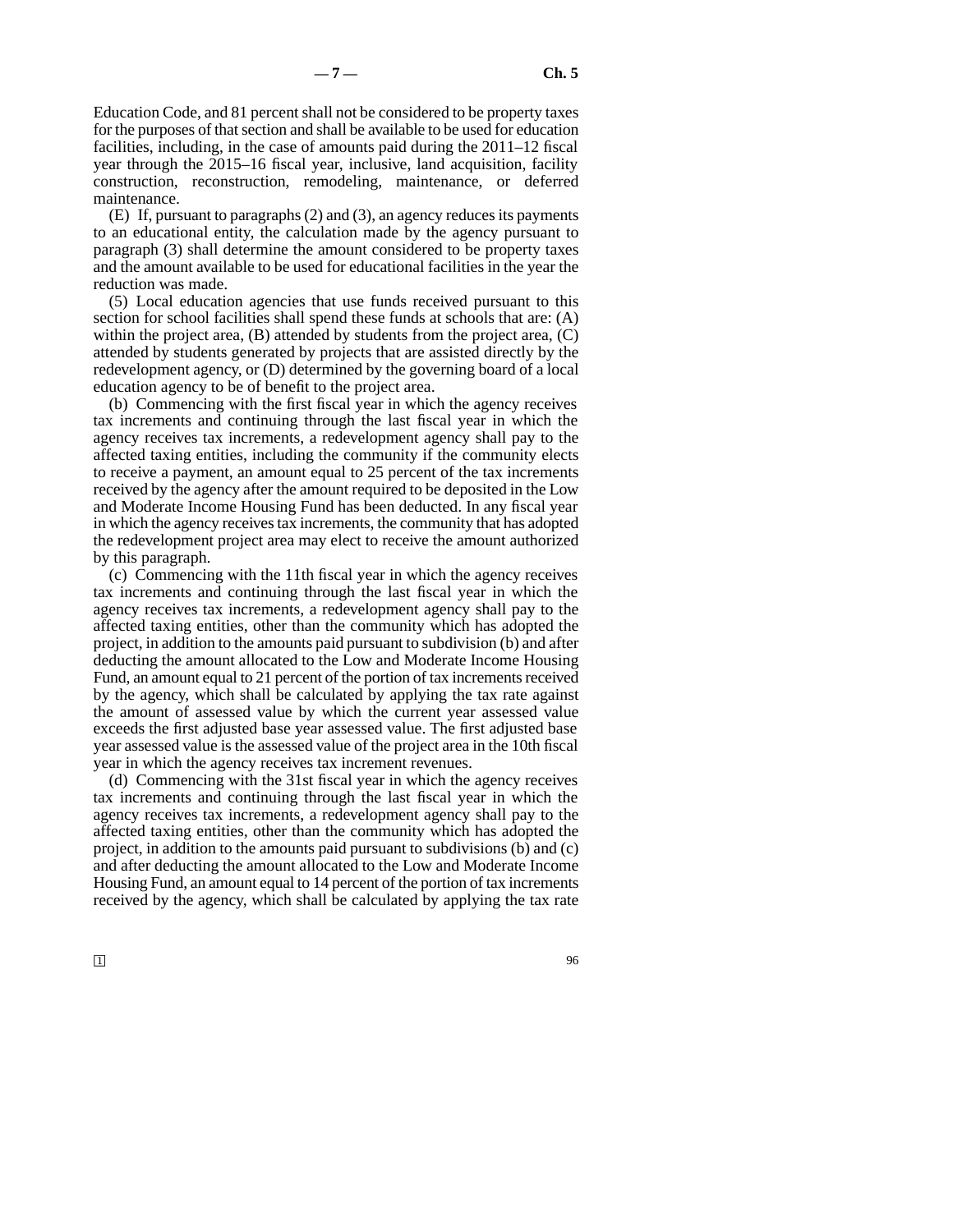against the amount of assessed value by which the current year assessed value exceeds the second adjusted base year assessed value. The second adjusted base year assessed value is the assessed value of the project area in the 30th fiscal year in which the agency receives tax increments.

(e) (1) Prior to incurring any loans, bonds, or other indebtedness, except loans or advances from the community, the agency may subordinate to the loans, bonds, or other indebtedness the amount required to be paid to an affected taxing entity by this section, provided that the affected taxing entity has approved these subordinations pursuant to this subdivision.

(2) At the time the agency requests an affected taxing entity to subordinate the amount to be paid to it, the agency shall provide the affected taxing entity with substantial evidence that sufficient funds will be available to pay both the debt service and the payments required by this section, when due.

(3) Within 45 days after receipt of the agency's request, the affected taxing entity shall approve or disapprove the request for subordination. An affected taxing entity may disapprove a request for subordination only if it finds, based upon substantial evidence, that the agency will not be able to pay the debt payments and the amount required to be paid to the affected taxing entity. If the affected taxing entity does not act within 45 days after receipt of the agency's request, the request to subordinate shall be deemed approved and shall be final and conclusive.

(f) (1) The Legislature finds and declares both of the following:

(A) The payments made pursuant to this section are necessary in order to alleviate the financial burden and detriment that affected taxing entities may incur as a result of the adoption of a redevelopment plan, and payments made pursuant to this section will benefit redevelopment project areas.

(B) The payments made pursuant to this section are the exclusive payments that are required to be made by a redevelopment agency to affected taxing entities during the term of a redevelopment plan.

(2) Notwithstanding any other provision of law, a redevelopment agency shall not be required, either directly or indirectly, as a measure to mitigate a significant environmental effect or as part of any settlement agreement or judgment brought in any action to contest the validity of a redevelopment plan pursuant to Section 33501, to make any other payments to affected taxing entities, or to pay for public facilities that will be owned or leased to an affected taxing entity.

(g) As used in this section, a "local education agency" is a school district, a community college district, or a county office of education.

SEC. 5. Section 33607.7 of the Health and Safety Code is amended to read:

33607.7. (a) This section shall apply to a redevelopment plan amendment for any redevelopment plans adopted prior to January 1, 1994, that increases the limitation on the number of dollars to be allocated to the redevelopment agency or that increases, or eliminates pursuant to paragraph (1) of subdivision (e) of Section 33333.6, the time limit on the establishing of loans, advances, and indebtedness established pursuant to paragraphs (1)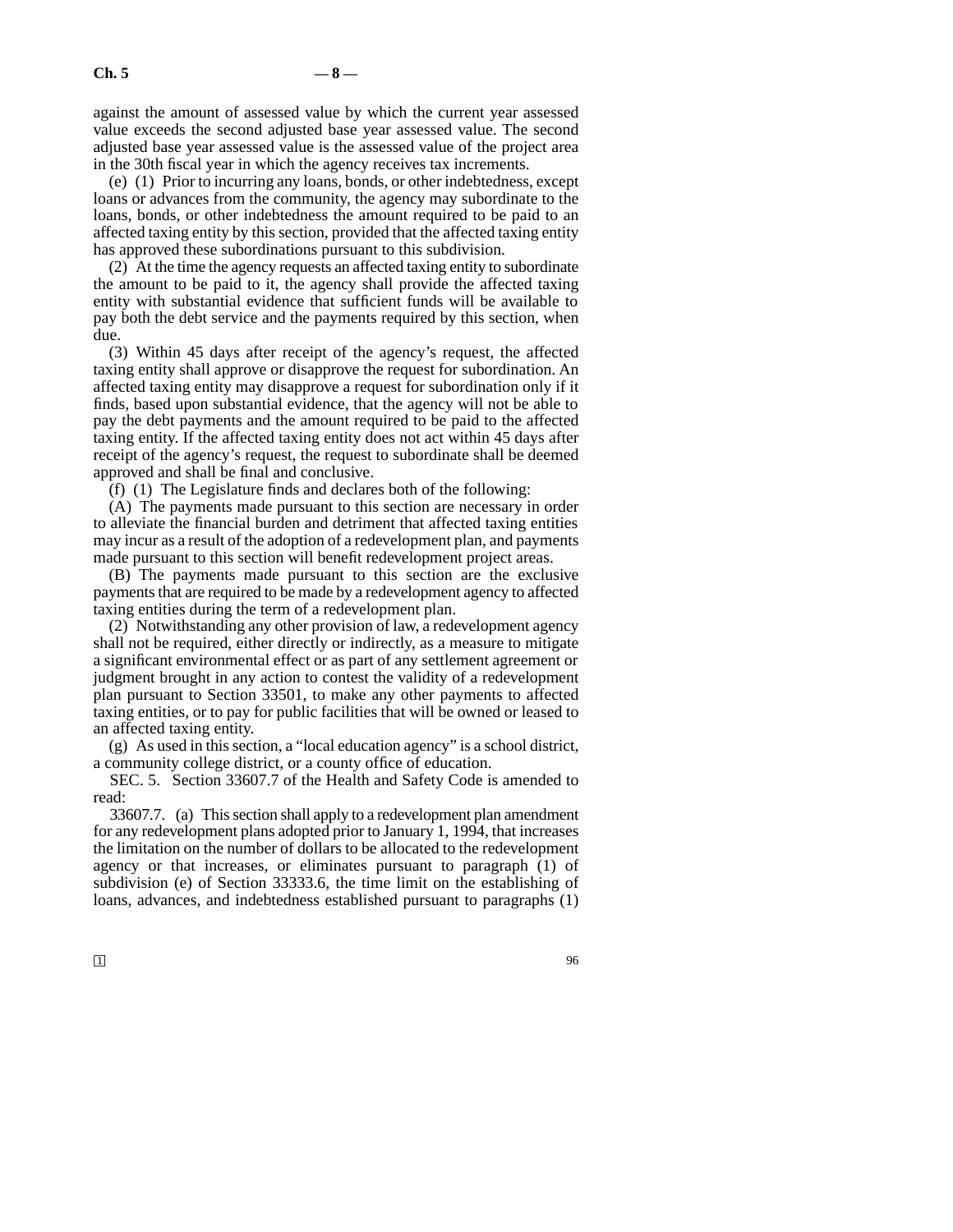and (2) of subdivision (a) of Section 33333.6, as those paragraphs read on December 31, 2001, or that lengthens the period during which the redevelopment plan is effective if the redevelopment plan being amended contains the provisions required by subdivision (b) of Section 33670. However, this section shall not apply to those redevelopment plans that add new territory.

(b) If a redevelopment agency adopts an amendment that is governed by the provisions of this section, it shall pay to each affected taxing entity either of the following:

(1) If an agreement exists that requires payments to the taxing entity, the amount required to be paid by an agreement between the agency and an affected taxing entity entered into prior to January 1, 1994.

(2) If an agreement does not exist, the amounts required pursuant to subdivisions (b), (c), (d), and (e) of Section 33607.5, until termination of the redevelopment plan, calculated against the amount of assessed value by which the current year assessed value exceeds an adjusted base year assessed value. The amounts shall be allocated between property taxes and educational facilities, including, in the case of amounts paid during the 2011–12 fiscal year through the 2015–16 fiscal year, inclusive, land acquisition, facility construction, reconstruction, remodeling, maintenance, or deferred maintenance, according to the appropriate formula in paragraph (3) of subdivision (a) of Section 33607.5. In determining the applicable amount under Section 33607.5, the first fiscal year shall be the first fiscal year following the fiscal year in which the adjusted base year value is determined.

(c) The adjusted base year assessed value shall be the assessed value of the project area in the year in which the limitation being amended would have taken effect without the amendment or, if more than one limitation is being amended, the first year in which one or more of the limitations would have taken effect without the amendment. The agency shall commence making these payments pursuant to the terms of the agreement, if applicable, or, if an agreement does not exist, in the first fiscal year following the fiscal year in which the adjusted base year value is determined.

SEC. 6. Part 1.8 (commencing with Section 34161) is added to Division 24 of the Health and Safety Code, to read:

# PART 1.8. RESTRICTIONS ON REDEVELOPMENT AGENCY OPERATIONS

# Chapter 1. Suspension of Agency Activities and Prohibition on CREATION OF NEW DEBTS

34161. Notwithstanding Part 1 (commencing with Section 33000), Part 1.5 (commencing with Section 34000), Part 1.6 (commencing with Section 34050), and Part 1.7 (commencing with Section 34100), or any other law, commencing on the effective date of this part, no agency shall incur new or expand existing monetary or legal obligations except as provided in this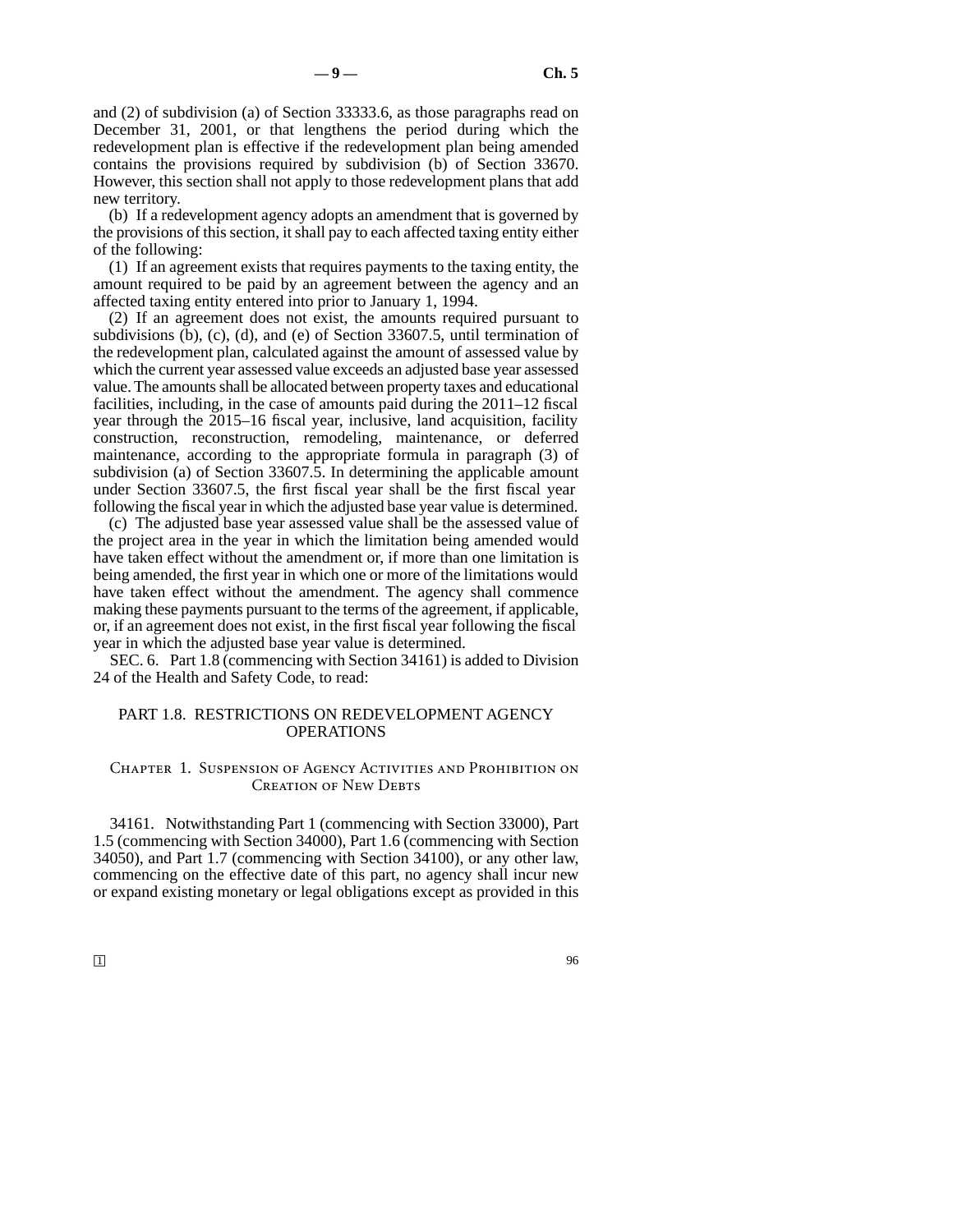part. All of the provisions of this part shall take effect and be operative on the effective date of the act adding this part.

34162. (a) Notwithstanding Part 1 (commencing with Section 33000), Part 1.5 (commencing with Section 34000), Part 1.6 (commencing with Section 34050), and Part 1.7 (commencing with Section 34100), or any other law, commencing on the effective date of this act, an agency shall be unauthorized and shall not take any action to incur indebtedness, including, but not limited to, any of the following:

(1) Issue or sell bonds, for any purpose, regardless of the source of repayment of the bonds. As used in this section, the term "bonds," includes, but is not limited to, any bonds, notes, bond anticipation notes, interim certificates, debentures, certificates of participation, refunding bonds, or other obligations issued by an agency pursuant to Part 1 (commencing with Section 33000), and Section 53583 of the Government Code, pursuant to any charter city authority or any revenue bond law.

(2) Incur indebtedness payable from prohibited sources of repayment, which include, but are not limited to, income and revenues of an agency's redevelopment projects, taxes allocated to the agency, taxes imposed by the agency pursuant to Section 7280.5 of the Revenue and Taxation Code, assessments imposed by the agency, loan repayments made to the agency pursuant to Section 33746, fees or charges imposed by the agency, other revenues of the agency, and any contributions or other financial assistance from the state or federal government.

(3) Refund, restructure, or refinance indebtedness or obligations that existed as of January 1, 2011, including, but not limited to, any of the following:

(A) Refund bonds previously issued by the agency or by another political subdivision of the state, including, but not limited to, those issued by a city, a housing authority, or a nonprofit corporation acting on behalf of a city or a housing authority.

(B) Exercise the right of optional redemption of any of its outstanding bonds or elect to purchase any of its own outstanding bonds.

(C) Modify or amend the terms and conditions, payment schedules, amortization or maturity dates of any of the agency's bonds or other obligations that are outstanding or exist as of January 1, 2011.

(4) Take out or accept loans or advances, for any purpose, from the state or the federal government, any other public agency, or any private lending institution, or from any other source. For purposes of this section, the term "loans" include, but are not limited to, agreements with the community or any other entity for the purpose of refinancing a redevelopment project and moneys advanced to the agency by the community or any other entity for the expenses of redevelopment planning, expenses for dissemination of redevelopment information, other administrative expenses, and overhead of the agency.

(5) Execute trust deeds or mortgages on any real or personal property owned or acquired by it.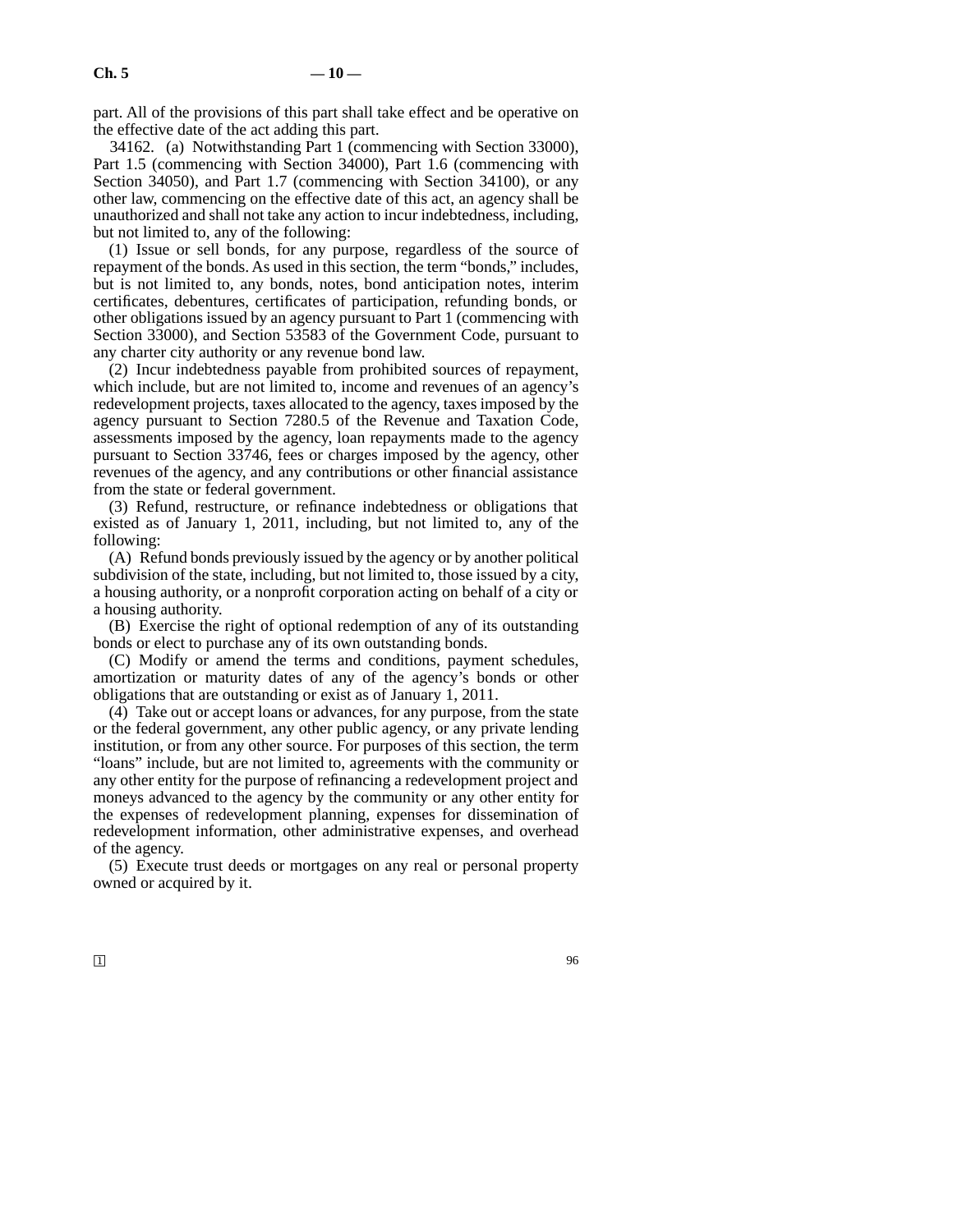(6) Pledge or encumber, for any purpose, any of its revenues or assets. As used in this part, an agency's "revenues and assets" include, but are not limited to, agency tax revenues, redevelopment project revenues, other agency revenues, deeds of trust and mortgages held by the agency, rents, fees, charges, moneys, accounts receivable, contracts rights, and other rights to payment of whatever kind or other real or personal property. As used in this part, to "pledge or encumber" means to make a commitment of, by the grant of a lien on and a security interest in, an agency's revenues or assets, whether by resolution, indenture, trust agreement, loan agreement, lease, installment sale agreement, reimbursement agreement, mortgage, deed of trust, pledge agreement, or similar agreement in which the pledge is provided for or created.

(b) Any actions taken that conflict with this section are void from the outset and shall have no force or effect.

(c) Notwithstanding subdivision (a), a redevelopment agency may issue refunding bonds, which are referred to in this part as Emergency Refunding Bonds, only where all of the following conditions are met:

(1) The issuance of Emergency Refunding Bonds is the only means available to the agency to avoid a default on outstanding agency bonds.

(2) Both the county treasurer and the Treasurer have approved the issuance of Emergency Refunding Bonds.

(3) Emergency Refunding Bonds are issued only to provide funds for any single debt service payment that is due prior to October 1, 2011, and that is more than 20 percent larger than a level debt service payment would be for that bond.

(4) The principal amount of outstanding agency bonds is not increased.

34163. Notwithstanding Part 1 (commencing with Section 33000), Part 1.5 (commencing with Section 34000), Part 1.6 (commencing with Section 34050), and Part 1.7 (commencing with Section 34100), or any other law, commencing on the effective date of this part, an agency shall not have the authority to, and shall not, do any of the following:

(a) Make loans or advances or grant or enter into agreements to provide funds or provide financial assistance of any sort to any entity or person for any purpose, including, but not limited to, all of the following:

(1) Loans of moneys or any other thing of value or commitments to provide financing to nonprofit organizations to provide those organizations with financing for the acquisition, construction, rehabilitation, refinancing, or development of multifamily rental housing or the acquisition of commercial property for lease, each pursuant to Chapter 7.5 (commencing with Section 33741) of Part 1.

(2) Loans of moneys or any other thing of value for residential construction, improvement, or rehabilitation pursuant to Chapter 8 (commencing with Section 33750) of Part 1. These include, but are not limited to, construction loans to purchasers of residential housing, mortgage loans to purchasers of residential housing, and loans to mortgage lenders, or any other entity, to aid in financing pursuant to Chapter 8 (commencing with Section 33750).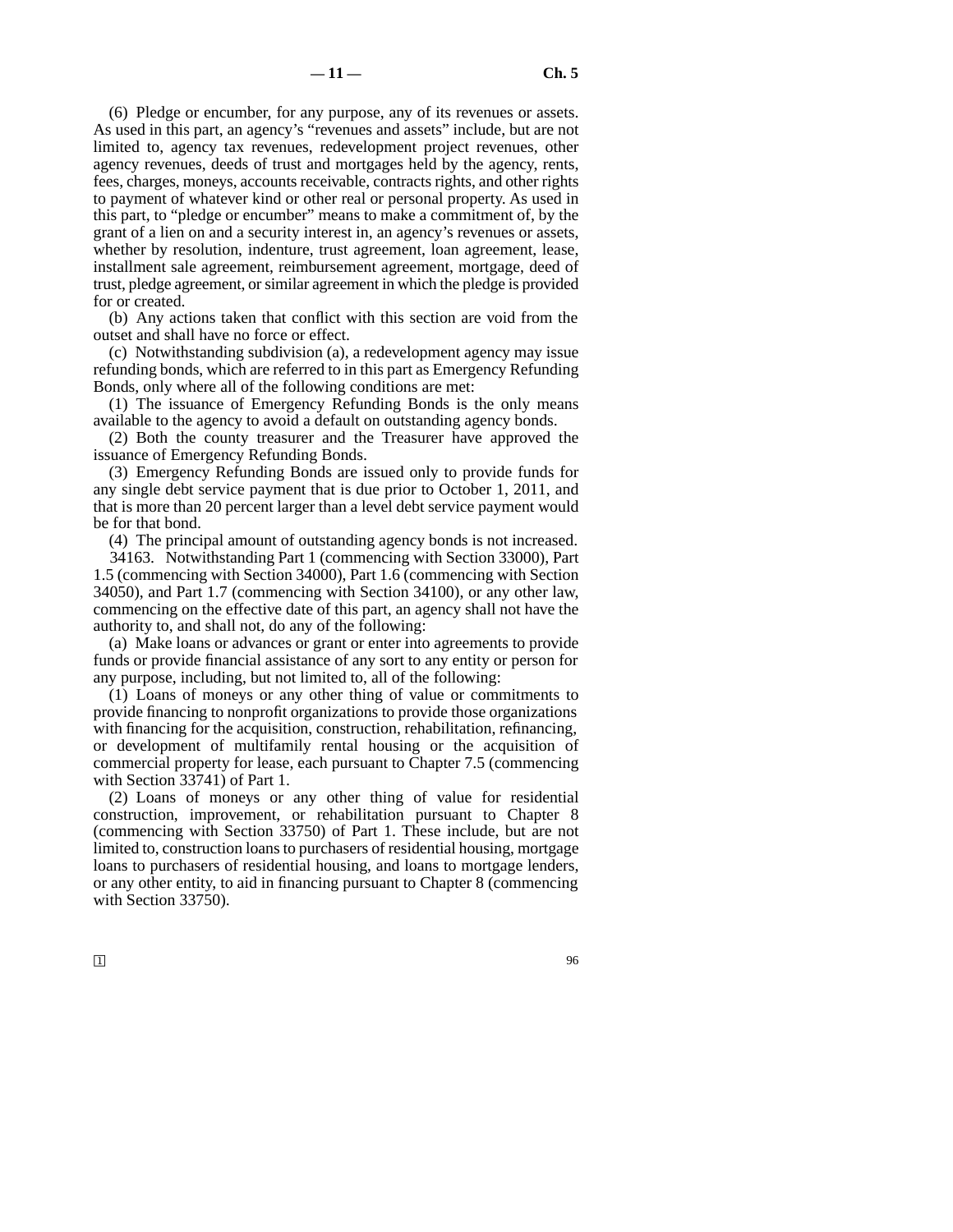(3) The purchase, by an agency, of mortgage or construction loans from mortgage lenders or from any other entities.

(b) Enter into contracts with, incur obligations, or make commitments to, any entity, whether governmental, tribal, or private, or any individual or groups of individuals for any purpose, including, but not limited to, loan agreements, passthrough agreements, regulatory agreements, services contracts, leases, disposition and development agreements, joint exercise of powers agreements, contracts for the purchase of capital equipment, agreements for redevelopment activities, including, but not limited to, agreements for planning, design, redesign, development, demolition, alteration, construction, reconstruction, rehabilitation, site remediation, site development or improvement, removal of graffiti, land clearance, and seismic retrofits.

(c) Amend or modify existing agreements, obligations, or commitments with any entity, for any purpose, including, but not limited to, any of the following:

(1) Renewing or extending term of leases or other agreements, except that the agency may extend lease space for its own use to a date not to exceed six months after the effective date of the act adding this part and for a rate no more than 5 percent above the rate the agency currently pays on a monthly basis.

(2) Modifying terms and conditions of existing agreements, obligations, or commitments.

(3) Forgiving all or any part of the balance owed to the agency on existing loans or extend the term or change the terms and conditions of existing loans.

(4) Increasing its deposits to the Low and Moderate Income Housing Fund created pursuant to Section 33334.3 beyond the minimum level that applied to it as of January 1, 2011.

(5) Transferring funds out of the Low and Moderate Income Housing Fund, except to meet the minimum housing-related obligations that existed as of January 1, 2011, to make required payments under Sections 33690 and 33690.5, and to borrow funds pursuant to Section 34168.5.

(d) Dispose of assets by sale, long-term lease, gift, grant, exchange, transfer, assignment, or otherwise, for any purpose, including, but not limited to, any of the following:

(1) Assets, including, but not limited to, real property, deeds of trust, and mortgages held by the agency, moneys, accounts receivable, contract rights, proceeds of insurance claims, grant proceeds, settlement payments, rights to receive rents, and any other rights to payment of whatever kind.

(2) Real property, including, but not limited to, land, land under water and waterfront property, buildings, structures, fixtures, and improvements on the land, any property appurtenant to, or used in connection with, the land, every estate, interest, privilege, easement, franchise, and right in land, including rights-of-way, terms for years, and liens, charges, or encumbrances by way of judgment, mortgage, or otherwise, and the indebtedness secured by the liens.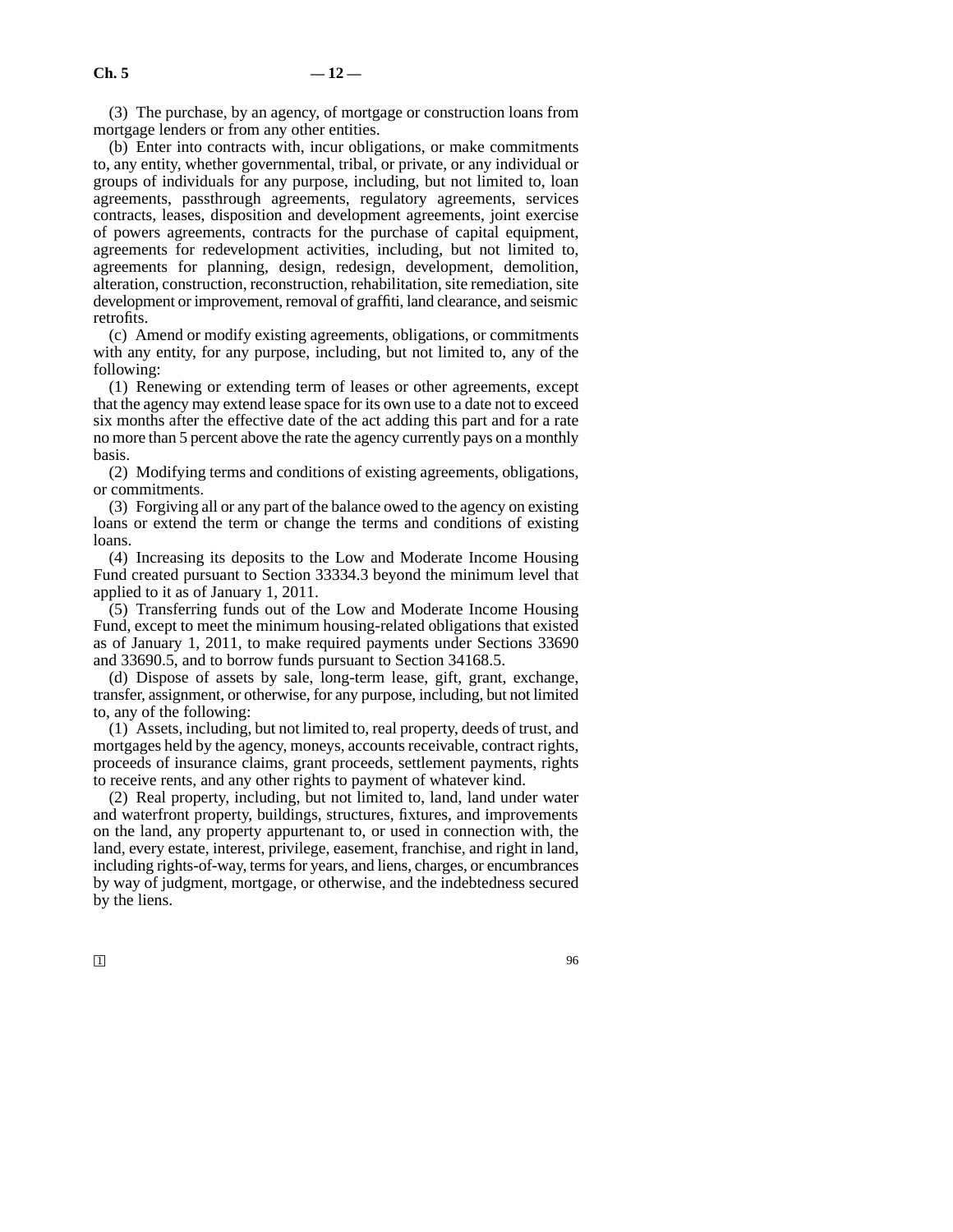(e) Acquire real property by any means for any purpose, including, but not limited to, the purchase, lease, or exercising of an option to purchase or lease, exchange, subdivide, transfer, assume, obtain option upon, acquire by gift, grant, bequest, devise, or otherwise acquire any real property, any interest in real property, and any improvements on it, including the repurchase of developed property previously owned by the agency and the acquisition of real property by eminent domain; provided, however, that nothing in this subdivision is intended to prohibit the acceptance or transfer of title for real property acquired prior to the effective date of this part.

(f) Transfer, assign, vest, or delegate any of its assets, funds, rights, powers, ownership interests, or obligations for any purpose to any entity, including, but not limited to, the community, the legislative body, another member of a joint powers authority, a trustee, a receiver, a partner entity, another agency, a nonprofit corporation, a contractual counterparty, a public body, a limited-equity housing cooperative, the state, a political subdivision of the state, the federal government, any private entity, or an individual or group of individuals.

(g) Accept financial or other assistance from the state or federal government or any public or private source if the acceptance necessitates or is conditioned upon the agency incurring indebtedness as that term is described in this part.

34164. Notwithstanding Part 1 (commencing with Section 33000), Part 1.5 (commencing with Section 34000), Part 1.6 (commencing with Section 34050), and Part 1.7 (commencing with Section 34100), or any other law, commencing on the effective date of this part, an agency shall lack the authority to, and shall not, engage in any of the following redevelopment activities:

(a) Prepare, approve, adopt, amend, or merge a redevelopment plan, including, but not limited to, modifying, extending, or otherwise changing the time limits on the effectiveness of a redevelopment plan.

(b) Create, designate, merge, expand, or otherwise change the boundaries of a project area.

(c) Designate a new survey area or modify, extend, or otherwise change the boundaries of an existing survey area.

(d) Approve or direct or cause the approval of any program, project, or expenditure where approval is not required by law.

(e) Prepare, formulate, amend, or otherwise modify a preliminary plan or cause the preparation, formulation, modification, or amendment of a preliminary plan.

(f) Prepare, formulate, amend, or otherwise modify an implementation plan or cause the preparation, formulation, modification, or amendment of an implementation plan.

(g) Prepare, formulate, amend, or otherwise modify a relocation plan or cause the preparation, formulation, modification, or amendment of a relocation plan where approval is not required by law.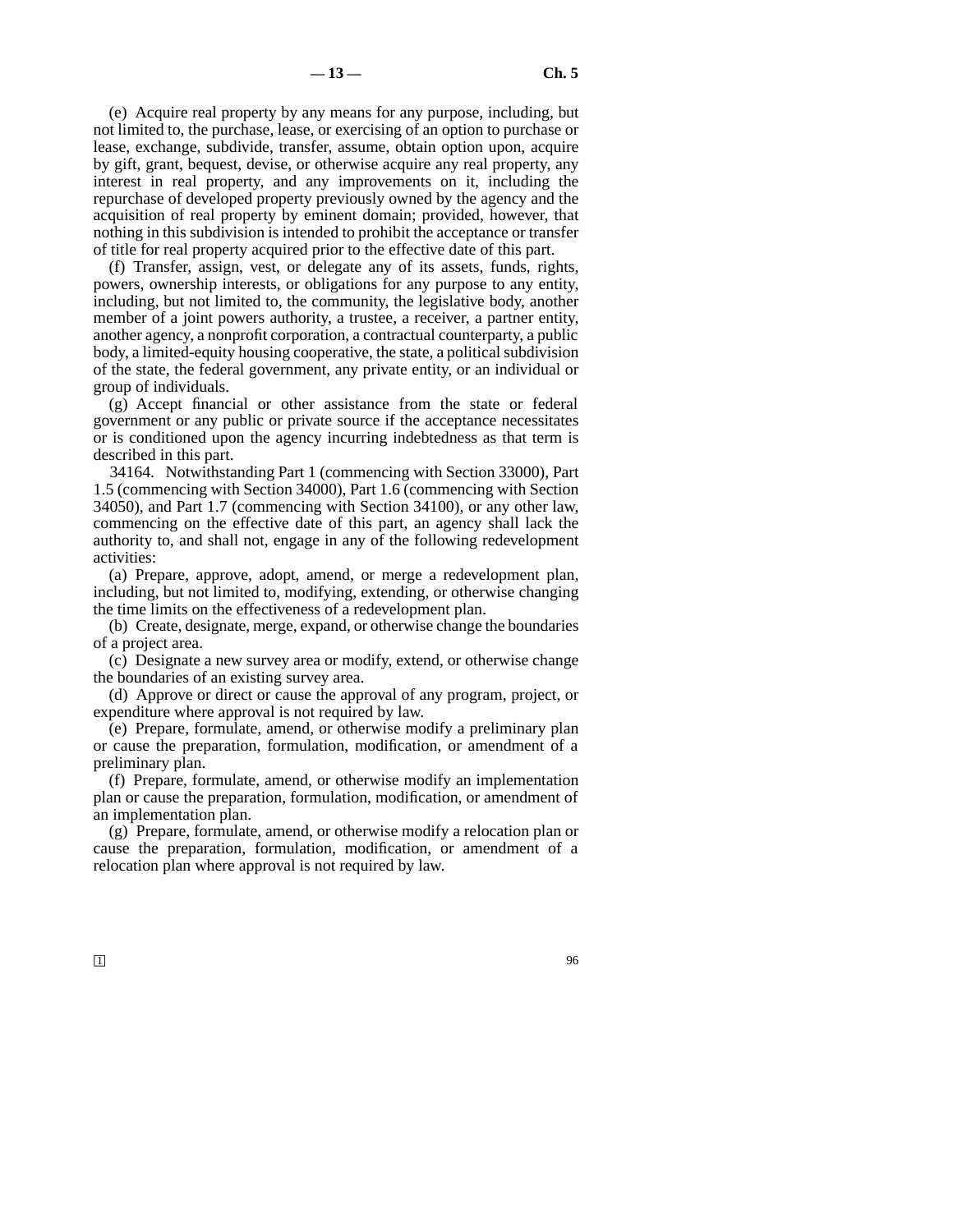(h) Prepare, formulate, amend, or otherwise modify a redevelopment housing plan or cause the preparation, formulation, modification, or amendment of a redevelopment housing plan.

(i) Direct or cause the development, rehabilitation, or construction of housing units within the community, unless required to do so by an enforceable obligation.

(j) Make or modify a declaration or finding of blight, blighted areas, or slum and blighted residential areas.

(k) Make any new findings or declarations that any areas of blight cannot be remedied or redeveloped by private enterprise alone.

(*l*) Provide or commit to provide relocation assistance, except where the provision of relocation assistance is required by law.

(m) Provide or commit to provide financial assistance.

34165. Notwithstanding Part 1 (commencing with Section 33000), Part 1.5 (commencing with Section 34000), Part 1.6 (commencing with Section 34050), and Part 1.7 (commencing with Section 34100), or any other law, commencing on the effective date of this part, an agency shall lack the authority to, and shall not, do any of the following:

(a) Enter into new partnerships, become a member in a joint powers authority, form a joint powers authority, create new entities, or become a member of any entity of which it is not currently a member, nor take on nor agree to any new duties or obligations as a member or otherwise of any entity to which the agency belongs or with which it is in any way associated.

(b) Impose new assessments pursuant to Section 7280.5 of the Revenue and Taxation Code.

(c) Increase the pay, benefits, or contributions of any sort for any officer, employee, consultant, contractor, or any other goods or service provider that had not previously been contracted.

(d) Provide optional or discretionary bonuses to any officers, employees, consultants, contractors, or any other service or goods providers.

(e) Increase numbers of staff employed by the agency beyond the number employed as of January 1, 2011.

(f) Bring an action pursuant to Chapter 9 (commencing with Section 860) of Title 10 of Part 2 of the Code of Civil Procedure to determine the validity of any issuance or proposed issuance of revenue bonds under this chapter and the legality and validity of all proceedings previously taken or proposed in a resolution of an agency to be taken for the authorization, issuance, sale, and delivery of the revenue bonds and for the payment of the principal thereof and interest thereon.

(g) Begin any condemnation proceeding or begin the process to acquire real property by eminent domain.

(h) Prepare or have prepared a draft environmental impact report. This subdivision shall not alter or eliminate any requirements of the California Environmental Quality Act (Division 13 (commencing with Section 21000) of the Public Resources Code).

34166. No legislative body or local governmental entity shall have any statutory authority to create or otherwise establish a new redevelopment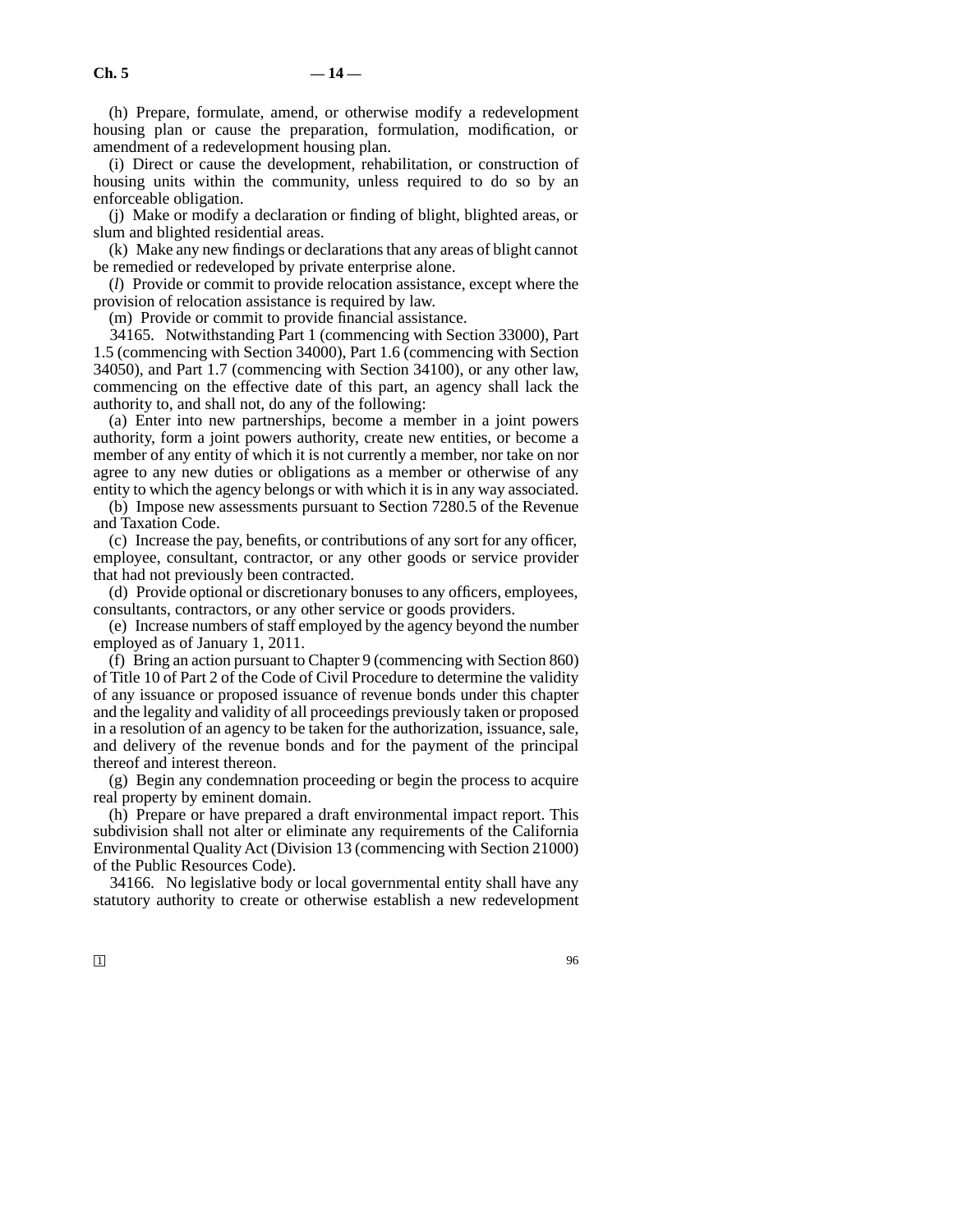agency or community development commission. No chartered city or chartered county shall exercise the powers granted in Part 1 (commencing with Section 33000) to create or otherwise establish a redevelopment agency.

34167. (a) This part is intended to preserve, to the maximum extent possible, the revenues and assets of redevelopment agencies so that those assets and revenues that are not needed to pay for enforceable obligations may be used by local governments to fund core governmental services including police and fire protection services and schools. It is the intent of the Legislature that redevelopment agencies take no actions that would further deplete the corpus of the agencies' funds regardless of their original source. All provisions of this part shall be construed as broadly as possible to support this intent and to restrict the expenditure of funds to the fullest extent possible.

(b) For purposes of this part, "agency" or "redevelopment agency" means a redevelopment agency created or formed pursuant to Part 1 (commencing with Section 33000) or its predecessor or a community development commission created or formed pursuant to Part 1.7 (commencing with Section 34100) or its predecessor.

(c) Nothing in this part in any way impairs the authority of a community development commission, other than in its authority to act as a redevelopment agency, to take any actions in its capacity as a housing authority or for any other community development purpose of the jurisdiction in which it operates.

(d) For purposes of this part, "enforceable obligation" means any of the following:

(1) Bonds, as defined by Section 33602 and bonds issued pursuant to Section 5850 of the Government Code, including the required debt service, reserve set-asides and any other payments required under the indenture or similar documents governing the issuance of the outstanding bonds of the redevelopment agency.

(2) Loans of moneys borrowed by the redevelopment agency for a lawful purpose, including, but not limited to, moneys borrowed from the Low and Moderate Income Housing Fund, to the extent they are legally required to be repaid pursuant to a required repayment schedule or other mandatory loan terms.

(3) Payments required by the federal government, preexisting obligations to the state or obligations imposed by state law, other than passthrough payments that are made by the county auditor-controller pursuant to Section 34183, or legally enforceable payments required in connection with the agencies' employees, including, but not limited to, pension payments, pension obligation debt service, and unemployment payments.

(4) Judgments or settlements entered by a competent court of law or binding arbitration decisions against the former redevelopment agency, other than passthrough payments that are made by the county auditor-controller pursuant to Section 34183. Along with the successor agency, the oversight board shall have the authority and standing to appeal any judgment or to set aside any settlement or arbitration decision.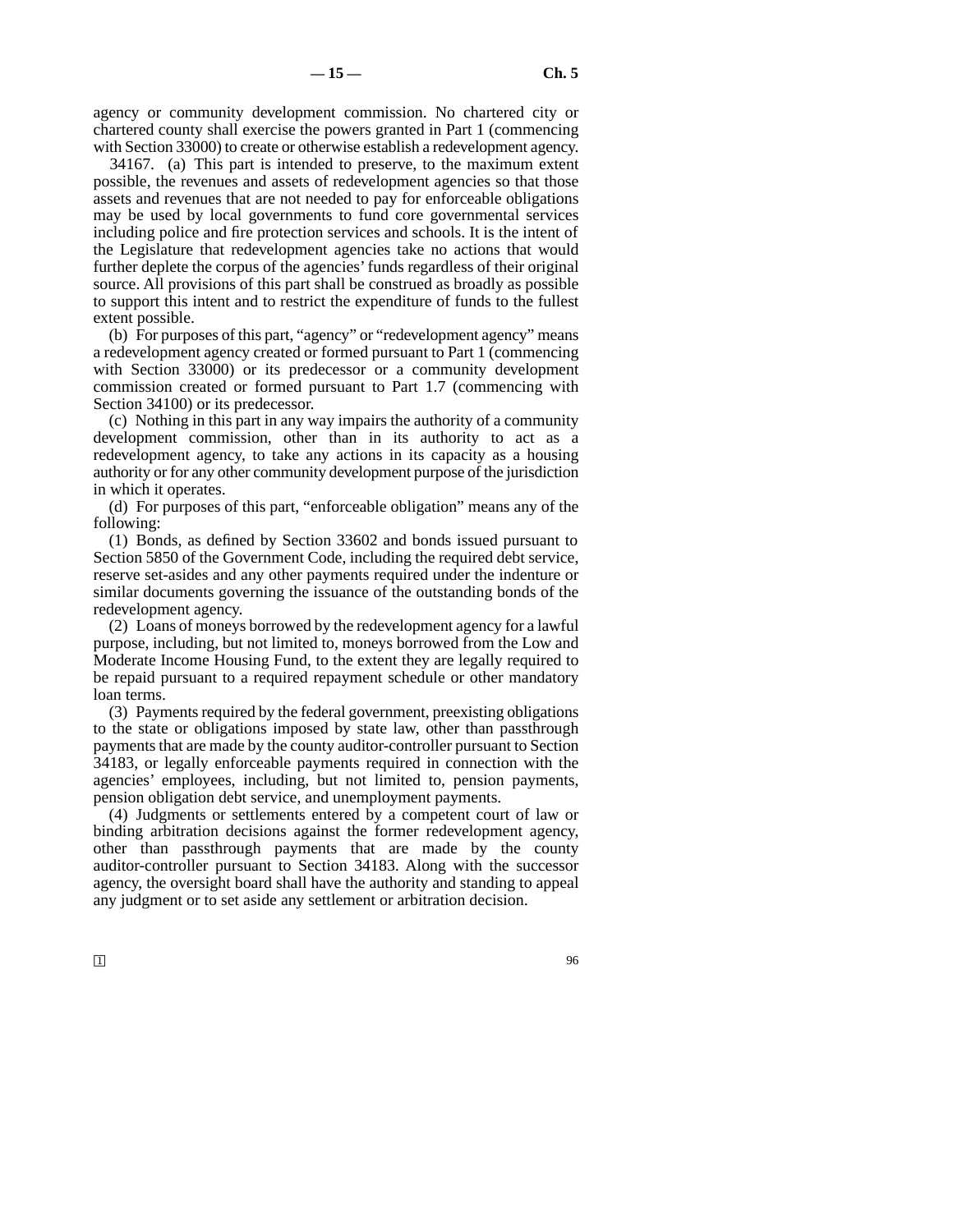(5) Any legally binding and enforceable agreement or contract that is not otherwise void as violating the debt limit or public policy.

(6) Contracts or agreements necessary for the continued administration or operation of the redevelopment agency to the extent permitted by this part, including, but not limited to, agreements to purchase or rent office space, equipment and supplies, and pay-related expenses pursuant to Section 33127 and for carrying insurance pursuant to Section 33134.

(e) To the extent that any provision of Part 1 (commencing with Section 33000), Part 1.5 (commencing with Section 34000), Part 1.6 (commencing with Section 34050), or Part 1.7 (commencing with Section 34100) conflicts with this part, the provisions of this part shall control. Further, if any provision in Part 1 (commencing with Section 33000), Part 1.5 (commencing with Section 34000), Part 1.6 (commencing with Section 34050), or Part 1.7 (commencing with Section 34100) provides an authority that this part is restricting or eliminating, the restriction and elimination provisions of this part shall control.

(f) Nothing in this part shall be construed to interfere with a redevelopment agency's authority, pursuant to enforceable obligations as defined in this chapter, to (1) make payments due, (2) enforce existing covenants and obligations, or (3) perform its obligations.

(g) The existing terms of any memorandum of understanding with an employee organization representing employees of a redevelopment agency adopted pursuant to the Meyers-Milias-Brown Act that is in force on the effective date of this part shall continue in force until September 30, 2011, unless a new agreement is reached with a recognized employee organization prior to that date.

(h) After the enforceable obligation payment schedule is adopted pursuant to Section 34169, or after 60 days from the effective date of this part, whichever is sooner, the agency shall not make a payment unless it is listed in an adopted enforceable obligation payment schedule, other than payments required to meet obligations with respect to bonded indebtedness.

(i) The Department of Finance and the Controller shall each have the authority to require any documents associated with the enforceable obligations to be provided to them in a manner of their choosing. Any taxing entity, the department, and the Controller shall each have standing to file a judicial action to prevent a violation under this part and to obtain injunctive or other appropriate relief.

(j) For purposes of this part, "auditor-controller" means the officer designated in subdivision (e) of Section 24000 of the Government Code.

34167.5. Commencing on the effective date of the act adding this part, the Controller shall review the activities of redevelopment agencies in the state to determine whether an asset transfer has occurred after January 1, 2011, between the city or county, or city and county that created a redevelopment agency or any other public agency, and the redevelopment agency. If such an asset transfer did occur during that period and the government agency that received the assets is not contractually committed to a third party for the expenditure or encumbrance of those assets, to the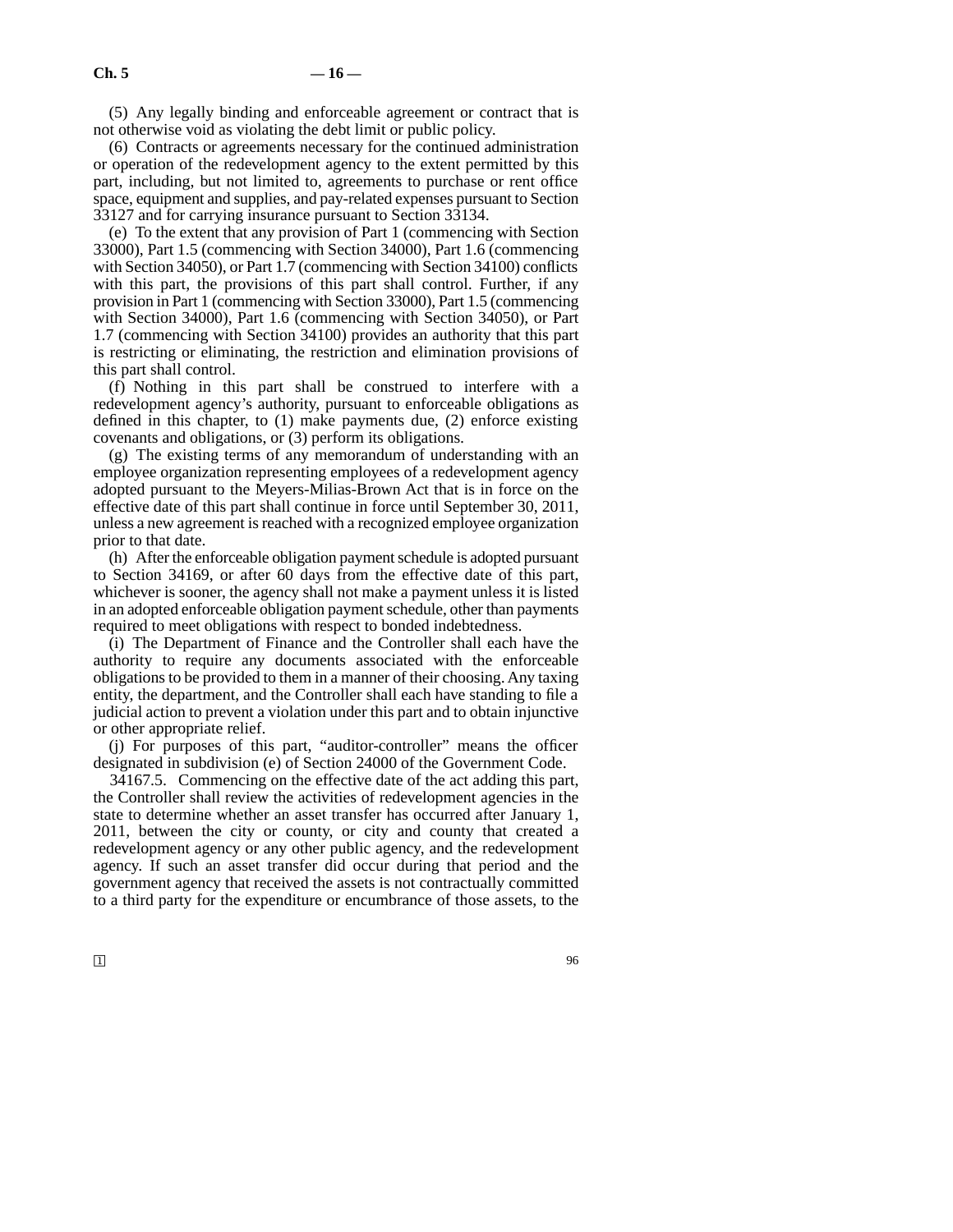extent not prohibited by state and federal law, the Controller shall order the available assets to be returned to the redevelopment agency or, on or after October 1, 2011, to the successor agency, if a successor agency is established pursuant to Part 1.85 (commencing with Section 34170). Upon receiving such an order from the Controller, an affected local agency shall, as soon as practicable, reverse the transfer and return the applicable assets to the redevelopment agency or, on or after October 1, 2011, to the successor agency, if a successor agency is established pursuant to Part 1.85 (commencing with Section 34170). The Legislature hereby finds that a transfer of assets by a redevelopment agency during the period covered in this section is deemed not to be in the furtherance of the Community Redevelopment Law and is thereby unauthorized.

34168. (a) Notwithstanding any other law, any action contesting the validity of this part or Part 1.85 (commencing with Section 34170) or challenging acts taken pursuant to these parts shall be brought in the Superior Court of the County of Sacramento.

(b) If any provision of this part or the application thereof to any person or circumstance is held invalid, the invalidity does not affect other provisions or applications of this part which can be given effect without the invalid provision or application, and to this end, the provisions of this part are severable.

#### Chapter 2. Redevelopment Agency Responsibilities

34169. Until successor agencies are authorized pursuant to Part 1.85 (commencing with Section 34170), redevelopment agencies shall do all of the following:

(a) Continue to make all scheduled payments for enforceable obligations, as defined in subdivision (d) of Section 34167.

(b) Perform obligations required pursuant to any enforceable obligations, including, but not limited to, observing covenants for continuing disclosure obligations and those aimed at preserving the tax-exempt status of interest payable on any outstanding agency bonds.

(c) Set aside or maintain reserves in the amount required by indentures, trust indentures, or similar documents governing the issuance of outstanding redevelopment agency bonds.

(d) Consistent with the intent declared in subdivision (a) of Section 34167, preserve all assets, minimize all liabilities, and preserve all records of the redevelopment agency.

(e) Cooperate with the successor agencies, if established pursuant to Part 1.85 (commencing with Section 34170), and provide all records and information necessary or desirable for audits, making of payments required by enforceable obligations, and performance of enforceable obligations by the successor agencies.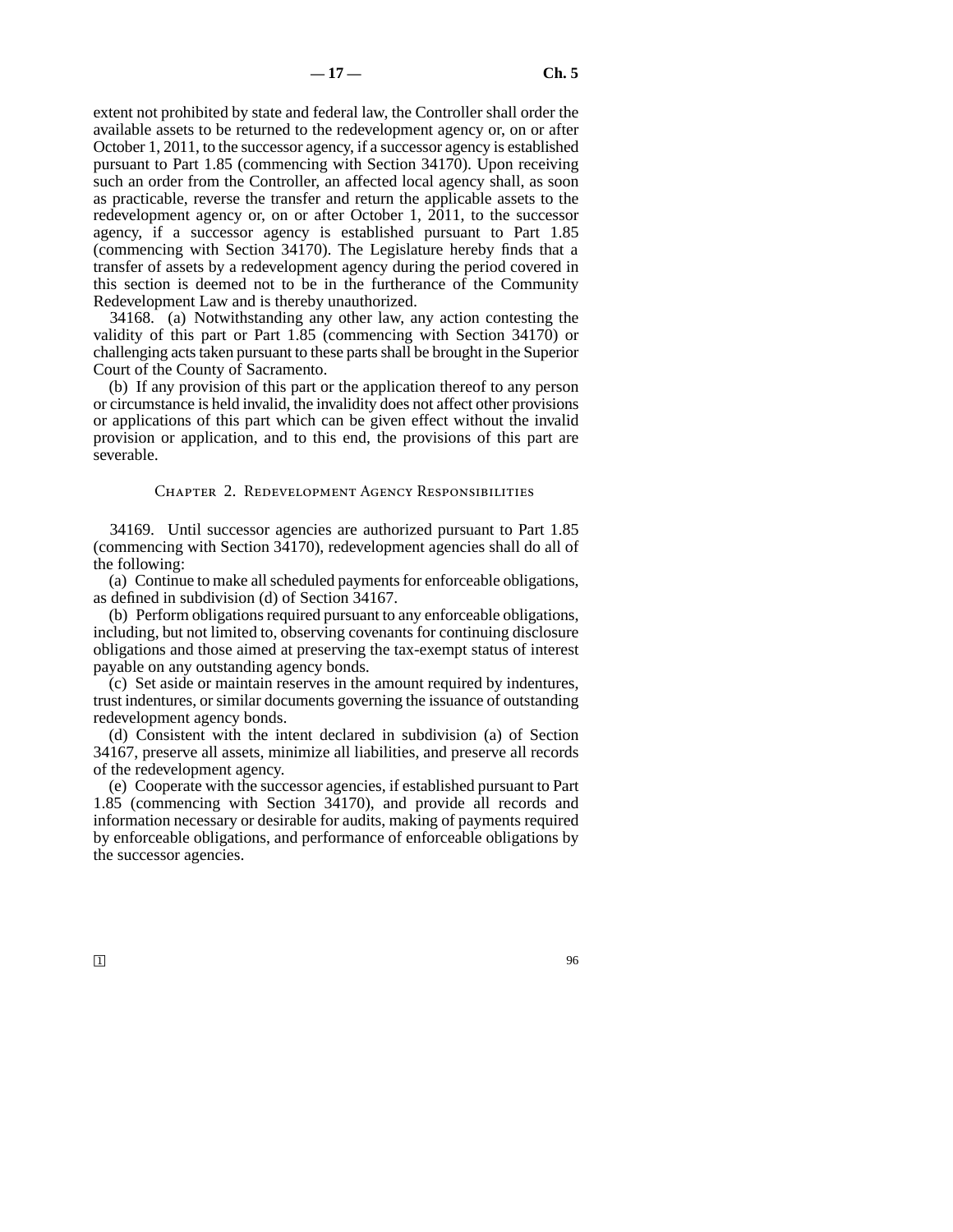(f) Take all reasonable measures to avoid triggering an event of default under any enforceable obligations as defined in subdivision (d) of Section 34167.

(g) (1) Within 60 days of the effective date of this part, adopt an Enforceable Obligation Payment Schedule that lists all of the obligations that are enforceable within the meaning of subdivision (d) of Section 34167 which includes the following information about each obligation:

(A) The project name associated with the obligation.

(B) The payee.

(C) A short description of the nature of the work, product, service, facility, or other thing of value for which payment is to be made.

(D) The amount of payments obligated to be made, by month, through December 2011.

(2) Payment schedules for issued bonds may be aggregated, and payment schedules for payments to employees may be aggregated. This schedule shall be adopted at a public meeting and shall be posted on the agency's Internet Web site or, if no Internet Web site exists, on the Internet Web site of the legislative body, if that body has an Internet Web site. The schedule may be amended at any public meeting of the agency. Amendments shall be posted to the Internet Web site for at least three business days before a payment may be made pursuant to an amendment. The Enforceable Obligation Payment Schedule shall be transmitted by mail or electronic means to the county auditor-controller, the Controller, and the Department of Finance. A notification providing the Internet Web site location of the posted schedule and notifications of any amendments shall suffice to meet this requirement.

(h) Prepare a preliminary draft of the initial recognized obligation payment schedule, no later than September 30, 2011, and provide it to the successor agency, if a successor agency is established pursuant to Part 1.85 (commencing with Section 34170).

(i) The Department of Finance may review a redevelopment agency action taken pursuant to subdivision  $(g)$  or  $(h)$ . As such, all agency actions shall not be effective for three business days, pending a request for review by the department. Each agency shall designate an official to whom the department may make these requests and who shall provide the department with the telephone number and e-mail contact information for the purpose of communicating with the department pursuant to this subdivision. In the event that the department requests a review of a given agency action, the department shall have 10 days from the date of its request to approve the agency action or return it to the agency for reconsideration and this action shall not be effective until approved by the department. In the event that the department returns the agency action to the agency for reconsideration, the agency must resubmit the modified action for department approval and the modified action shall not become effective until approved by the department. This subdivision shall apply to a successor agency, if a successor agency is established pursuant to Part 1.85 (commencing with Section 34170), as a successor entity to a dissolved redevelopment agency, with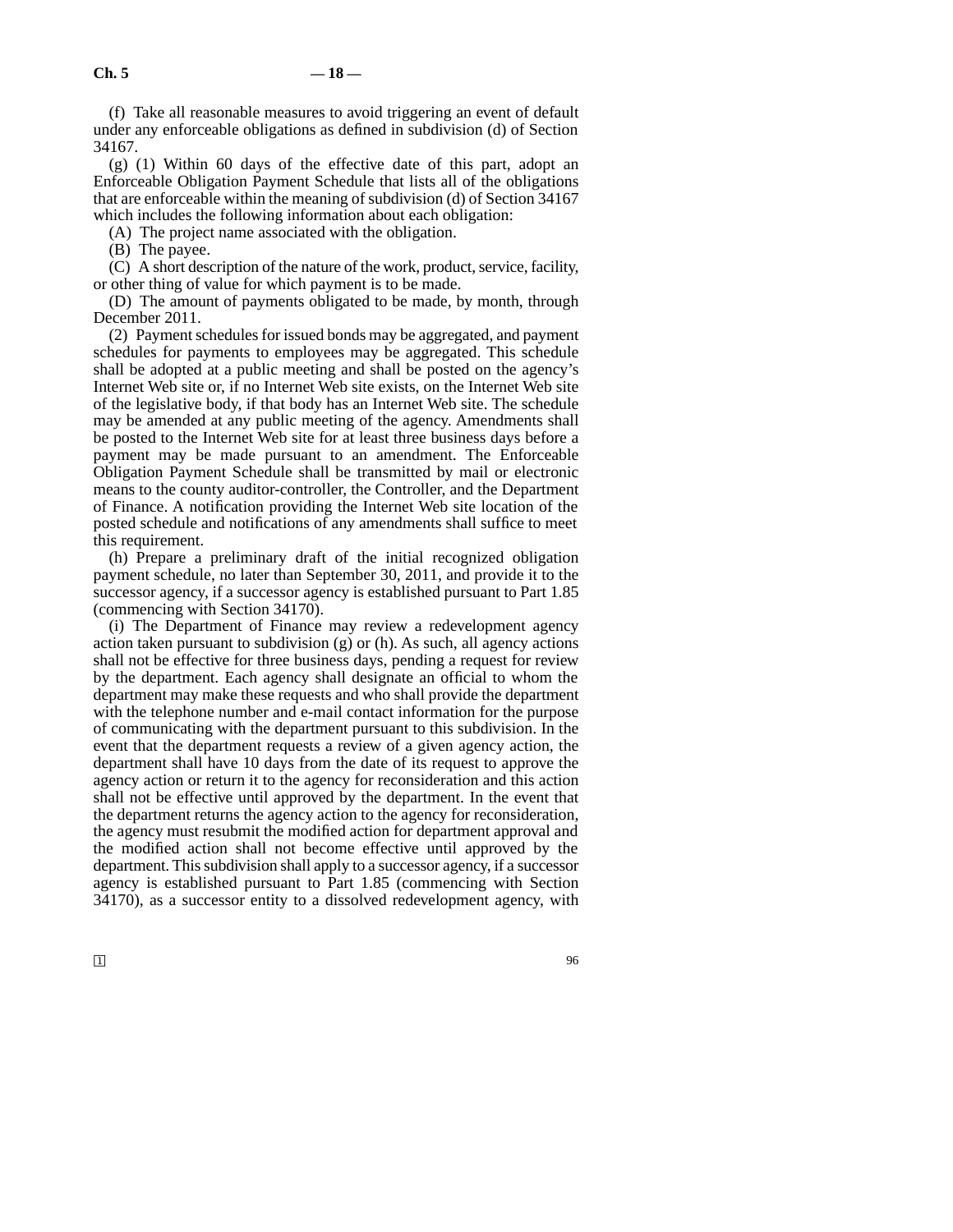respect to the preliminary draft of the initial recognized obligation payment schedule.

# Chapter 3. Application of Part to Former Participants of the Alternative Voluntary Redevelopment Program

34169.5. (a) It is the intent of the Legislature that a redevelopment agency, that formerly operated pursuant to the Alternative Voluntary Redevelopment Program (Part 1.9 (commencing with Section 34192)), but that becomes subject to this part pursuant to Section 34195, shall be subject to all of the requirements of this part, except that dates and deadlines shall be appropriately modified, as provided in this section, to reflect the date that the agency becomes subject to this part.

(b) For purposes of a redevelopment agency that becomes subject to this part pursuant to Section 34195, the following shall apply:

(1) Any reference to "January 1, 2011," shall be construed to mean January 1 of the year preceding the year that the redevelopment agency became subject to this part, but no earlier than January 1, 2011.

(2) Any reference to a date "60 days from the effective date of this part" shall be construed to mean 60 days from the date that the redevelopment agency becomes subject to this part.

(3) Except as provided in paragraphs (1) and (2), any reference to a date certain shall be construed to be the date, measured from the date that the redevelopment agency became subject to this part, that is equivalent to the duration of time between the effective date of this part and the date certain identified in statute.

SEC. 7. Part 1.85 (commencing with Section 34170) is added to Division 24 of the Health and Safety Code, to read:

# PART 1.85. DISSOLUTION OF REDEVELOPMENT AGENCIES AND DESIGNATION OF SUCCESSOR AGENCIES

# CHAPTER 1. EFFECTIVE DATE, CREATION OF FUNDS, AND DEFINITION of Terms

34170. (a) Unless otherwise specified, all provisions of this part shall become operative on October 1, 2011.

(b) If any provision of this part or the application thereof to any person or circumstance is held invalid, the invalidity shall not affect other provisions or applications of this part which can be given effect without the invalid provision or application, and to this end, the provisions of this part are severable.

34170.5. (a) The successor agency shall create within its treasury a Redevelopment Obligation Retirement Fund to be administered by the successor agency.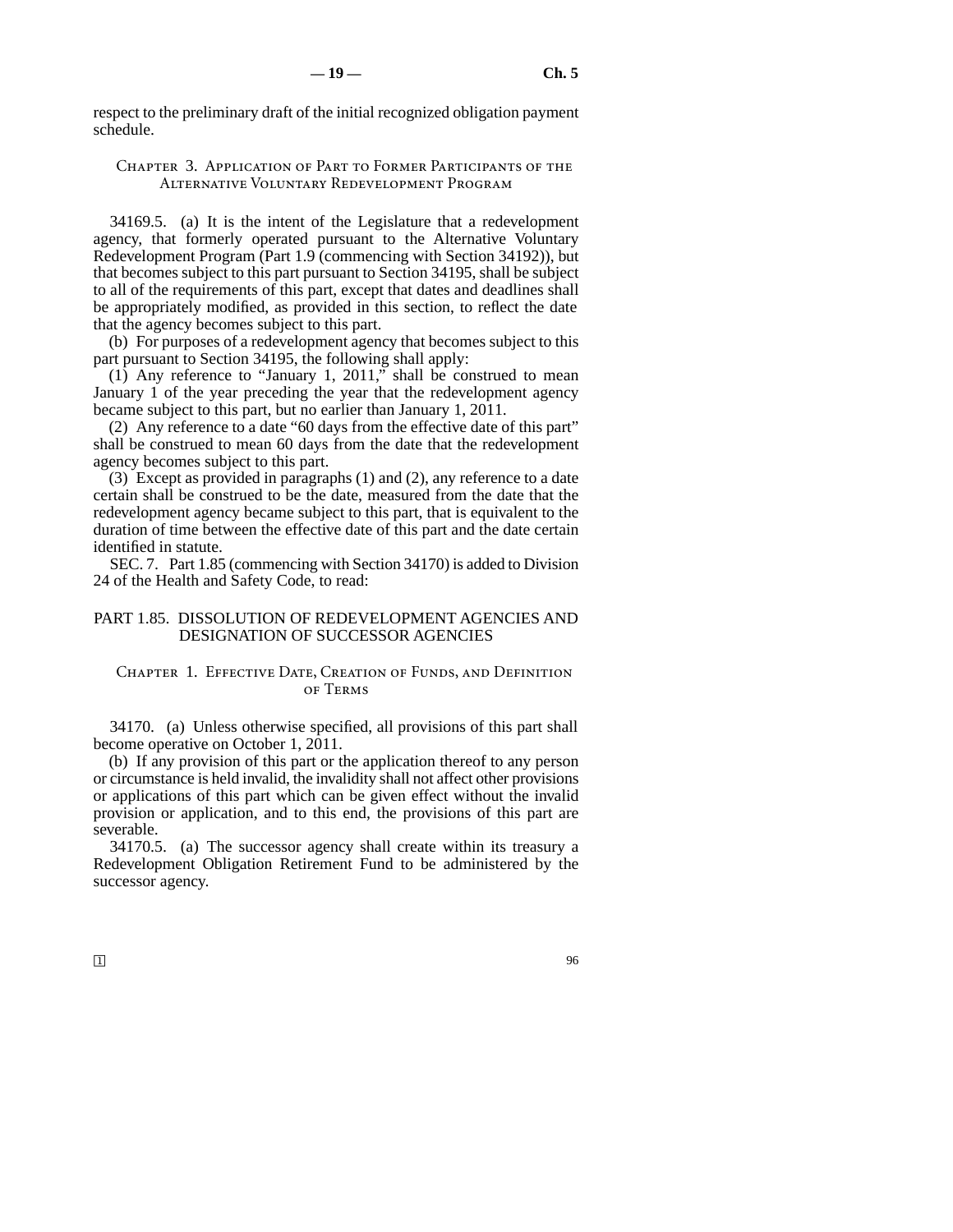(b) The county auditor-controller shall create within the county treasury a Redevelopment Property Tax Trust Fund for the property tax revenues related to each former redevelopment agency, for administration by the county auditor-controller.

34171. The following terms shall have the following meanings:

(a) "Administrative budget" means the budget for administrative costs of the successor agencies as provided in Section 34177.

(b) "Administrative cost allowance" means an amount that, subject to the approval of the oversight board, is payable from property tax revenues of up to 5 percent of the property tax allocated to the successor agency for the 2011–12 fiscal year and up to 3 percent of the property tax allocated to the Redevelopment Obligation Retirement Fund money that is allocated to the successor agency for each fiscal year thereafter; provided, however, that the amount shall not be less than two hundred fifty thousand dollars (\$250,000) for any fiscal year or such lesser amount as agreed to by the successor agency. However, the allowance amount shall exclude any administrative costs that can be paid from bond proceeds or from sources other than property tax.

(c) "Designated local authority" shall mean a public entity formed pursuant to subdivision (d) of Section 34173.

(d) (1) "Enforceable obligation" means any of the following:

(A) Bonds, as defined by Section 33602 and bonds issued pursuant to Section 58383 of the Government Code, including the required debt service, reserve set-asides, and any other payments required under the indenture or similar documents governing the issuance of the outstanding bonds of the former redevelopment agency.

(B) Loans of moneys borrowed by the redevelopment agency for a lawful purpose, to the extent they are legally required to be repaid pursuant to a required repayment schedule or other mandatory loan terms.

(C) Payments required by the federal government, preexisting obligations to the state or obligations imposed by state law, other than passthrough payments that are made by the county auditor-controller pursuant to Section 34183, or legally enforceable payments required in connection with the agencies' employees, including, but not limited to, pension payments, pension obligation debt service, unemployment payments, or other obligations conferred through a collective bargaining agreement.

(D) Judgments or settlements entered by a competent court of law or binding arbitration decisions against the former redevelopment agency, other than passthrough payments that are made by the county auditor-controller pursuant to Section 34183. Along with the successor agency, the oversight board shall have the authority and standing to appeal any judgment or to set aside any settlement or arbitration decision.

(E) Any legally binding and enforceable agreement or contract that is not otherwise void as violating the debt limit or public policy. However, nothing in this act shall prohibit either the successor agency, with the approval or at the direction of the oversight board, or the oversight board itself from terminating any existing agreements or contracts and providing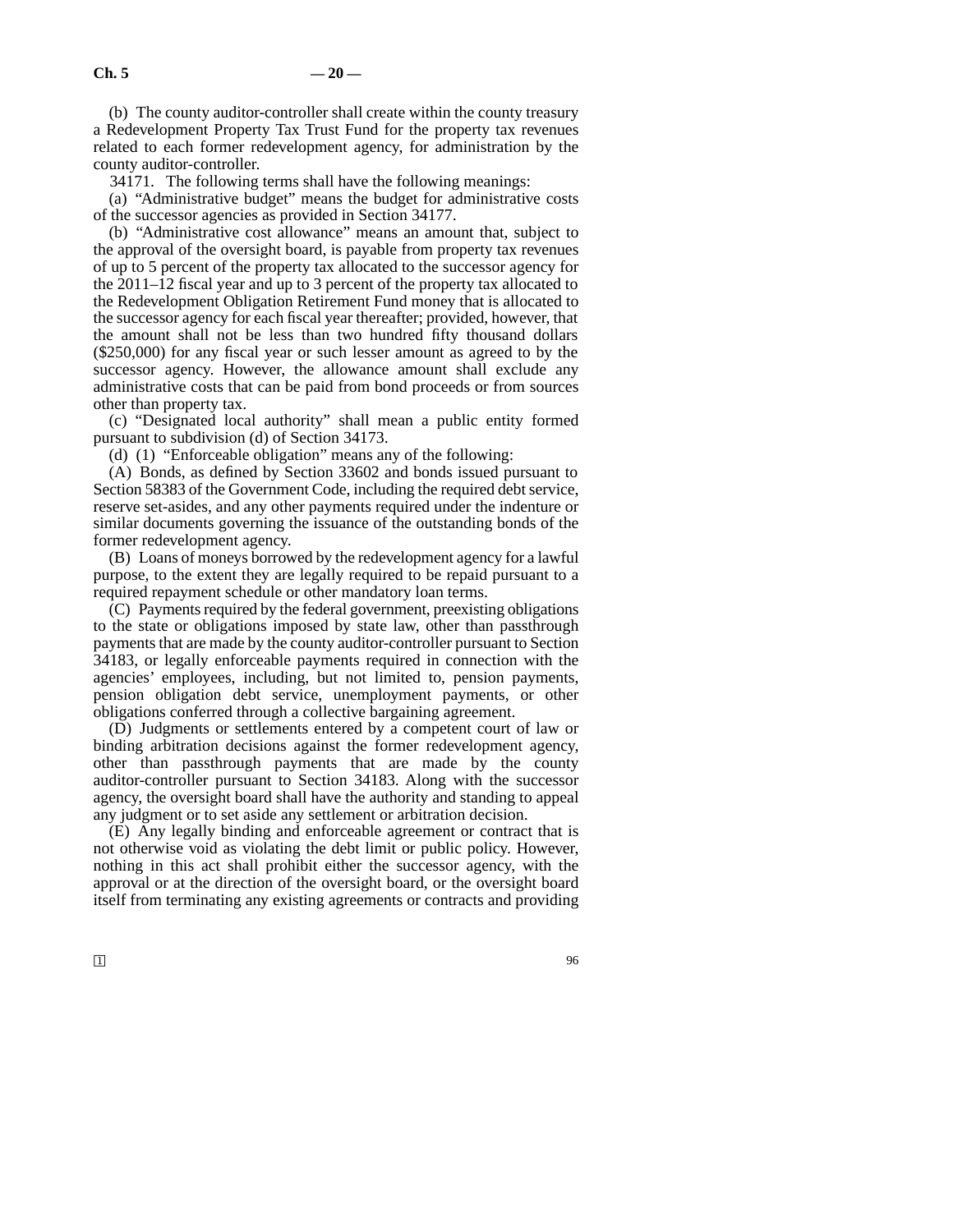any necessary and required compensation or remediation for such termination.

(F) Contracts or agreements necessary for the administration or operation of the successor agency, in accordance with this part, including, but not limited to, agreements to purchase or rent office space, equipment and supplies, and pay-related expenses pursuant to Section 33127 and for carrying insurance pursuant to Section 33134.

(G) Amounts borrowed from or payments owing to the Low and Moderate Income Housing Fund of a redevelopment agency, which had been deferred as of the effective date of the act adding this part; provided, however, that the repayment schedule is approved by the oversight board.

(2) For purposes of this part, "enforceable obligation" does not include any agreements, contracts, or arrangements between the city, county, or city and county that created the redevelopment agency and the former redevelopment agency. However, written agreements entered into (A) at the time of issuance, but in no event later than December 31, 2010, of indebtedness obligations, and (B) solely for the purpose of securing or repaying those indebtedness obligations may be deemed enforceable obligations for purposes of this part. Notwithstanding this paragraph, loan agreements entered into between the redevelopment agency and the city, county, or city and county that created it, within two years of the date of creation of the redevelopment agency, may be deemed to be enforceable obligations.

(3) Contracts or agreements between the former redevelopment agency and other public agencies, to perform services or provide funding for governmental or private services or capital projects outside of redevelopment project areas that do not provide benefit to the redevelopment project and thus were not properly authorized under Part 1 (commencing with Section 33000) shall be deemed void on the effective date of this part; provided, however, that such contracts or agreements for the provision of housing properly authorized under Part 1 (commencing with Section 33000) shall not be deemed void.

(e) "Indebtedness obligations" means bonds, notes, certificates of participation, or other evidence of indebtedness, issued or delivered by the redevelopment agency, or by a joint exercise of powers authority created by the redevelopment agency, to third-party investors or bondholders to finance or refinance redevelopment projects undertaken by the redevelopment agency in compliance with the Community Redevelopment Law (Part 1 (commencing with Section 33000)).

(f) "Oversight board" shall mean each entity established pursuant to Section 34179.

(g) "Recognized obligation" means an obligation listed in the Recognized Obligation Payment Schedule.

(h) "Recognized Obligation Payment Schedule" means the document setting forth the minimum payment amounts and due dates of payments required by enforceable obligations for each six-month fiscal period as provided in subdivision (m) of Section 34177.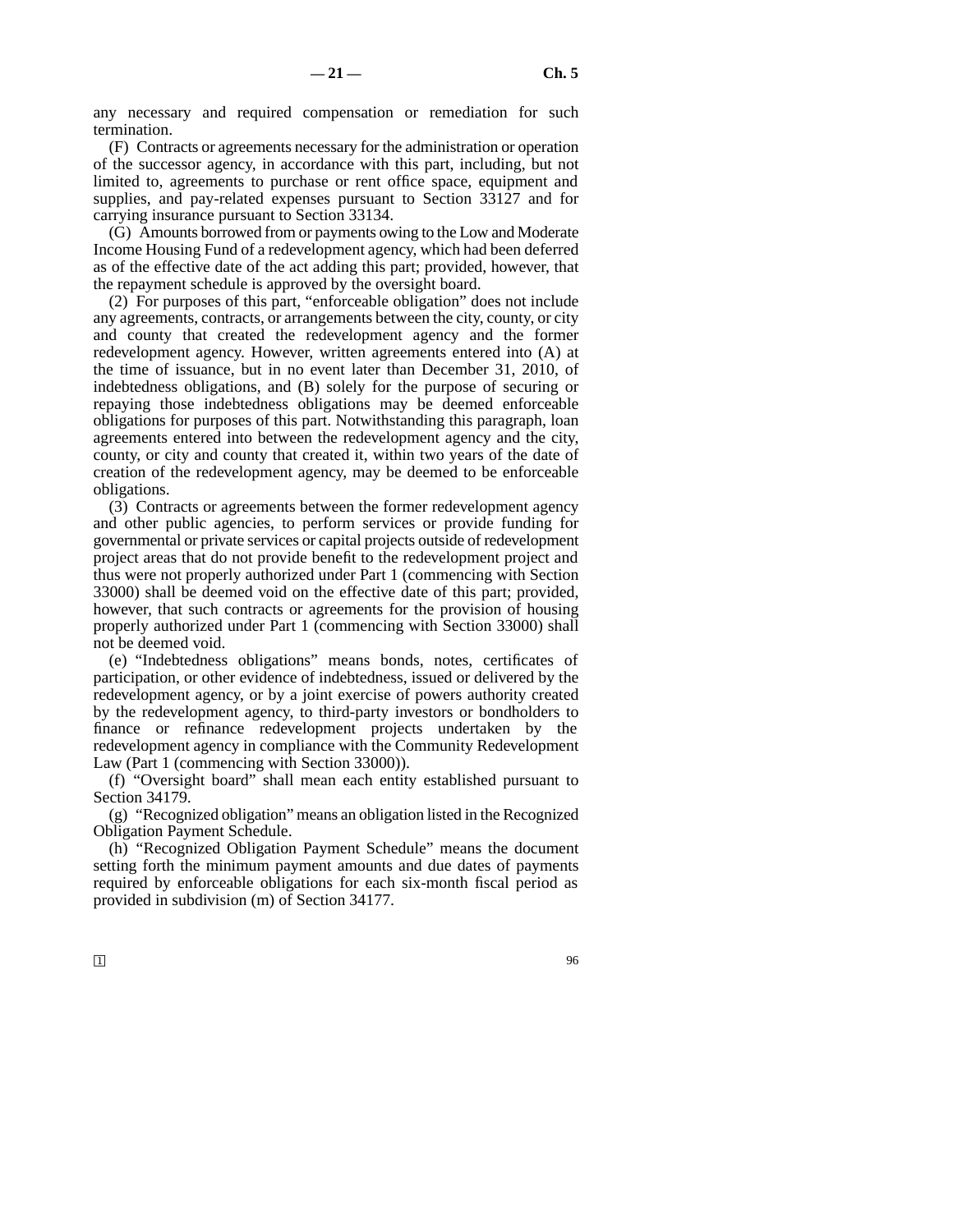(i) "School entity" means any entity defined as such in subdivision (f) of Section 95 of the Revenue and Taxation Code.

(j) "Successor agency" means the county, city, or city and county that authorized the creation of each redevelopment agency or another entity as provided in Section 34173.

(k) "Taxing entities" means cities, counties, a city and county, special districts, and school entities, as defined in subdivision (f) of Section 95 of the Revenue and Taxation Code, that receive passthrough payments and distributions of property taxes pursuant to the provisions of this part.

# Chapter 2. Effect of Redevelopment Agency Dissolution

34172. (a) (1) All redevelopment agencies and redevelopment agency components of community development agencies created under Part 1 (commencing with Section 33000), Part 1.5 (commencing with Section 34000), Part 1.6 (commencing with Section 34050), and Part 1.7 (commencing with Section 34100) that were in existence on the effective date of this part are hereby dissolved and shall no longer exist as a public body, corporate or politic. Nothing in this part dissolves or otherwise affects the authority of a community redevelopment commission, other than in its authority to act as a redevelopment agency, in its capacity as a housing authority or for any other community development purpose of the jurisdiction in which it operates. For those other nonredevelopment purposes, the community development commission derives its authority solely from federal or local laws, or from state laws other than the Community Redevelopment Law (Part 1 (commencing with Section 33000)).

(2) A community in which an agency has been dissolved under this section may not create a new agency pursuant to Part 1 (commencing with Section 33000), Part 1.5 (commencing with Section 34000), Part 1.6 (commencing with Section 34050), or Part 1.7 (commencing with Section 34100). However, a community in which the agency has been dissolved and the successor entity has paid off all of the former agency's enforceable obligations may create a new agency pursuant to Part 1 (commencing with Section 33000), Part 1.5 (commencing with Section 34000), Part 1.6 (commencing with Section 34050), or Part 1.7 (commencing with Section 34100), subject to the tax increment provisions contained in Chapter 3.5 (commencing with Section 34194.5) of Part 1.9 (commencing with Section 34192).

(b) All authority to transact business or exercise powers previously granted under the Community Redevelopment Law (Part 1 (commencing with Section 33000) is hereby withdrawn from the former redevelopment agencies.

(c) Solely for purposes of Section 16 of Article XVI of the California Constitution, the Redevelopment Property Tax Trust Fund shall be deemed to be a special fund of the dissolved redevelopment agency to pay the principal of and interest on loans, moneys advanced to, or indebtedness,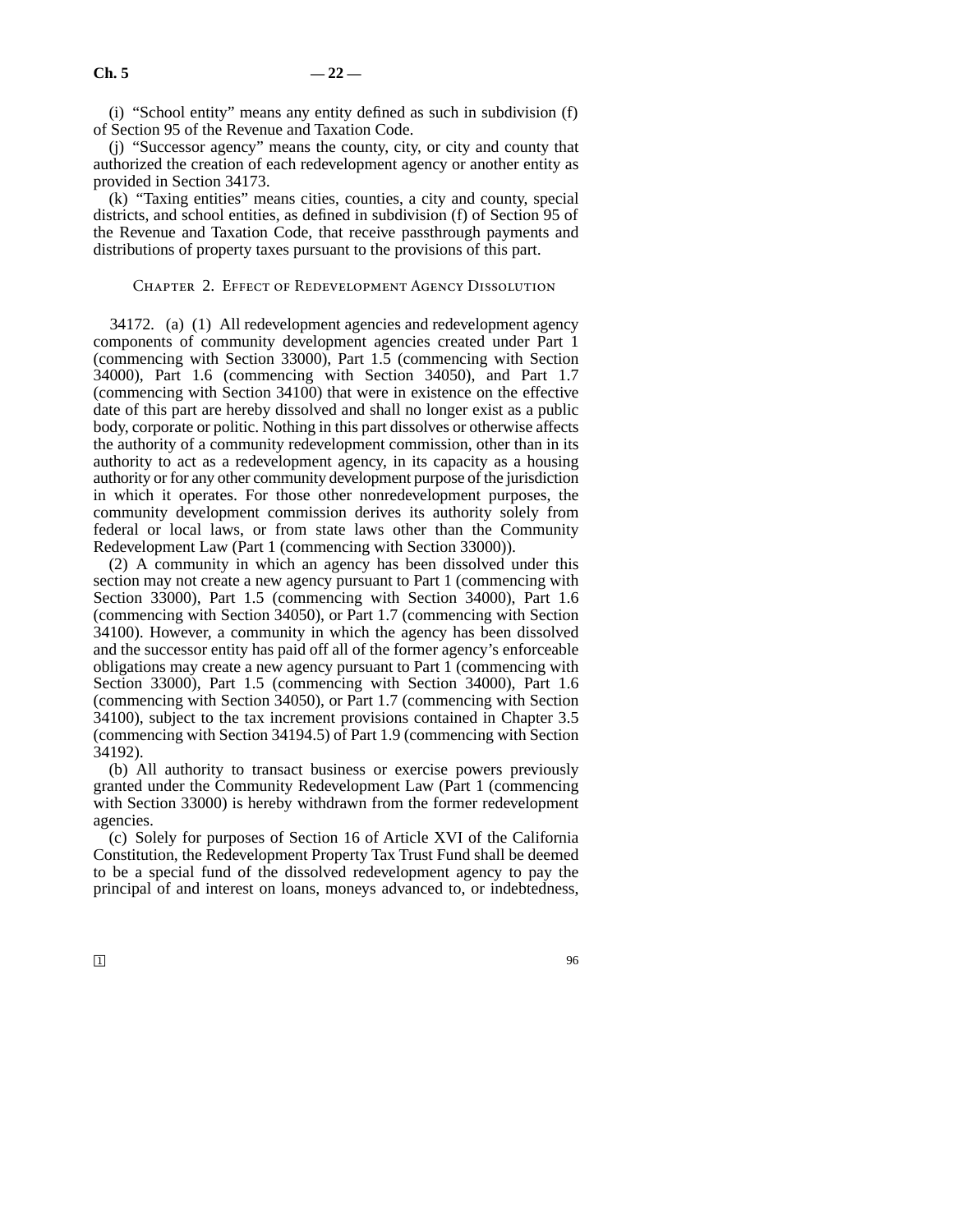whether funded, refunded, assumed, or otherwise incurred by the redevelopment agency to finance or refinance, in whole or in part, the redevelopment projects of each redevelopment agency dissolved pursuant to this part.

(d) Revenues equivalent to those that would have been allocated pursuant to subdivision (b) of Section 16 of Article XVI of the California Constitution shall be allocated to the Redevelopment Property Tax Trust Fund of each successor agency for making payments on the principal of and interest on loans, and moneys advanced to or indebtedness incurred by the dissolved redevelopment agencies. Amounts in excess of those necessary to pay obligations of the former redevelopment agency shall be deemed to be property tax revenues within the meaning of subdivision (a) of Section 1 of Article XIIIA of the California Constitution.

34173. (a) Successor agencies, as defined in this part, are hereby designated as successor entities to the former redevelopment agencies.

(b) Except for those provisions of the Community Redevelopment Law that are repealed, restricted, or revised pursuant to the act adding this part, all authority, rights, powers, duties, and obligations previously vested with the former redevelopment agencies, under the Community Redevelopment Law, are hereby vested in the successor agencies.

(c) (1) Where the redevelopment agency was in the form of a joint powers authority, and where the joint powers agreement governing the formation of the joint powers authority addresses the allocation of assets and liabilities upon dissolution of the joint powers authority, then each of the entities that created the former redevelopment agency may be a successor agency within the meaning of this part and each shall have a share of assets and liabilities based on the provisions of the joint powers agreement.

(2) Where the redevelopment agency was in the form of a joint powers authority, and where the joint powers agreement governing the formation of the joint powers authority does not address the allocation of assets and liabilities upon dissolution of the joint powers authority, then each of the entities that created the former redevelopment agency may be a successor agency within the meaning of this part, a proportionate share of the assets and liabilities shall be based on the assessed value in the project areas within each entity's jurisdiction, as determined by the county assessor, in its jurisdiction as compared to the assessed value of land within the boundaries of the project areas of the former redevelopment agency.

(d) (1) A city, county, city and county, or the entities forming the joint powers authority that authorized the creation of each redevelopment agency may elect not to serve as a successor agency under this part. A city, county, city and county, or any member of a joint powers authority that elects not to serve as a successor agency under this part must file a copy of a duly authorized resolution of its governing board to that effect with the county auditor-controller no later than one month prior to the effective date of this part.

(2) The determination of the first local agency that elects to become the successor agency shall be made by the county auditor-controller based on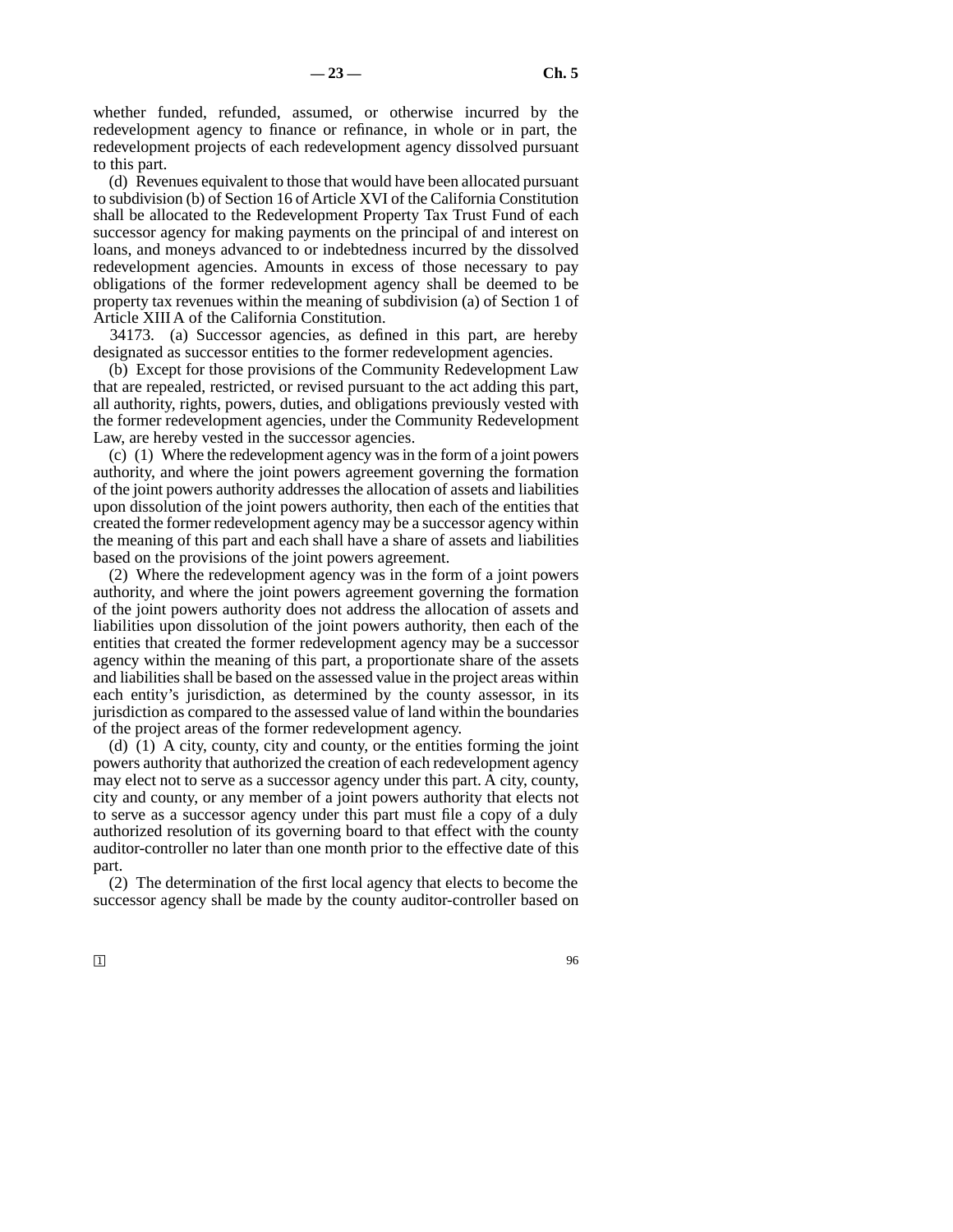the earliest receipt by the county auditor-controller of a copy of a duly adopted resolution of the local agency's governing board authorizing such an election. As used in this section, "local agency" means any city, county, city and county, or special district in the county of the former redevelopment agency.

(3) If no local agency elects to serve as a successor agency for a dissolved redevelopment agency, a public body, referred to herein as a "designated local authority" shall be immediately formed, pursuant to this part, in the county and shall be vested with all the powers and duties of a successor agency as described in this part. The Governor shall appoint three residents of the county to serve as the governing board of the authority. The designated local authority shall serve as successor agency until a local agency elects to become the successor agency in accordance with this section.

(e) The liability of any successor agency, acting pursuant to the powers granted under the act adding this part, shall be limited to the extent of the total sum of property tax revenues it receives pursuant to this part and the value of assets transferred to it as a successor agency for a dissolved redevelopment agency.

34174. (a) Solely for the purposes of Section 16 of Article XVI of the California Constitution, commencing on the effective date of this part, all agency loans, advances, or indebtedness, and interest thereon, shall be deemed extinguished and paid; provided, however, that nothing herein is intended to absolve the successor agency of payment or other obligations due or imposed pursuant to the enforceable obligations; and provided further, that nothing in the act adding this part is intended to be construed as an action or circumstance that may give rise to an event of default under any of the documents governing the enforceable obligations.

(b) Nothing in this part, including, but not limited to, the dissolution of the redevelopment agencies, the designation of successor agencies, and the transfer of redevelopment agency assets and properties, shall be construed as a voluntary or involuntary insolvency of any redevelopment agency for purposes of the indenture, trust indenture, or similar document governing its outstanding bonds.

34175. (a) It is the intent of this part that pledges of revenues associated with enforceable obligations of the former redevelopment agencies are to be honored. It is intended that the cessation of any redevelopment agency shall not affect either the pledge, the legal existence of that pledge, or the stream of revenues available to meet the requirements of the pledge.

(b) All assets, properties, contracts, leases, books and records, buildings, and equipment of the former redevelopment agency are transferred on October 1, 2011, to the control of the successor agency, for administration pursuant to the provisions of this part. This includes all cash or cash equivalents and amounts owed to the redevelopment agency as of October 1, 2011.

34176. (a) The city, county, or city and county that authorized the creation of a redevelopment agency may elect to retain the housing assets and functions previously performed by the redevelopment agency. If a city,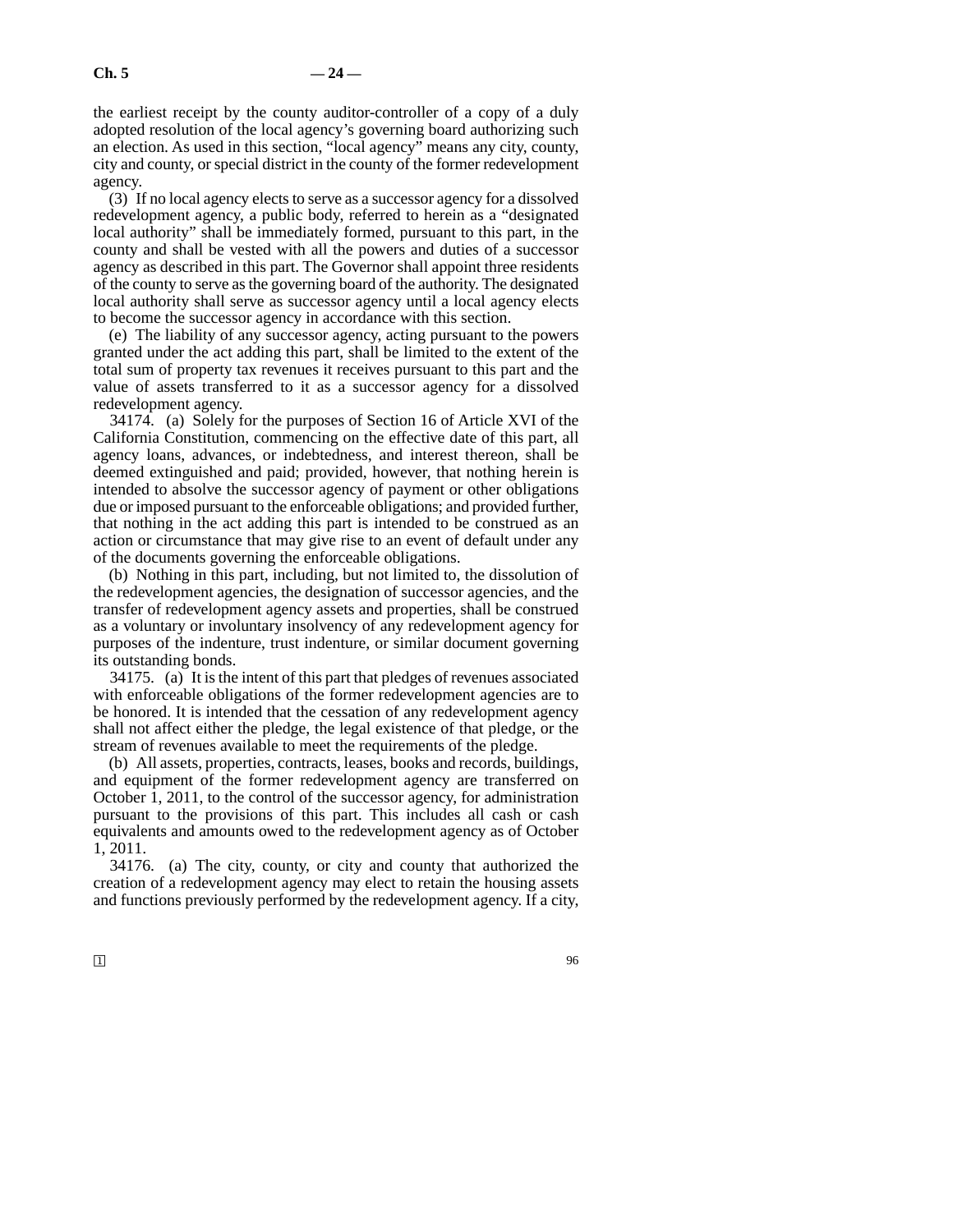county, or city and county elects to retain the responsibility for performing housing functions previously performed by a redevelopment agency, all rights, powers, duties, and obligations, excluding any amounts on deposit in the Low and Moderate Income Housing Fund, shall be transferred to the city, county, or city and county.

(b) If a city, county, or city and county does not elect to retain the responsibility for performing housing functions previously performed by a redevelopment agency, all rights, powers, assets, liabilities, duties, and obligations associated with the housing activities of the agency, excluding any amounts in the Low and Moderate Income Housing Fund, shall be transferred as follows:

(1) Where there is no local housing authority in the territorial jurisdiction of the former redevelopment agency, to the Department of Housing and Community Development.

(2) Where there is one local housing authority in the territorial jurisdiction of the former redevelopment agency, to that local housing authority.

(3) Where there is more than one local housing authority in the territorial jurisdiction of the former redevelopment agency, to the local housing authority selected by the city, county, or city and county that authorized the creation of the redevelopment agency.

(c) Commencing on the operative date of this part, the entity assuming the housing functions formerly performed by the redevelopment agency may enforce affordability covenants and perform related activities pursuant to applicable provisions of the Community Redevelopment Law (Part 1 (commencing with Section 33000), including, but not limited to, Section 33418.

### Chapter 3. Successor Agencies

34177. Successor agencies are required to do all of the following:

(a) Continue to make payments due for enforceable obligations.

(1) On and after October 1, 2011, and until a Recognized Obligation Payment Schedule becomes operative, only payments required pursuant to an enforceable obligations payment schedule shall be made. The initial enforceable obligation payment schedule shall be the last schedule adopted by the redevelopment agency under Section 34169. However, payments associated with obligations excluded from the definition of enforceable obligations by paragraph (2) of subdivision (e) of Section 34171 shall be excluded from the enforceable obligations payment schedule and be removed from the last schedule adopted by the redevelopment agency under Section 34169 prior to the successor agency adopting it as its enforceable obligations payment schedule pursuant to this subdivision. The enforceable obligation payment schedule may be amended by the successor agency at any public meeting and shall be subject to the approval of the oversight board as soon as the board has sufficient members to form a quorum.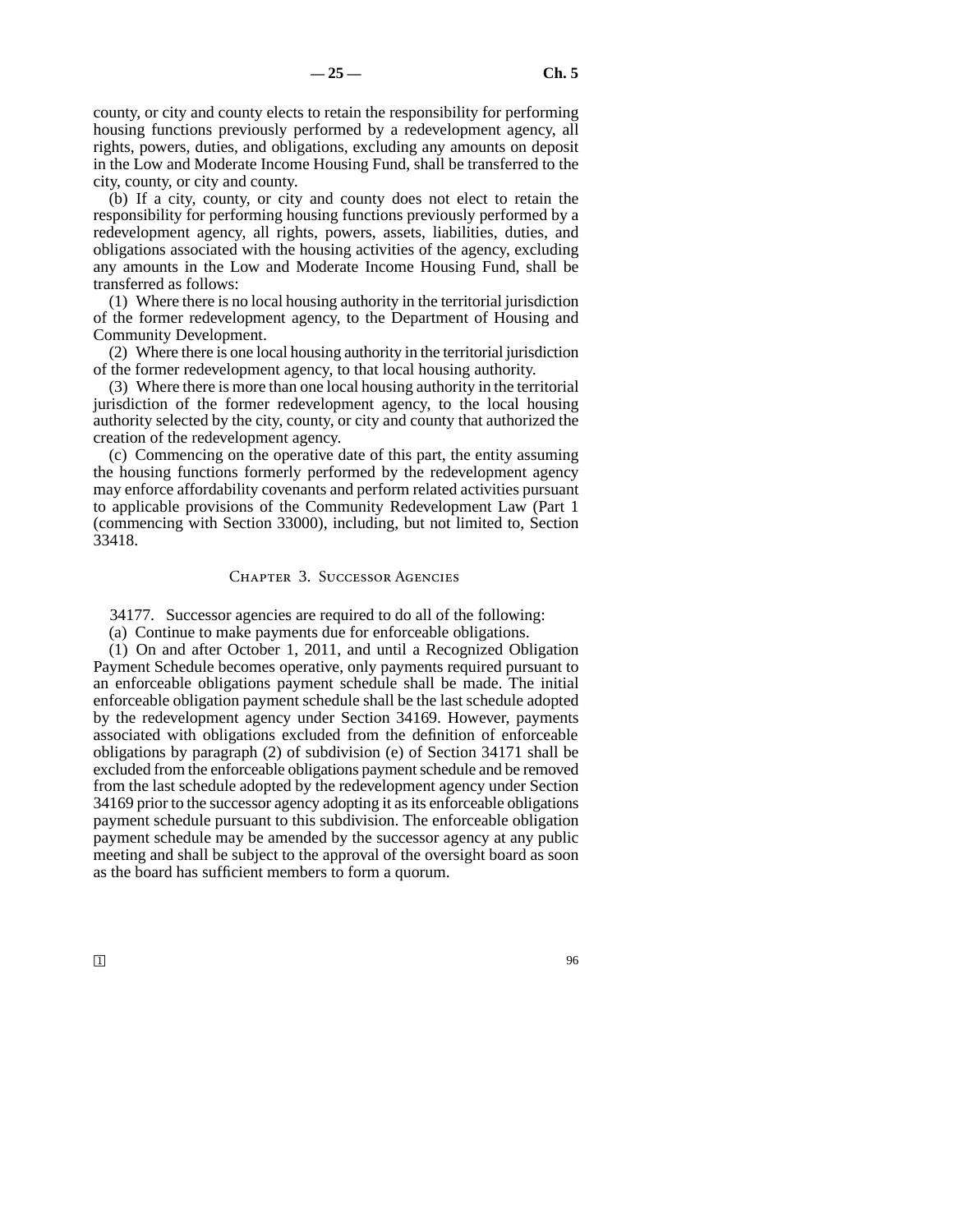(2) The Department of Finance and the Controller shall each have the authority to require any documents associated with the enforceable obligations to be provided to them in a manner of their choosing. Any taxing entity, the department, and the Controller shall each have standing to file a judicial action to prevent a violation under this part and to obtain injunctive or other appropriate relief.

(3) Commencing on January 1, 2012, only those payments listed in the Recognized Obligation Payment Schedule may be made by the successor agency from the funds specified in the Recognized Obligation Payment Schedule. In addition, commencing January 1, 2012, the Recognized Obligation Payment Schedule shall supersede the Statement of Indebtedness, which shall no longer be prepared nor have any effect under the Community Redevelopment Law.

(4) Nothing in the act adding this part is to be construed as preventing a successor agency, with the prior approval of the oversight board, as described in Section 34179, from making payments for enforceable obligations from sources other than those listed in the Recognized Obligation Payment Schedule.

(5) From October 1, 2011, to July 1, 2012, a successor agency shall have no authority and is hereby prohibited from accelerating payment or making any lump-sum payments that are intended to prepay loans unless such accelerated repayments were required prior to the effective date of this part.

(b) Maintain reserves in the amount required by indentures, trust indentures, or similar documents governing the issuance of outstanding redevelopment agency bonds.

(c) Perform obligations required pursuant to any enforceable obligation.

(d) Remit unencumbered balances of redevelopment agency funds to the county auditor-controller for distribution to the taxing entities, including, but not limited to, the unencumbered balance of the Low and Moderate Income Housing Fund of a former redevelopment agency. In making the distribution, the county auditor-controller shall utilize the same methodology for allocation and distribution of property tax revenues provided in Section 34188.

(e) Dispose of assets and properties of the former redevelopment agency as directed by the oversight board; provided, however, that the oversight board may instead direct the successor agency to transfer ownership of certain assets pursuant to subdivision (a) of Section 34181. The disposal is to be done expeditiously and in a manner aimed at maximizing value. Proceeds from asset sales and related funds that are no longer needed for approved development projects or to otherwise wind down the affairs of the agency, each as determined by the oversight board, shall be transferred to the county auditor-controller for distribution as property tax proceeds under Section 34188.

(f) Enforce all former redevelopment agency rights for the benefit of the taxing entities, including, but not limited to, continuing to collect loans, rents, and other revenues that were due to the redevelopment agency.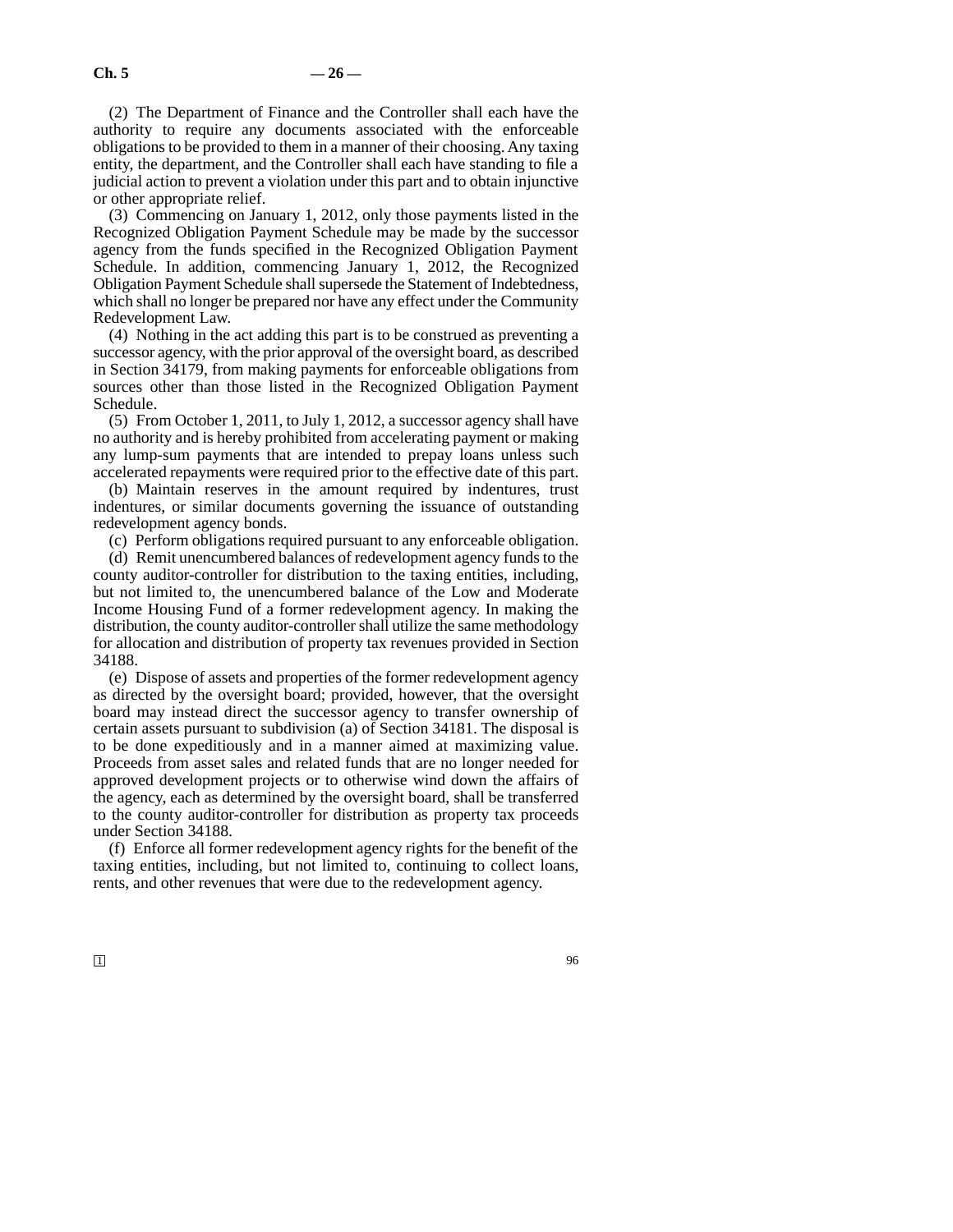(g) Effectuate transfer of housing functions and assets to the appropriate entity designated pursuant to Section 34176.

(h) Expeditiously wind down the affairs of the redevelopment agency pursuant to the provisions of this part and in accordance with the direction of the oversight board.

(i) Continue to oversee development of properties until the contracted work has been completed or the contractual obligations of the former redevelopment agency can be transferred to other parties. Bond proceeds shall be used for the purposes for which bonds were sold unless the purposes can no longer be achieved, in which case, the proceeds may be used to defease the bonds.

(j) Prepare a proposed administrative budget and submit it to the oversight board for its approval. The proposed administrative budget shall include all of the following:

(1) Estimated amounts for successor agency administrative costs for the upcoming six-month fiscal period.

(2) Proposed sources of payment for the costs identified in paragraph (1).

(3) Proposals for arrangements for administrative and operations services provided by a city, county, city and county, or other entity.

(k) Provide administrative cost estimates, from its approved administrative budget that are to be paid from property tax revenues deposited in the Redevelopment Property Tax Trust Fund, to the county auditor-controller for each six-month fiscal period.

(*l*) (1) Before each six-month fiscal period, prepare a Recognized Obligation Payment Schedule in accordance with the requirements of this paragraph. For each recognized obligation, the Recognized Obligation Payment Schedule shall identify one or more of the following sources of payment:

(A) Low and Moderate Income Housing Fund.

- (B) Bond proceeds.
- (C) Reserve balances.
- (D) Administrative cost allowance.

(E) The Redevelopment Property Tax Trust Fund, but only to the extent no other funding source is available or when payment from property tax revenues is required by an enforceable obligation or by the provisions of this part.

(F) Other revenue sources, including rents, concessions, asset sale proceeds, interest earnings, and any other revenues derived from the former redevelopment agency, as approved by the oversight board in accordance with this part.

(2) A Recognized Obligation Payment Schedule shall not be deemed valid unless all of the following conditions have been met:

(A) A draft Recognized Obligation Payment Schedule is prepared by the successor agency for the enforceable obligations of the former redevelopment agency by November 1, 2011. From October 1, 2011, to July 1, 2012, the initial draft of that schedule shall project the dates and amounts of scheduled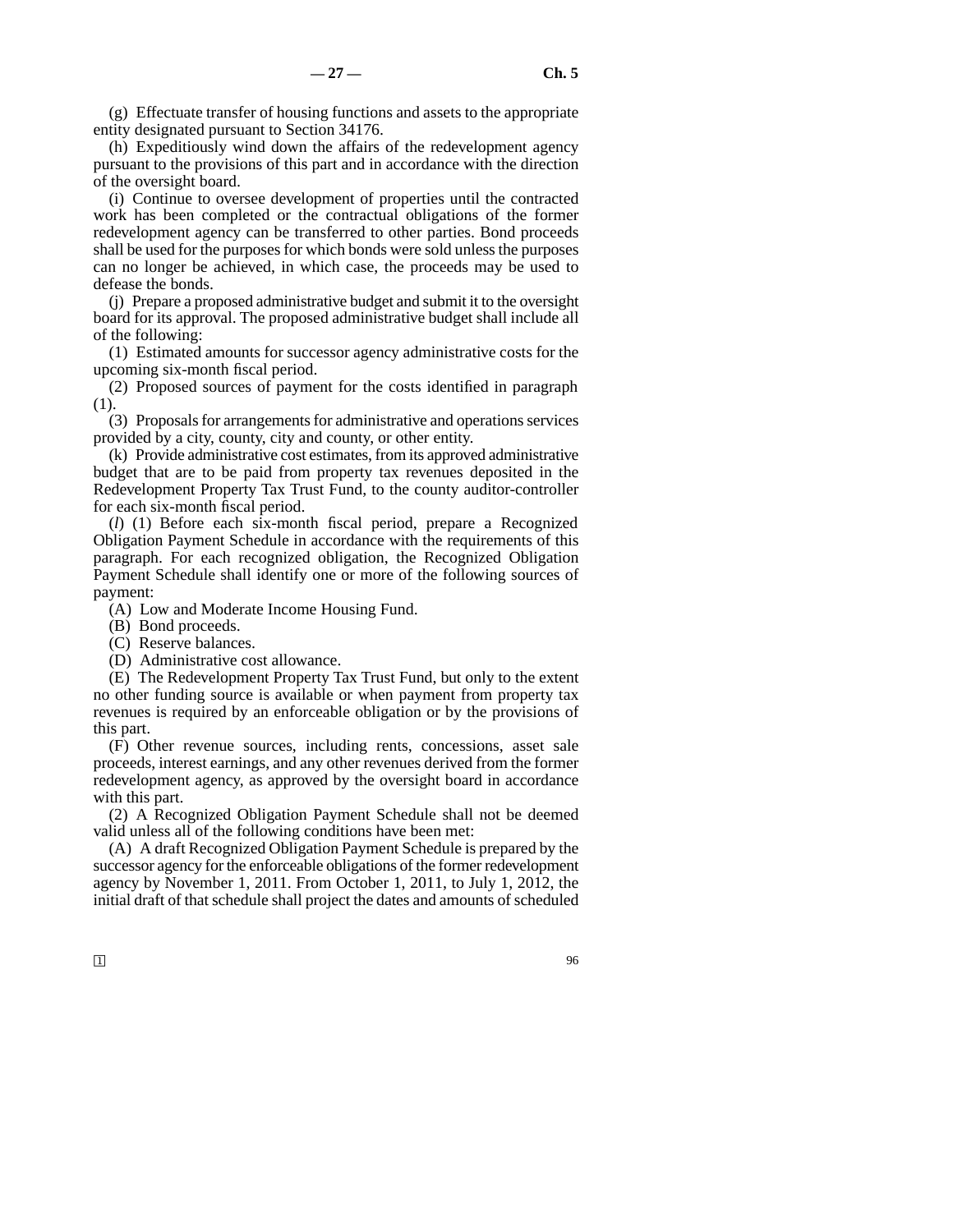payments for each enforceable obligation for the remainder of the time period during which the redevelopment agency would have been authorized to obligate property tax increment had such a redevelopment agency not been dissolved, and shall be reviewed and certified, as to its accuracy, by an external auditor designated pursuant to Section 34182.

(B) The certified Recognized Obligation Payment Schedule is submitted to and duly approved by the oversight board.

(C) A copy of the approved Recognized Obligation Payment Schedule is submitted to the county auditor-controller and both the Controller's office and the Department of Finance and be posted on the successor agency's Internet Web site.

(3) The Recognized Obligation Payment Schedule shall be forward looking to the next six months. The first Recognized Obligation Payment Schedule shall be submitted to the Controller's office and the Department of Finance by December 15, 2011, for the period of January 1, 2012, to June 30, 2012, inclusive. Former redevelopment agency enforceable obligation payments due, and reasonable or necessary administrative costs due or incurred, prior to January 1, 2012, shall be made from property tax revenues received in the spring of 2011 property tax distribution, and from other revenues and balances transferred to the successor agency.

34178. (a) Commencing on the operative date of this part, agreements, contracts, or arrangements between the city or county, or city and county that created the redevelopment agency and the redevelopment agency are invalid and shall not be binding on the successor agency; provided, however, that a successor entity wishing to enter or reenter into agreements with the city, county, or city and county that formed the redevelopment agency that it is succeeding may do so upon obtaining the approval of its oversight board.

(b) Notwithstanding subdivision (a), any of the following agreements are not invalid and may bind the successor agency:

(1) A duly authorized written agreement entered into at the time of issuance, but in no event later than December 31, 2010, of indebtedness obligations, and solely for the purpose of securing or repaying those indebtedness obligations.

(2) A written agreement between a redevelopment agency and the city, county, or city and county that created it that provided loans or other startup funds for the redevelopment agency that were entered into within two years of the formation of the redevelopment agency.

(3) A joint exercise of powers agreement in which the redevelopment agency is a member of the joint powers authority. However, upon assignment to the successor agency by operation of the act adding this part, the successor agency's rights, duties, and performance obligations under that joint exercise of powers agreement shall be limited by the constraints imposed on successor agencies by the act adding this part.

34178.7. For purposes of this chapter with regard to a redevelopment agency that becomes subject to this part pursuant to Section 34195, only references to "October 1, 2011," and to the "operative date of this part"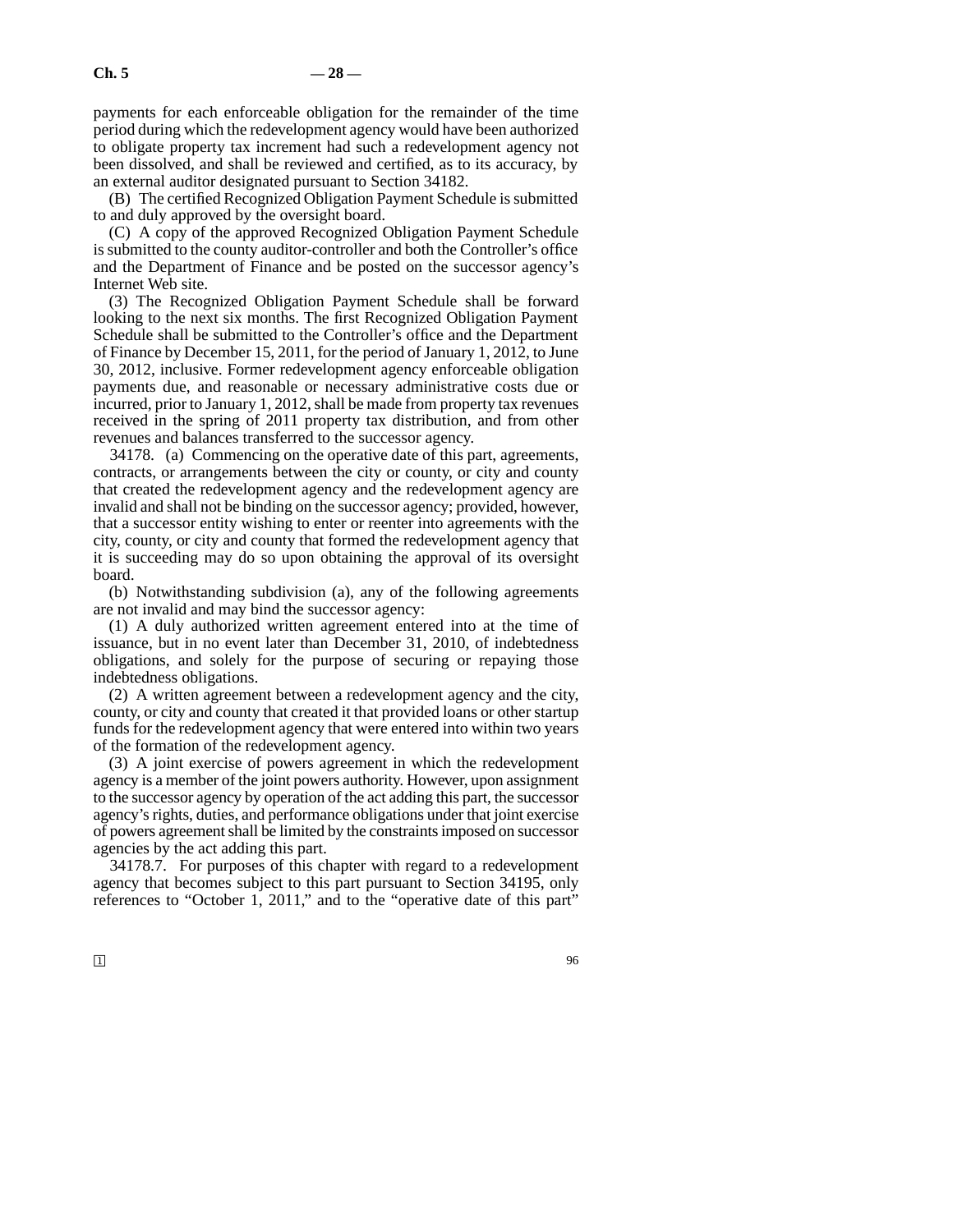shall be modified in the manner described in Section 34191. All other dates shall be modified only as necessary to reflect the appropriate fiscal year or portion of a fiscal year.

#### Chapter 4. Oversight Boards

34179. (a) Each successor agency shall have an oversight board composed of seven members. The members shall elect one of their members as the chairperson and shall report the name of the chairperson and other members to the Department of Finance on or before January 1, 2012. Members shall be selected as follows:

(1) One member appointed by the county board of supervisors.

(2) One member appointed by the mayor for the city that formed the redevelopment agency.

(3) One member appointed by the largest special district, by property tax share, with territory in the territorial jurisdiction of the former redevelopment agency, which is of the type of special district that is eligible to receive property tax revenues pursuant to Section 34188.

(4) One member appointed by the county superintendent of education to represent schools if the superintendent is elected. If the county superintendent of education is appointed, then the appointment made pursuant to this paragraph shall be made by the county board of education.

(5) One member appointed by the Chancellor of the California Community Colleges to represent community college districts in the county.

(6) One member of the public appointed by the county board of supervisors.

(7) One member representing the employees of the former redevelopment agency appointed by the mayor or chair of the board of supervisors, as the case may be, from the recognized employee organization representing the largest number of former redevelopment agency employees employed by the successor agency at that time.

(8) If the county or a joint powers agency formed the redevelopment agency, then the largest city by acreage in the territorial jurisdiction of the former redevelopment agency may select one member. If there are no cities with territory in a project area of the redevelopment agency, the county superintendent of education may appoint an additional member to represent the public.

(9) If there are no special districts of the type that are eligible to receive property tax pursuant to Section 34188, within the territorial jurisdiction of the former redevelopment agency, then the county may appoint one member to represent the public.

(10) Where a redevelopment agency was formed by an entity that is both a charter city and a county, the oversight board shall be composed of seven members selected as follows: three members appointed by the mayor of the city, where such appointment is subject to confirmation by the county board of supervisors, one member appointed by the largest special district, by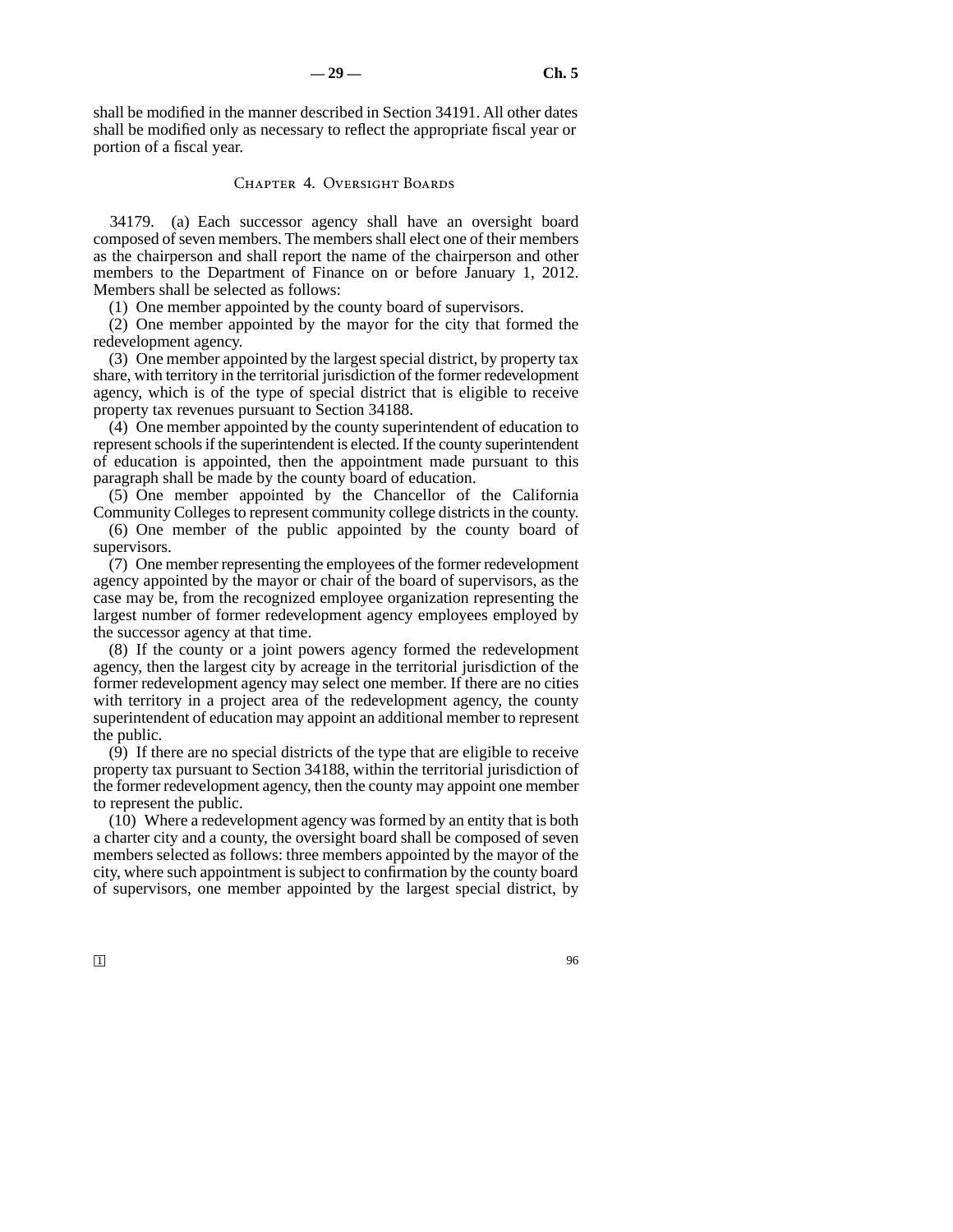property tax share, with territory in the territorial jurisdiction of the former redevelopment agency, which is the type of special district that is eligible to receive property tax revenues pursuant to Section 34188, one member appointed by the county superintendent of education to represent schools, one member appointed by the Chancellor of the California Community Colleges to represent community college districts, and one member representing employees of the former redevelopment agency appointed by the mayor of the city where such an appointment is subject to confirmation by the county board of supervisors, to represent the largest number of former redevelopment agency employees employed by the successor agency at that time.

(b) The Governor may appoint individuals to fill any oversight board member position described in subdivision (a) that has not been filled by January 15, 2012, or any member position that remains vacant for more than 60 days.

(c) The oversight board may direct the staff of the successor agency to perform work in furtherance of the oversight board's duties and responsibilities under this part. The successor agency shall pay for all of the costs of meetings of the oversight board and may include such costs in its administrative budget. Oversight board members shall serve without compensation or reimbursement for expenses.

(d) Oversight board members shall have personal immunity from suit for their actions taken within the scope of their responsibilities as oversight board members.

(e) A majority of the total membership of the oversight board shall constitute a quorum for the transaction of business. A majority vote of the total membership of the oversight board is required for the oversight board to take action. The oversight board shall be deemed to be a local entity for purposes of the Ralph M. Brown Act, the California Public Records Act, and the Political Reform Act of 1974.

(f) All notices required by law for proposed oversight board actions shall also be posted on the successor agency's Internet Web site or the oversight board's Internet Web site.

(g) Each member of an oversight board shall serve at the pleasure of the entity that appointed such member.

(h) The Department of Finance may review an oversight board action taken pursuant to the act adding this part. As such, all oversight board actions shall not be effective for three business days, pending a request for review by the department. Each oversight board shall designate an official to whom the department may make such requests and who shall provide the department with the telephone number and e-mail contact information for the purpose of communicating with the department pursuant to this subdivision. In the event that the department requests a review of a given oversight board action, it shall have 10 days from the date of its request to approve the oversight board action or return it to the oversight board for reconsideration and such oversight board action shall not be effective until approved by the department. In the event that the department returns the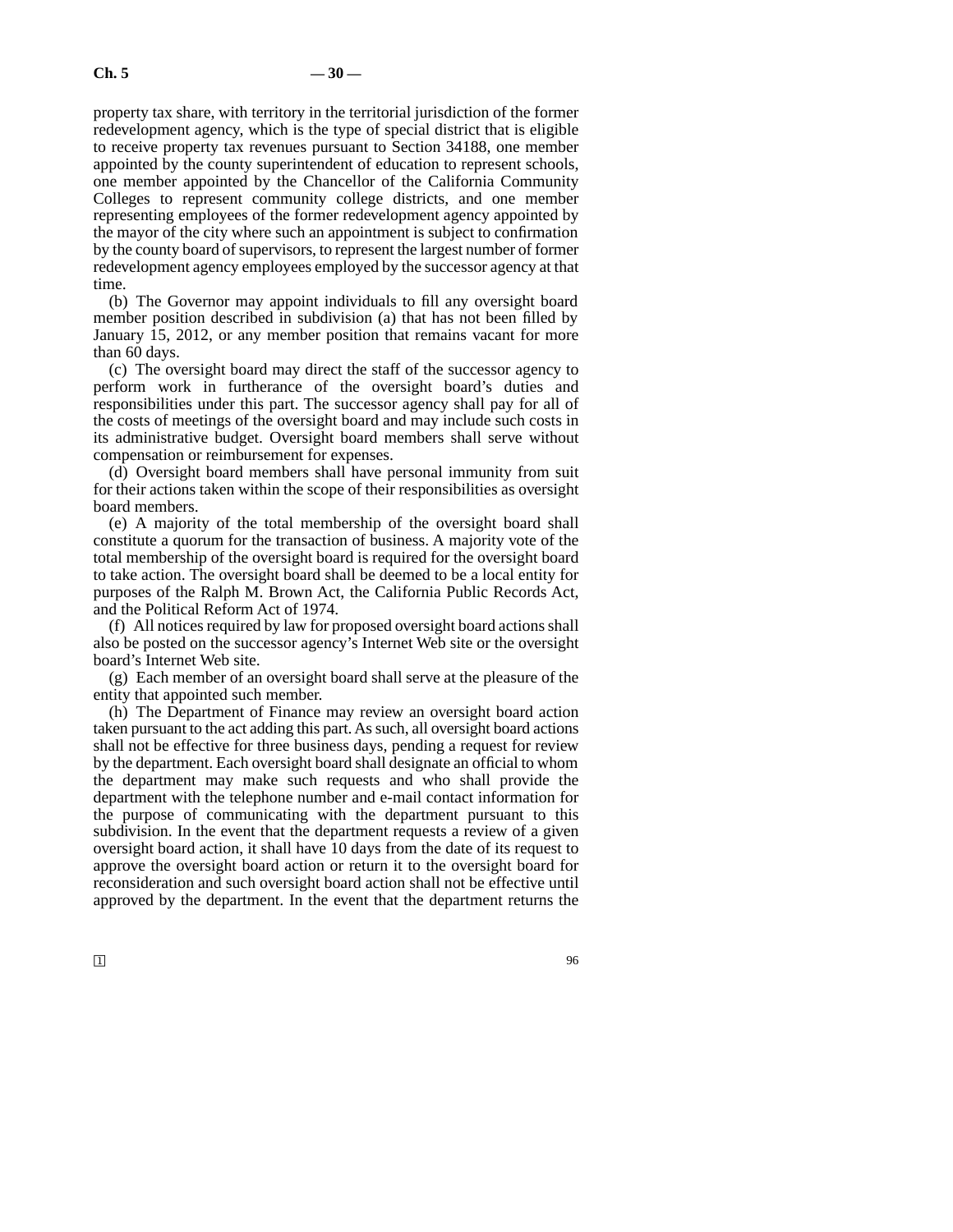oversight board action to the oversight board for reconsideration, the oversight board shall resubmit the modified action for department approval and the modified oversight board action shall not become effective until approved by the department.

(i) Oversight boards shall have fiduciary responsibilities to holders of enforceable obligations and the taxing entities that benefit from distributions of property tax and other revenues pursuant to Section 34188. Further, the provisions of Division 4 (commencing with Section 1000) of the Government Code shall apply to oversight boards. Notwithstanding Section 1099 of the Government Code, or any other law, any individual may simultaneously be appointed to up to five oversight boards and may hold an office in a city, county, city and county, special district, school district, or community college district.

(j) Commencing on and after July 1, 2016, in each county where more than one oversight board was created by operation of the act adding this part, there shall be only one oversight board appointed as follows:

(1) One member may be appointed by the county board of supervisors.

(2) One member may be appointed by the city selection committee established pursuant to Section 50270 of the Government Code. In a city and county, the mayor may appoint one member.

(3) One member may be appointed by the independent special district selection committee established pursuant to Section 56332 of the Government Code, for the types of special districts that are eligible to receive property tax revenues pursuant to Section 34188.

(4) One member may be appointed by the county superintendent of education to represent schools if the superintendent is elected. If the county superintendent of education is appointed, then the appointment made pursuant to this paragraph shall be made by the county board of education.

(5) One member may be appointed by the Chancellor of the California Community Colleges to represent community college districts in the county.

(6) One member of the public may be appointed by the county board of supervisors.

(7) One member may be appointed by the recognized employee organization representing the largest number of successor agency employees in the county.

(k) The Governor may appoint individuals to fill any oversight board member position described in subdivision (j) that has not been filled by July 15, 2016, or any member position that remains vacant for more than 60 days.

(*l*) Commencing on and after July 1, 2016, in each county where only one oversight board was created by operation of the act adding this part, then there will be no change to the composition of that oversight board as a result of the operation of subdivision (b).

(m) Any oversight board for a given successor agency shall cease to exist when all of the indebtedness of the dissolved redevelopment agency has been repaid.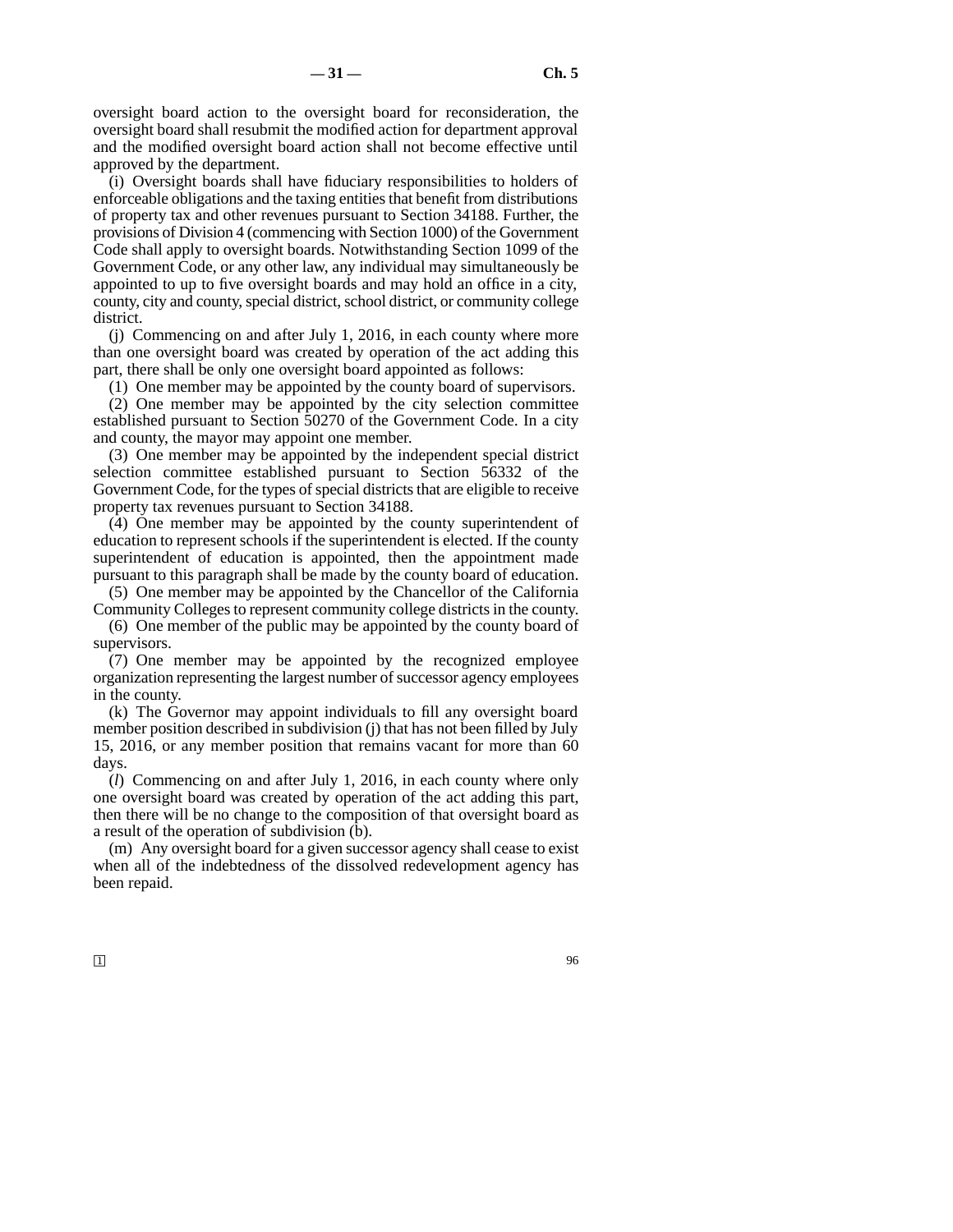34180. All of the following successor agency actions shall first be approved by the oversight board:

(a) The establishment of new repayment terms for outstanding loans where the terms have not been specified prior to the date of this part.

(b) Refunding of outstanding bonds or other debt of the former redevelopment agency by successor agencies in order to provide for savings or to finance debt service spikes; provided, however, that no additional debt is created and debt service is not accelerated.

(c) Setting aside of amounts in reserves as required by indentures, trust indentures, or similar documents governing the issuance of outstanding redevelopment agency bonds.

(d) Merging of project areas.

(e) Continuing the acceptance of federal or state grants, or other forms of financial assistance from either public or private sources, where assistance is conditioned upon the provision of matching funds, by the successor entity as successor to the former redevelopment agency, in an amount greater than 5 percent.

 $(f)$  (1) If a city, county, or city and county wishes to retain any properties or other assets for future redevelopment activities, funded from its own funds and under its own auspices, it must reach a compensation agreement with the other taxing entities to provide payments to them in proportion to their shares of the base property tax, as determined pursuant to Section 34188, for the value of the property retained.

(2) If no other agreement is reached on valuation of the retained assets, the value will be the fair market value as of the 2011 property tax lien date as determined by the county assessor.

(g) Establishment of the Recognized Obligation Payment Schedule.

(h) A request by the successor agency to enter into an agreement with the city, county, or city and county that formed the redevelopment agency that it is succeeding.

(i) A request by a successor agency or taxing entity to pledge, or to enter into an agreement for the pledge of, property tax revenues pursuant to subdivision (b) of Section 34178.

34181. The oversight board shall direct the successor agency to do all of the following:

(a) Dispose of all assets and properties of the former redevelopment agency that were funded by tax increment revenues of the dissolved redevelopment agency; provided, however, that the oversight board may instead direct the successor agency to transfer ownership of those assets that were constructed and used for a governmental purpose, such as roads, school buildings, parks, and fire stations, to the appropriate public jurisdiction pursuant to any existing agreements relating to the construction or use of such an asset. Any compensation to be provided to the successor agency for the transfer of the asset shall be governed by the agreements relating to the construction or use of that asset. Disposal shall be done expeditiously and in a manner aimed at maximizing value.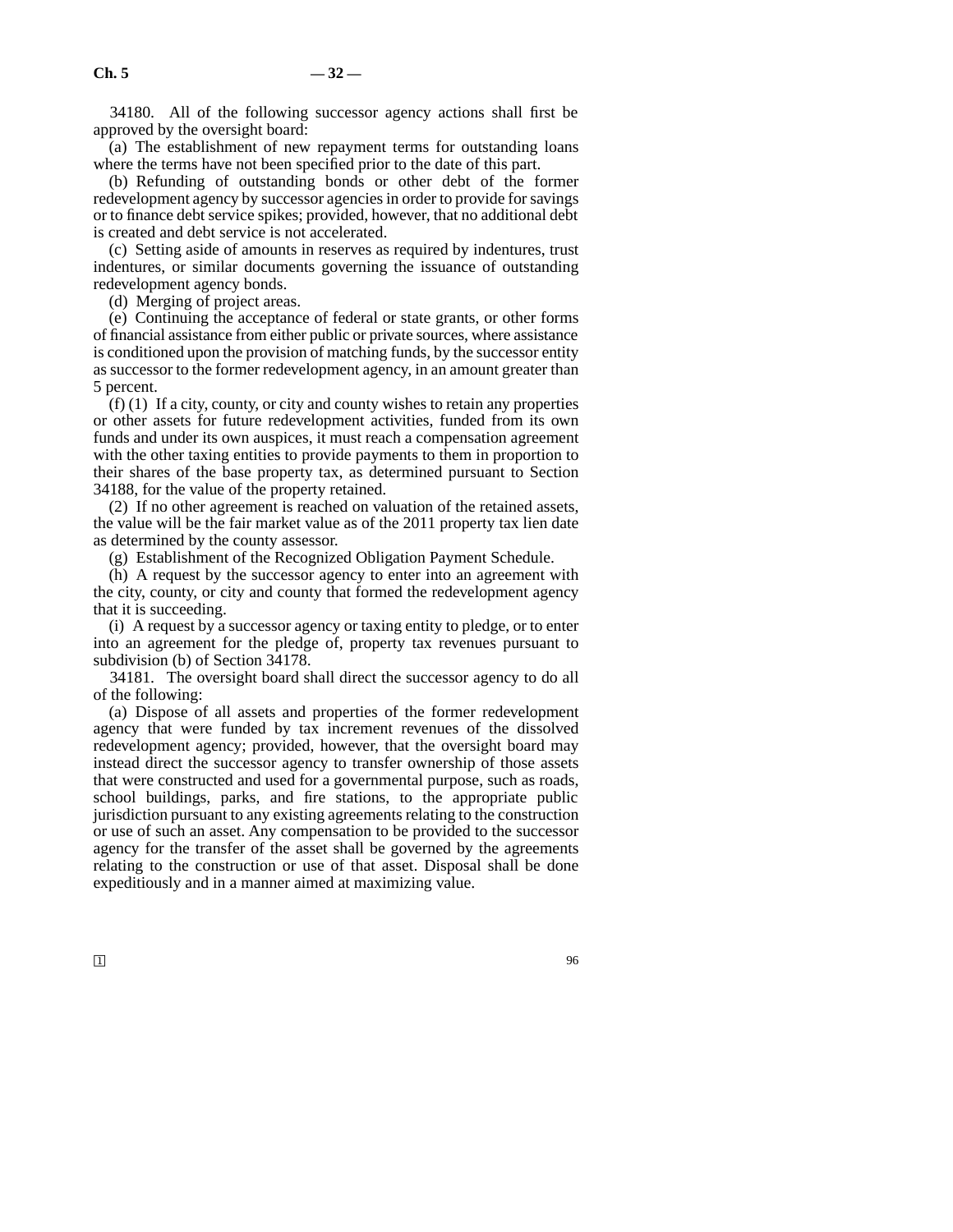(b) Cease performance in connection with and terminate all existing agreements that do not qualify as enforceable obligations.

(c) Transfer housing responsibilities and all rights, powers, duties, and obligations along with any amounts on deposit in the Low and Moderate Income Housing Fund to the appropriate entity pursuant to Section 34176.

(d) Terminate any agreement, between the dissolved redevelopment agency and any public entity located in the same county, obligating the redevelopment agency to provide funding for any debt service obligations of the public entity or for the construction, or operation of facilities owned or operated by such public entity, in any instance where the oversight board has found that early termination would be in the best interests of the taxing entities.

(e) Determine whether any contracts, agreements, or other arrangements between the dissolved redevelopment agency and any private parties should be terminated or renegotiated to reduce liabilities and increase net revenues to the taxing entities, and present proposed termination or amendment agreements to the oversight board for its approval. The board may approve any amendments to or early termination of such agreements where it finds that amendments or early termination would be in the best interests of the taxing entities.

# Chapter 5. Duties of the Auditor-Controller

34182. (a) (1) The county auditor-controller shall conduct or cause to be conducted an agreed-upon procedures audit of each redevelopment agency in the county that is subject to this part, to be completed by March 1, 2012.

(2) The purpose of the audits shall be to establish each redevelopment agency's assets and liabilities, to document and determine each redevelopment agency's passthrough payment obligations to other taxing agencies, and to document and determine both the amount and the terms of any indebtedness incurred by the redevelopment agency and certify the initial Recognized Obligation Payment Schedule.

(3) The county auditor-controller may charge the Redevelopment Property Tax Trust Fund for any costs incurred by the county auditor-controller pursuant to this part.

(b) By March 15, 2012, the county auditor-controller shall provide the Controller's office a copy of all audits performed pursuant to this section. The county auditor-controller shall maintain a copy of all documentation and working papers for use by the Controller.

(c) (1) The county auditor-controller shall determine the amount of property taxes that would have been allocated to each redevelopment agency in the county had the redevelopment agency not been dissolved pursuant to the operation of the act adding this part. These amounts are deemed property tax revenues within the meaning of subdivision (a) of Section 1 of Article XIII A of the California Constitution and are available for allocation and distribution in accordance with the provisions of the act adding this part.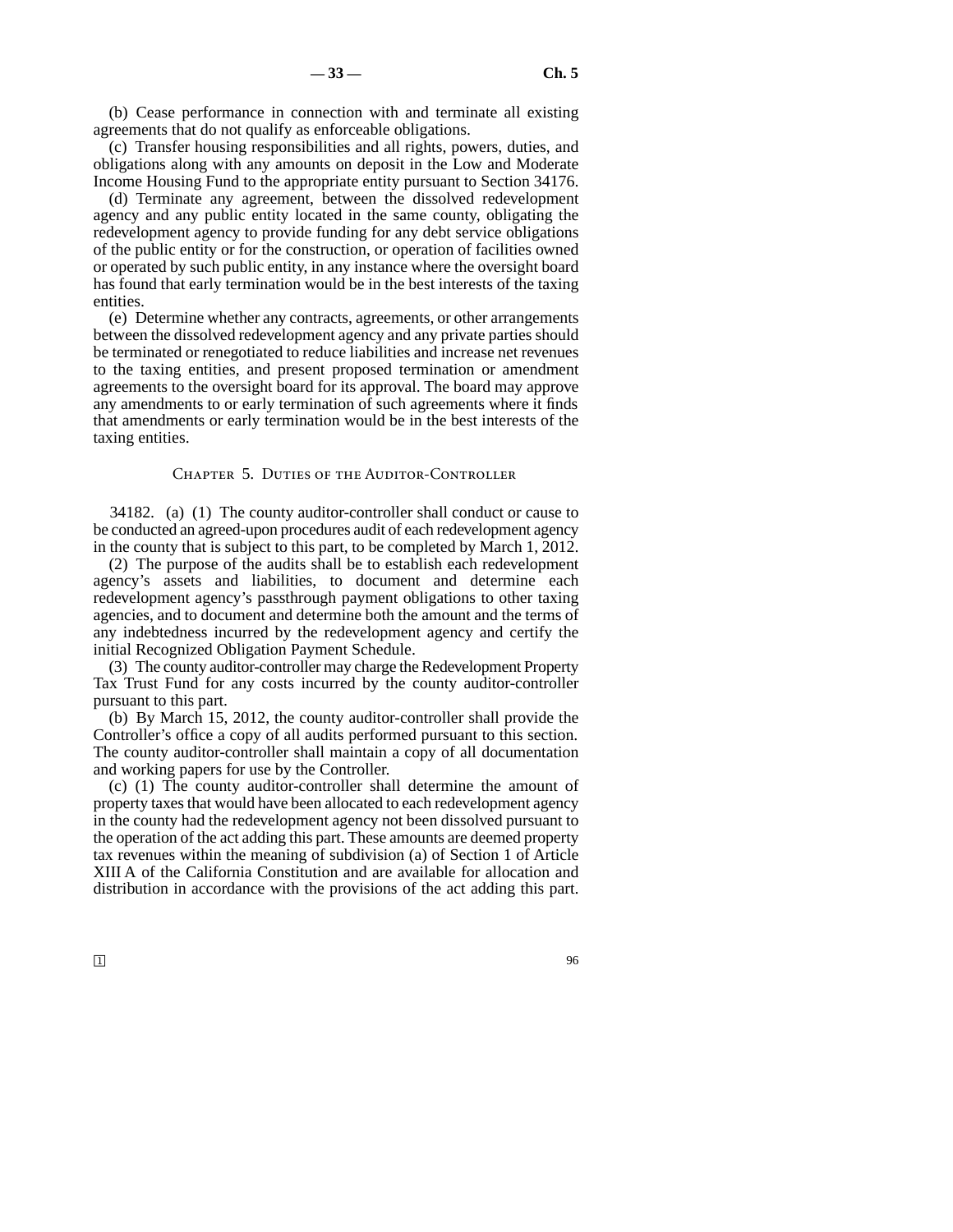The county auditor-controller shall calculate the property tax revenues using current assessed values on the last equalized roll on August 20, pursuant to Section 2052 of the Revenue and Taxation Code, and pursuant to statutory formulas or contractual agreements with other taxing agencies, as of the effective date of this section, and shall deposit that amount in the Redevelopment Property Tax Trust Fund.

(2) Each county auditor-controller shall administer the Redevelopment Property Tax Trust Fund for the benefit of the holders of former redevelopment agency enforceable obligations and the taxing entities that receive passthrough payments and distributions of property taxes pursuant to this part.

(3) In connection with the allocation and distribution by the county auditor-controller of property tax revenues deposited in the Redevelopment Property Tax Trust Fund, in compliance with this part, the county auditor-controller shall prepare estimates of amounts to be allocated and distributed, and provide those estimates to both the entities receiving the distributions and the Department of Finance, no later than November 1 and May 1 of each year.

(4) Each county auditor-controller shall disburse proceeds of asset sales or reserve balances, which have been received from the successor entities pursuant to Sections 34177 and 34187, to the taxing entities. In making such a distribution, the county auditor-controller shall utilize the same methodology for allocation and distribution of property tax revenues provided in Section 34188.

(d) By October 1, 2012, the county auditor-controller shall report the following information to the Controller's office and the Director of Finance:

(1) The sums of property tax revenues remitted to the Redevelopment Property Tax Trust Fund related to each former redevelopment agency.

(2) The sums of property tax revenues remitted to each agency under paragraph (1) of subdivision (a) of Section 34183.

(3) The sums of property tax revenues remitted to each successor agency pursuant to paragraph (2) of subdivision (a) of Section 34183.

(4) The sums of property tax revenues paid to each successor agency pursuant to paragraph (3) of subdivision (a) of Section 34183.

(5) The sums paid to each city, county, and special district, and the total amount allocated for schools pursuant to paragraph (4) of subdivision (a) of Section 34183.

(6) Any amounts deducted from other distributions pursuant to subdivision (b) of Section 34183.

(e) A county auditor-controller may charge the Redevelopment Property Tax Trust Fund for the costs of administering the provisions of this part.

(f) The Controller may audit and review any county auditor-controller action taken pursuant to the act adding this part. As such, all county auditor-controller actions shall not be effective for three business days, pending a request for review by the Controller. In the event that the Controller requests a review of a given county auditor-controller action, he or she shall have 10 days from the date of his or her request to approve the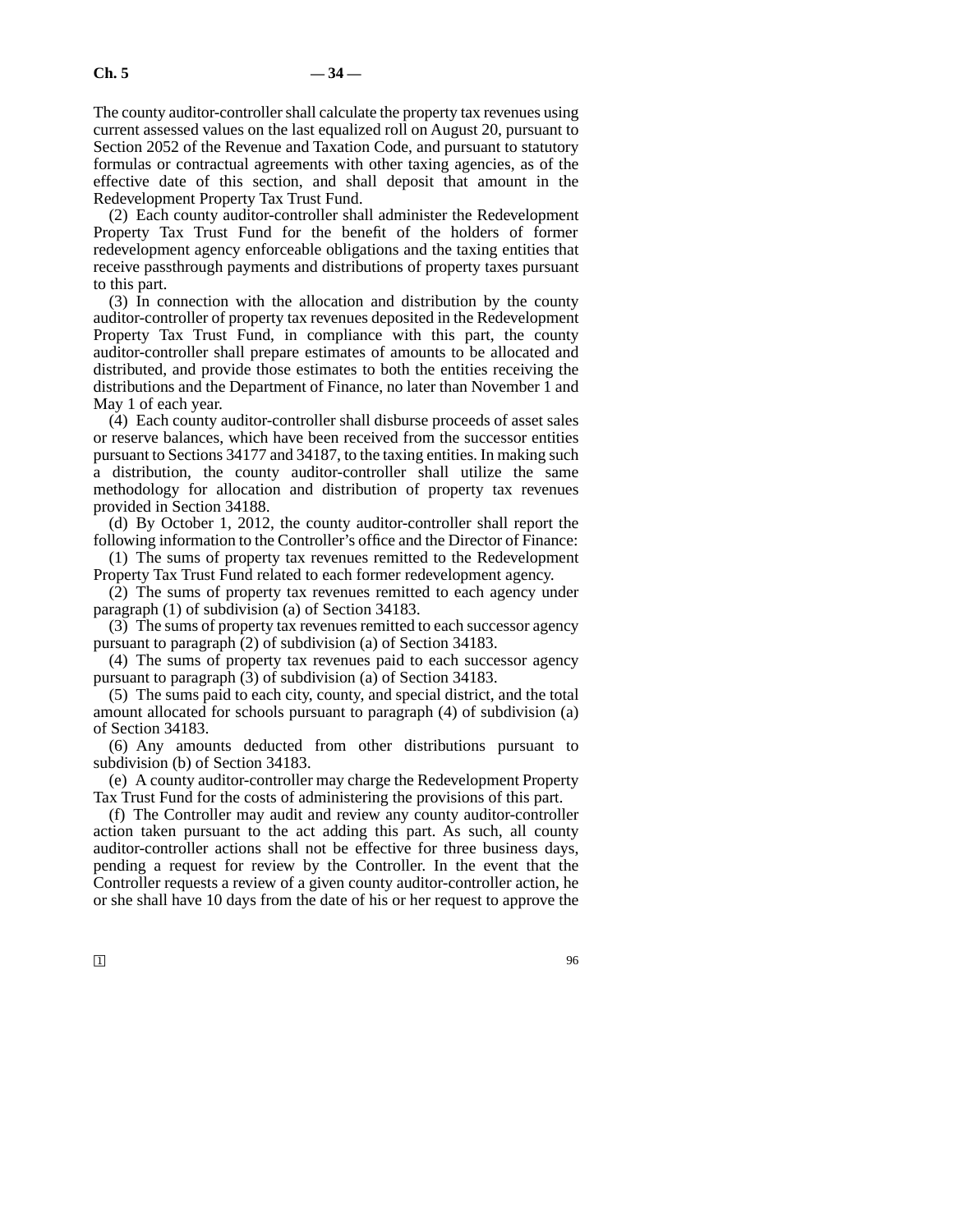county auditor-controller's action or return it to the county auditor-controller for reconsideration and such county auditor-controller action shall not be effective until approved by the Controller. In the event that the Controller returns the county auditor-controller's action to the county auditor-controller for reconsideration, the county auditor-controller must resubmit the modified action for Controller approval and such modified county auditor-controller action shall not become effective until approved by the Controller.

34183. (a) Notwithstanding any other law, from October 1, 2011, to July 1, 2012, and for each fiscal year thereafter, the county auditor-controller shall, after deducting administrative costs allowed under Section 34182 and Section 95.3 of the Revenue and Taxation Code, allocate moneys in each Redevelopment Property Tax Trust Fund as follows:

(1) Subject to any prior deductions required by subdivision (b), first, the county auditor-controller shall remit from the Redevelopment Property Tax Trust Fund to each local agency and school entity an amount of property tax revenues in an amount equal to that which would have been received under Section 33401, 33492.140, 33607, 33607.5, 33607.7, or 33676, as those sections read on January 1, 2011, or pursuant to any passthrough agreement between a redevelopment agency and a taxing jurisdiction that was entered into prior to January 1, 1994, that would be in force during that fiscal year, had the redevelopment agency existed at that time. The amount of the payments made pursuant to this paragraph shall be calculated solely on the basis of passthrough payment obligations, existing prior to the effective date of this part and continuing as obligations of successor entities, shall occur no later than January 16, 2012, and no later than June 1, 2012, and each January 16 and June 1 thereafter. Notwithstanding subdivision (e) of Section 33670, that portion of the taxes in excess of the amount identified in subdivision (a) of Section 33670, which are attributable to a tax rate levied by a taxing agency for the purpose of producing revenues in an amount sufficient to make annual repayments of the principal of, and the interest on, any bonded indebtedness for the acquisition or improvement of real property shall be allocated to, and when collected shall be paid into, the fund of that taxing agency.

(2) Second, on January 16, 2012, and June 1, 2012, and each January 16 and June 1 thereafter, to each successor agency for payments listed in its Recognized Obligation Payment Schedule for the six-month fiscal period beginning January 1, 2012, or July 1, 2012, and each January 16 and June 1 thereafter, in the following order of priority:

(A) Debt service payments scheduled to be made for tax allocation bonds.

(B) Payments scheduled to be made on revenue bonds, but only to the extent the revenues pledged for them are insufficient to make the payments and only where the agency's tax increment revenues were also pledged for the repayment of the bonds.

(C) Payments scheduled for other debts and obligations listed in the Recognized Obligation Payment Schedule that are required to be paid from former tax increment revenue.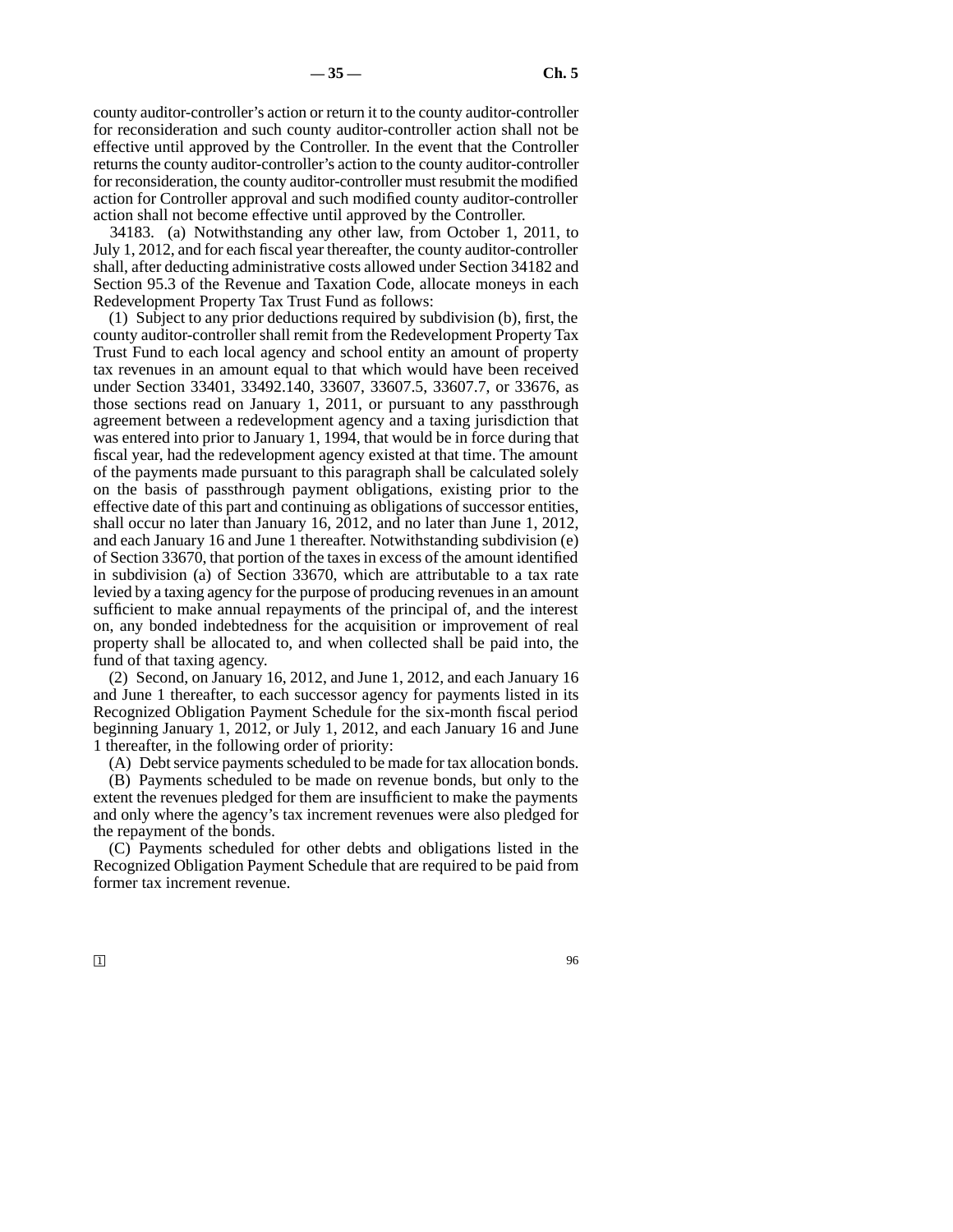(3) Third, on January 16, 2012, and June 1, 2012, and each January 16 and June 1 thereafter, to each successor agency for the administrative cost allowance, as defined in Section 34171, for administrative costs set forth in an approved administrative budget for those payments required to be paid from former tax increment revenues.

(4) Fourth, on January 16, 2012, and June 1, 2012, and each January 16 and June 1 thereafter, any moneys remaining in the Redevelopment Property Tax Trust Fund after the payments and transfers authorized by paragraphs (1) to (3), inclusive, shall be distributed to local agencies and school entities in accordance with Section 34188.

(b) If the successor agency reports, no later than December 1, 2011, and May 1, 2012, and each December 1 and May 1 thereafter, to the county auditor-controller that the total amount available to the successor agency from the Redevelopment Property Tax Trust Fund allocation to that successor agency's Redevelopment Obligation Retirement Fund, from other funds transferred from each redevelopment agency, and from funds that have or will become available through asset sales and all redevelopment operations, are insufficient to fund the payments required by paragraphs (1) to (3), inclusive, of subdivision (a) in the next six-month fiscal period, the county auditor-controller shall notify the Controller and the Department of Finance no later than 10 days from the date of that notification. The county auditor-controller shall verify whether the successor agency will have sufficient funds from which to service debts according to the Recognized Obligation Payment Schedule and shall report the findings to the Controller. If the Controller concurs that there are insufficient funds to pay required debt service, the amount of the deficiency shall be deducted first from the amount remaining to be distributed to taxing entities pursuant to paragraph (4), and if that amount is exhausted, from amounts available for distribution for administrative costs in paragraph (3). If an agency, pursuant to the provisions of Section 33492.15, 33492.72, 33607.5, 33671.5, 33681.15, or 33688, made passthrough payment obligations subordinate to debt service payments required for enforceable obligations, funds for servicing bond debt may be deducted from the amounts for passthrough payments under paragraph (1), as provided in those sections, but only to the extent that the amounts remaining to be distributed to taxing entities pursuant to paragraph (4) and the amounts available for distribution for administrative costs in paragraph (3) have all been exhausted.

(c) The county treasurer may loan any funds from the county treasury that are necessary to ensure prompt payments of redevelopment agency debts.

(d) The Controller may recover the costs of audit and oversight required under this part from the Redevelopment Property Tax Trust Fund by presenting an invoice therefor to the county auditor-controller who shall set aside sufficient funds for and disburse the claimed amounts prior to making the next distributions to the taxing jurisdictions pursuant to Section 34188. Subject to the approval of the Director of Finance, the budget of the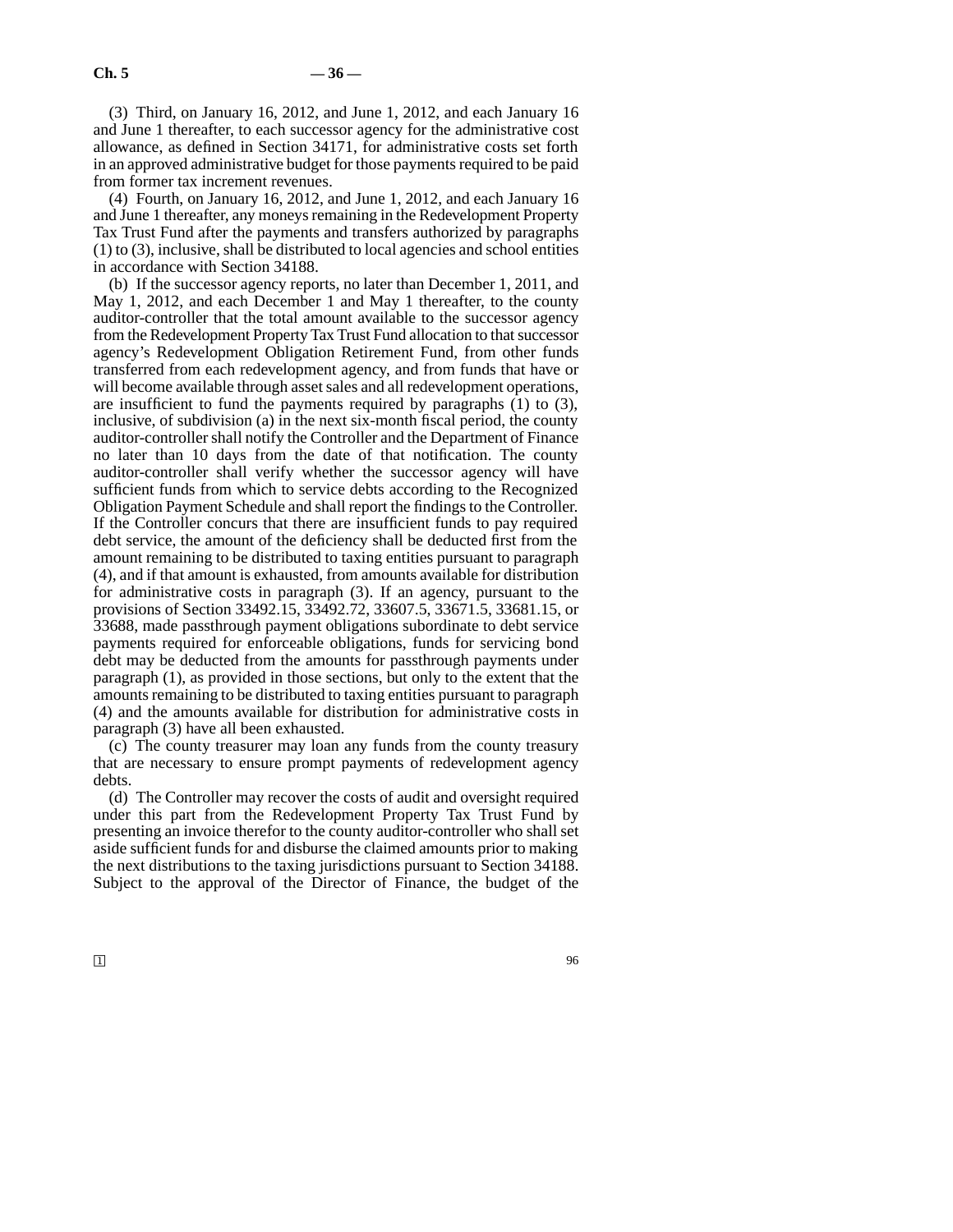Controller may be augmented to reflect the reimbursement, pursuant to Section 28.00 of the Budget Act.

34185. Commencing on January 16, 2012, and on each January 16 and June 1 thereafter, the county auditor-controller shall transfer, from the Redevelopment Property Tax Trust Fund of each successor agency into the Redevelopment Obligation Retirement Fund of that agency, an amount of property tax revenues equal to that specified in the Recognized Obligation Payment Schedule for that successor agency as payable from the Redevelopment Property Tax Trust Fund subject to the limitations of Sections 34173 and 34183.

34186. Differences between actual payments and past estimated obligations on recognized obligation payment schedules must be reported in subsequent recognized obligation payment schedules and shall adjust the amount to be transferred to the Redevelopment Obligation Retirement Fund pursuant to this part. These estimates and accounts shall be subject to audit by county auditor-controllers and the Controller.

34187. Commencing January 1, 2012, whenever a recognized obligation that had been identified in the Recognized Payment Obligation Schedule is paid off or retired, either through early payment or payment at maturity, the county auditor-controller shall distribute to the taxing entities, in accordance with the provisions of the Revenue and Taxation Code, all property tax revenues that were associated with the payment of the recognized obligation.

34188. For all distributions of property tax revenues and other moneys pursuant to this part, the distribution to each taxing entity shall be in an amount proportionate to its share of property tax revenues in the tax rate area in that fiscal year, as follows:

(a) (1) For distributions from the Redevelopment Property Tax Trust Fund, the share of each taxing entity shall be applied to the amount of property tax available in the Redevelopment Property Tax Trust Fund after deducting the amount of any distributions under paragraphs (2) and (3) of subdivision (a) of Section 34183.

(2) For each taxing entity that receives passthrough payments, that agency shall receive the amount of any passthrough payments identified under paragraph (1) of subdivision (a) of Section 34183, in an amount not to exceed the amount that it would receive pursuant to this section in the absence of the passthrough agreement. However, to the extent that the passthrough payments received by the taxing entity are less than the amount that the taxing entity would receive pursuant to this section in the absence of a passthrough agreement, the taxing entity shall receive an additional payment that is equivalent to the difference between those amounts.

(b) Property tax shares of local agencies shall be determined based on property tax allocation laws in effect on the date of distribution, without the revenue exchange amounts allocated pursuant to Section 97.68 of the Revenue and Taxation Code, and without the property taxes allocated pursuant to Section 97.70 of the Revenue and Taxation Code.

(c) The total school share, including passthroughs, shall be the share of the property taxes that would have been received by school entities, as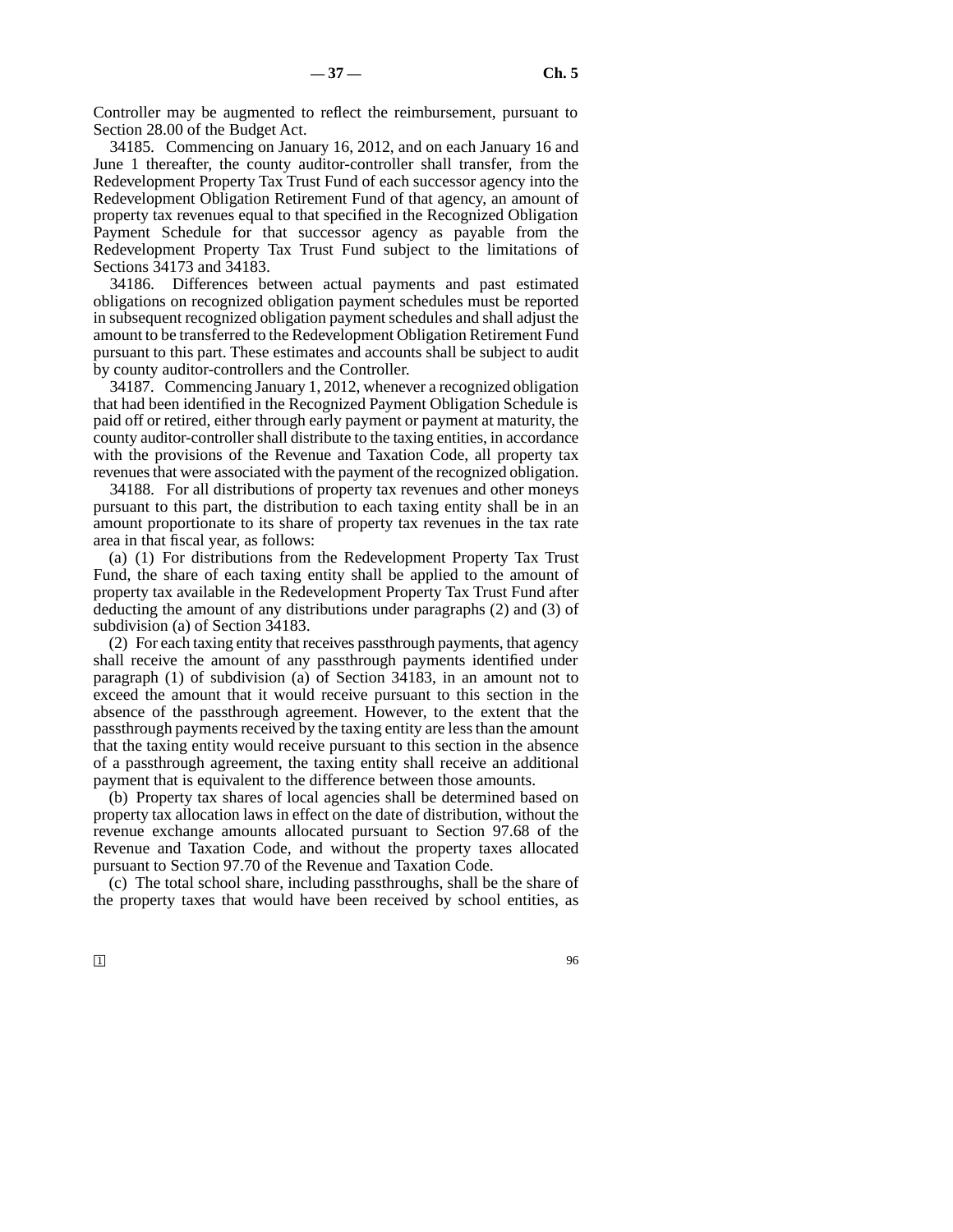defined in subdivision (f) of Section 95 of the Revenue and Taxation Code, in the jurisdictional territory of the former redevelopment agency, including, but not limited to, the amounts specified in Sections 97.68 and 97.70 of the Revenue and Taxation Code.

34188.8. For purposes of a redevelopment agency that becomes subject to this part pursuant to Section 34195, a date certain identified in this chapter shall not be subject to Section 34191, except for dates certain in Section 34182 and references to "October 1, 2011," or to the "operative date of this part,". However, for purposes of those redevelopment agencies, a date certain identified in this chapter shall be appropriately modified, as necessary to reflect the appropriate fiscal year or portion of a fiscal year.

# Chapter 6. Effect of the Act Adding this Part on the Community Redevelopment Law

34189. (a) Commencing on the effective date of this part, all provisions of the Community Redevelopment Law that depend on the allocation of tax increment to redevelopment agencies, including, but not limited to, Sections 33445, 33640, 33641, 33645, and subdivision (b) of Section 33670, shall be inoperative, except as those sections apply to a redevelopment agency operating pursuant to Part 1.9 (commencing with Section 34192).

(b) The California Law Revision Commission shall draft a Community Redevelopment Law cleanup bill for consideration by the Legislature no later than January 1, 2013.

(c) To the extent that a provision of Part 1 (commencing with Section 33000), Part 1.5 (commencing with Section 34000), Part 1.6 (commencing with Section 34050), and Part 1.7 (commencing with Section 34100) conflicts with this part, the provisions of this part shall control. Further, if a provision of Part 1 (commencing with Section 33000), Part 1.5 (commencing with Section 34000), Part 1.6 (commencing with Section 34050), or Part 1.7 (commencing with Section 34100) provides an authority that the act adding this part is restricting or eliminating, the restriction and elimination provisions of the act adding this part shall control.

(d) It is intended that the provisions of this part shall be read in a manner as to avoid duplication of payments.

# Chapter 7. Stabilization of Labor and Employment Relations

34190. (a) It is the intent of the Legislature to stabilize the labor and employment relations of redevelopment agencies and successor agencies in furtherance of and connection with their responsibilities under the act adding this part.

(b) Nothing in the act adding this part is intended to relieve any redevelopment agency of its obligations under Chapter 10 (commencing with Section 3500) of Division 4 of Title 1 of the Government Code. Subject to the limitations set forth in Section 34165, prior to its dissolution, a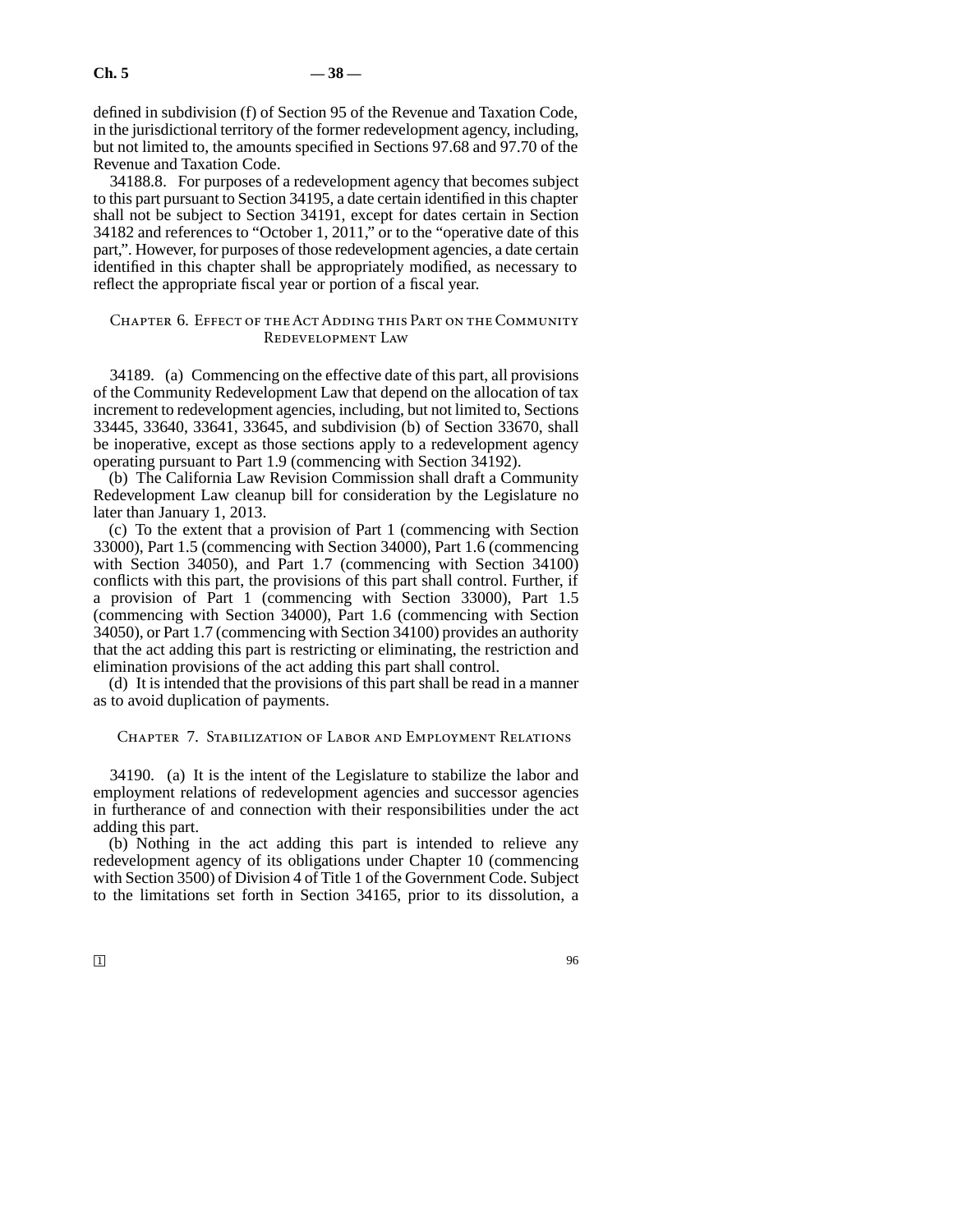redevelopment agency shall retain the authority to meet and confer over matters within the scope of representation.

(c) A successor agency, as defined in Sections 34171 and 34173, shall constitute a public agency within the meaning of subdivision (c) of Section 3501 of the Government Code.

(d) Subject to the limitations set forth in Section 34165, redevelopment agencies, prior to and during their winding down and dissolution, shall retain the authority to bargain over matters within the scope of representation.

(e) In recognition that a collective bargaining agreement represents an enforceable obligation, a successor agency shall become the employer of all employees of the redevelopment agency as of the date of the redevelopment agency's dissolution. If, pursuant to this provision, the successor agency becomes the employer of one or more employees who, as employees of the redevelopment agency, were represented by a recognized employee organization, the successor agency shall be deemed a successor employer and shall be obligated to recognize and to meet and confer with such employee organization. In addition, the successor agency shall retain the authority to bargain over matters within the scope of representation and shall be deemed to have assumed the obligations under any memorandum of understanding in effect between the redevelopment agency and recognized employee organization as of the date of the redevelopment agency's dissolution.

(f) The Legislature finds and declares that the duties and responsibilities of local agency employer representatives under this chapter are substantially similar to the duties and responsibilities required under existing collective bargaining enforcement procedures and therefore the costs incurred by the local agency employer representatives in performing those duties and responsibilities under the act adding this part are not reimbursable as state-mandated costs. Furthermore, the Legislature also finds and declares that to the extent the act adding this part provides the funding with which to accomplish the obligations provided herein, the costs incurred by the local agency employer representatives in performing those duties and responsibilities under the act adding this part are not reimbursable as state-mandated costs.

(g) The transferred memorandum of understanding and the right of any employee organization representing such employees to provide representation shall continue as long as the memorandum of understanding would have been in force, pursuant to its own terms. One or more separate bargaining units shall be created in the successor agency consistent with the bargaining units that had been established in the redevelopment agency. After the expiration of the transferred memorandum of understanding, the successor agency shall continue to be subject to the provisions of the Meyers-Milias-Brown Act.

(h) Individuals formerly employed by redevelopment agencies that are subsequently employed by successor agencies shall, for a minimum of two years, transfer their status and classification in the civil service system of the redevelopment agency to the successor agency and shall not be required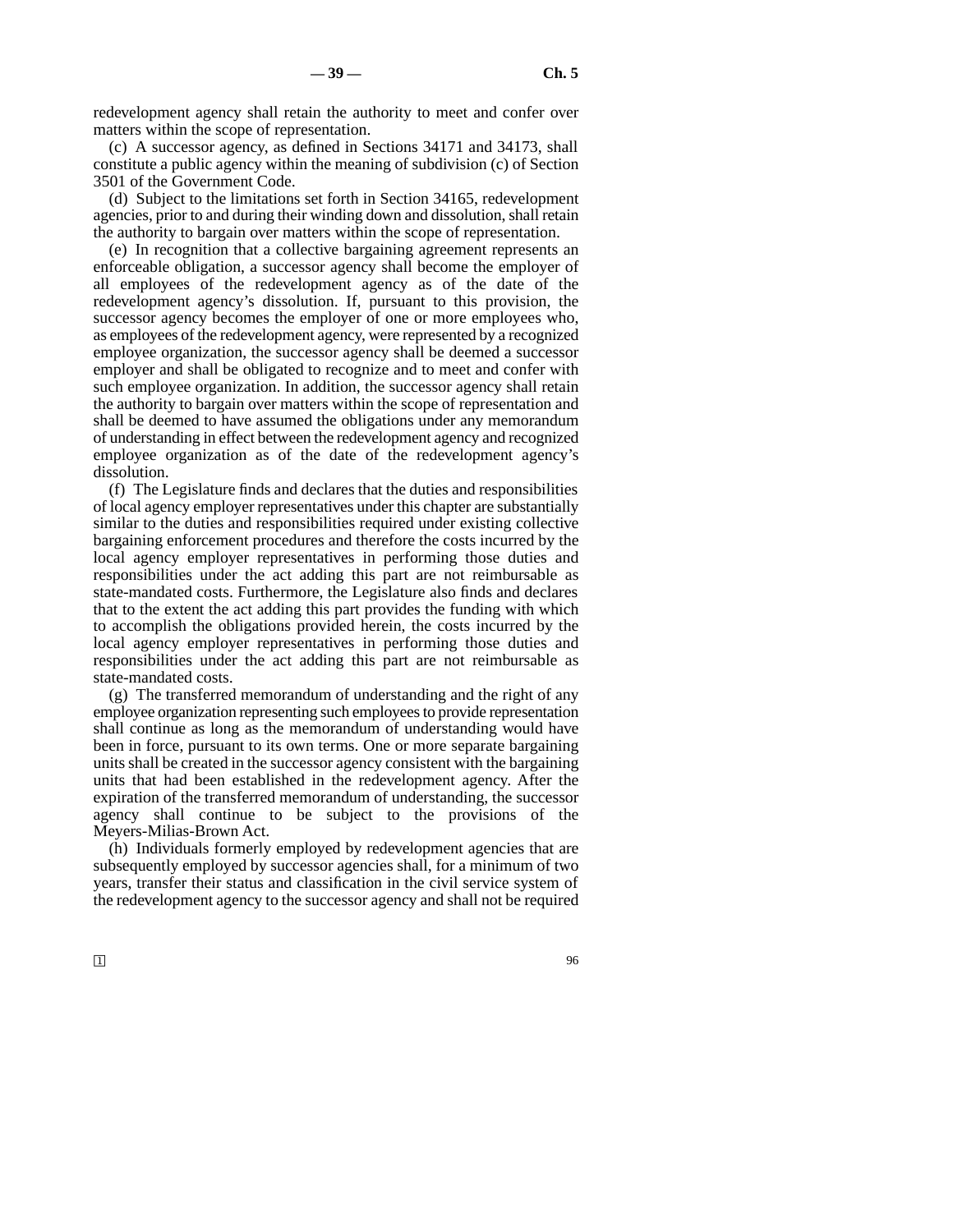to requalify to perform the duties that they previously performed or duties substantially similar in nature and in required qualification to those that they previously performed. Any such individuals shall have the right to compete for employment under the civil service system of the successor agency.

# Chapter 8. Application of Part to Former Participants of the Alternative Voluntary Redevelopment Program

34191. (a) It is the intent of the Legislature that a redevelopment agency that formerly operated pursuant to the Alternative Voluntary Redevelopment Program (Part 1.9 (commencing with Section 34192)), that becomes subject to this part pursuant to Section 34195, shall be subject to all of the requirements of this part, except that dates and deadlines shall be appropriately modified, as provided in this section, to reflect the date that the agency becomes subject to this part.

(b) Except as otherwise provided by law, for purposes of a redevelopment agency that becomes subject to this part pursuant to Section 34195, the following shall apply:

(1) Any reference to "January 1, 2011," shall be construed to mean January 1 of the year preceding the year that the redevelopment agency became subject to this part, but no earlier than January 1, 2011.

(2) Any reference to "October 1, 2011," or to the "operative date of this part," shall mean the date that is the equivalent to the "October 1, 2011," identified in Section 34167.5 for that redevelopment agency as determined pursuant to Section 34169.5.

(3) Except as provided in paragraphs (1) and (2), any reference to a date certain shall be construed to be the date, measured from the date that the redevelopment agency became subject to this part, that is equivalent to the duration of time between the operative date of this part and the date certain identified in statute.

SEC. 8. Section 97.401 is added to the Revenue and Taxation Code, to read:

97.401. Commencing October 1, 2011, the county auditor shall make the calculations required by Section 97.4 based on the amount deposited on behalf of each former redevelopment agency into the Redevelopment Property Tax Trust Fund pursuant to paragraph (1) of subdivision (c) of Section 34182 of the Health and Safety Code. The calculations required by Section 97.4 shall result in cities, counties, and special districts annually remitting to the Educational Revenue Augmentation Fund the same amounts they would have remitted but for the operation of Part 1.8 (commencing with Section 34161) and Part 1.85 (commencing with Section 34170) of Division 24 of the Health and Safety Code.

SEC. 9. Section 98.2 is added to the Revenue and Taxation Code, to read: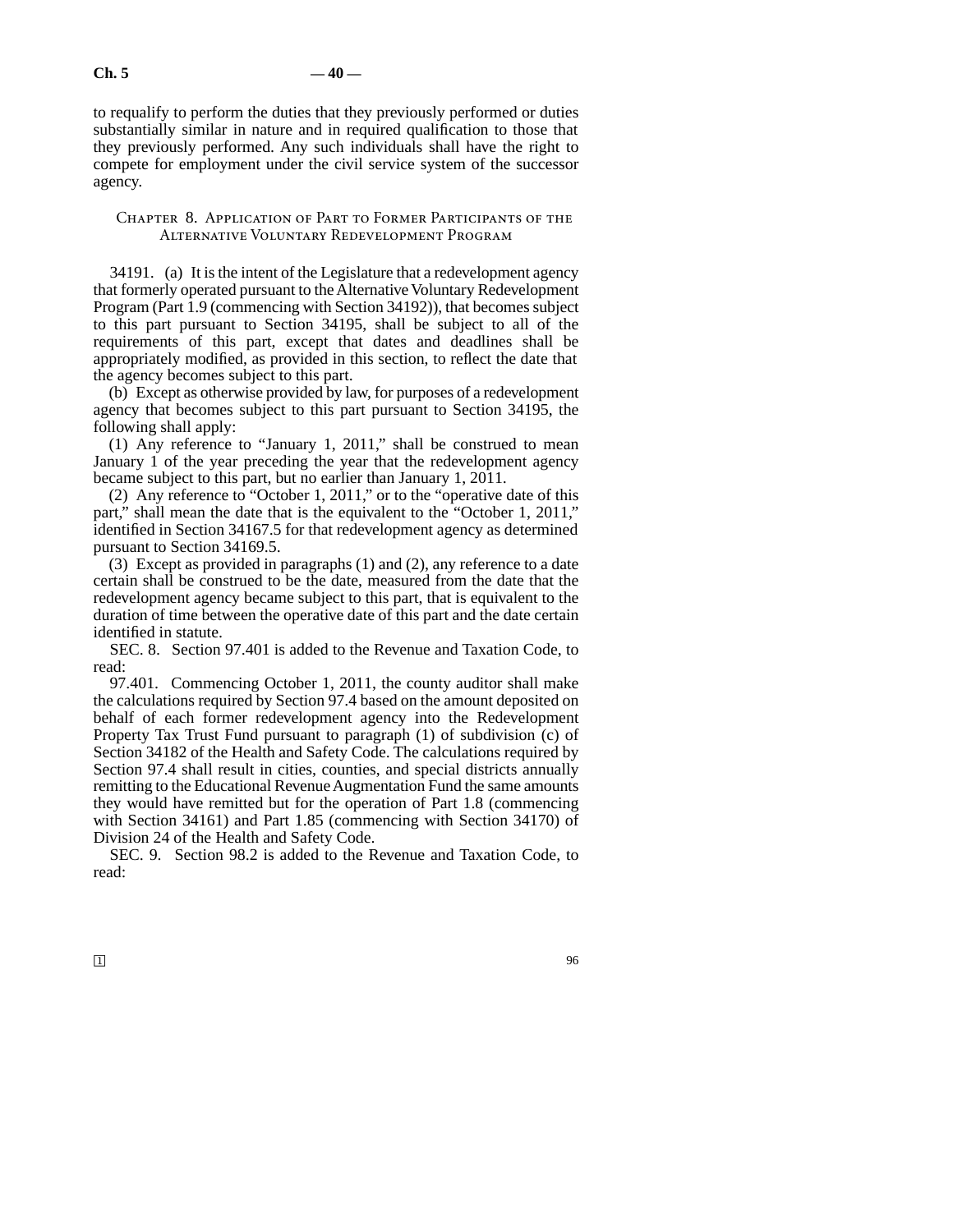98.2. For the 2011–12 fiscal year, and each fiscal year thereafter, the computations provided for in Sections 98 and 98.1 shall be performed in a manner which recognizes that passthrough payments formerly required under the Community Redevelopment Law (Part 1 (commencing with Section 33000) of Division 24 of the Health and Safety Code) are continuing to be made under the authority of Part 1.85 (commencing with Section 34170) of Division 24 of the Health and Safety Code and those payments shall be recognized in the TEA calculations as though they were made under the Community Redevelopment Law. Additionally, the computations provided for in Sections 98 and 98.1 shall be performed in a manner that recognizes payments to a Redevelopment Property Tax Trust Fund, established pursuant to Section 34170.5 of the Health and Safety Code as if they were payments to a redevelopment agency as provided in subdivision (b) of Section 33670 of the Health and Safety Code.

SEC. 10. If a legal challenge to invalidate any provision of this act is successful, a redevelopment agency shall be prohibited from issuing new bonds, notes, interim certificates, debentures, or other obligations, whether funded, refunded, assumed, or otherwise, pursuant to Article 5 (commencing with Section 33640) of Chapter 6 of Part 1 of Division 24 of the Health and Safety Code.

SEC. 11. The sum of five hundred thousand dollars (\$500,000) is hereby appropriated to the Department of Finance from the General Fund for allocation to the Treasurer, Controller, and Department of Finance for administrative costs associated with this act. The department shall notify the Joint Legislative Budget Committee and the fiscal committees in each house of any allocations under this section no later than 10 days following that allocation.

SEC. 12. If any provision of this act or the application thereof to any person or circumstance is held invalid, the invalidity shall not affect other provisions or applications of this act which can be given effect without the invalid provision or application and to this end, the provisions of this act are severable. The Legislature expressly intends that the provisions of Part 1.85 (commencing with Section 34170) of Division 24 of the Health and Safety Code are severable from the provisions of Part 1.8 (commencing with Section 34161) of Division 24 of the Health and Safety Code, and if Part 1.85 is held invalid, then Part 1.8 shall continue in effect.

SEC. 13. No reimbursement is required by this act pursuant to Section 6 of Article XIIIB of the California Constitution because a local agency or school district has the authority to levy service charges, fees, or assessments sufficient to pay for the program or level of service mandated by this act, within the meaning of Section 17556 of the Government Code.

SEC. 14. This act shall take effect contingent on the enactment of Assembly Bill 27 of the 2011–12 First Extraordinary Session or Senate Bill 15 of in the 2011–12 First Extraordinary Session and only if the enacted bill adds Part 1.9 (commencing with Section 34192) to Division 24 of the Health and Safety Code.